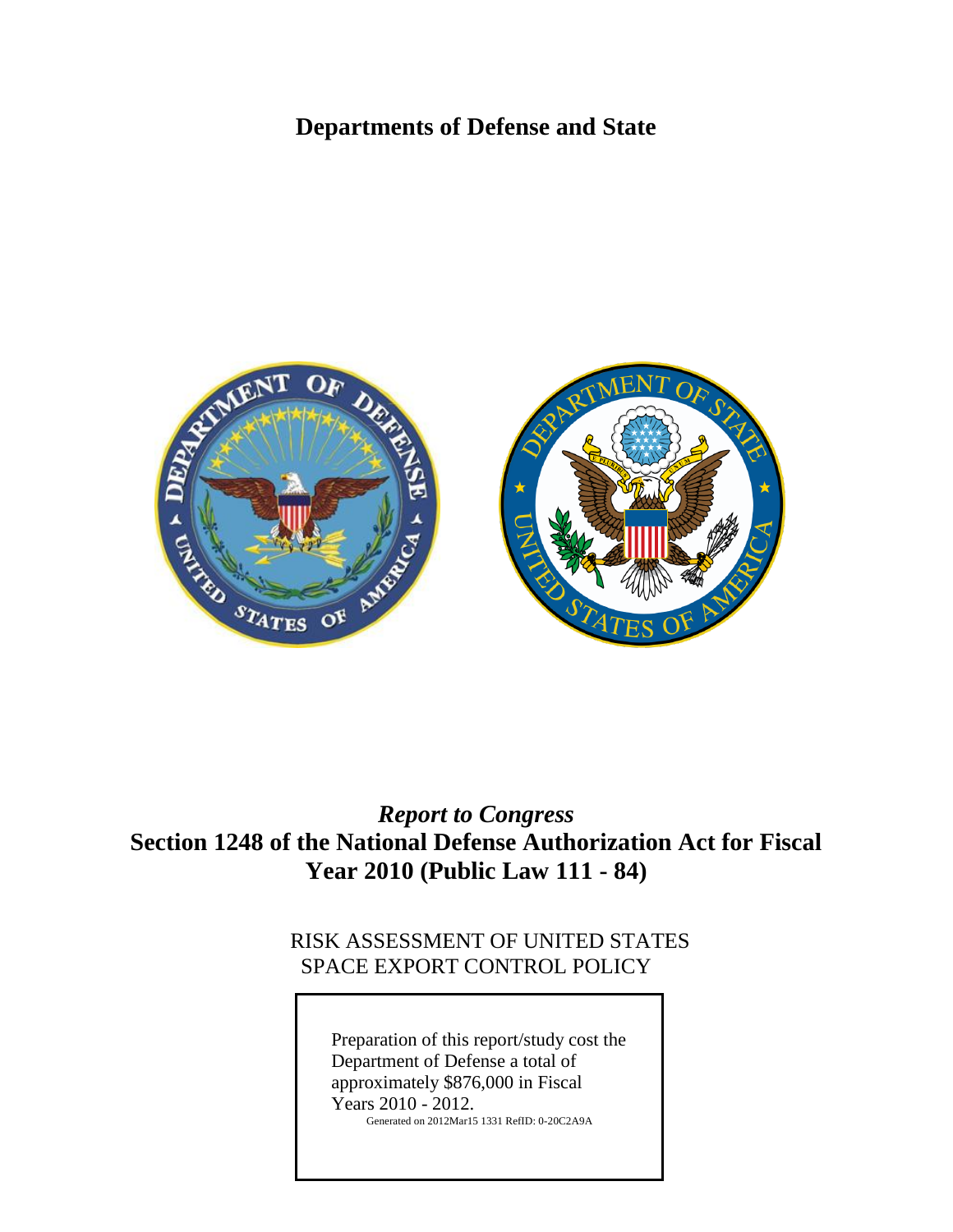## **Departments of Defense and State** *Final Report to Congress* **Section 1248 of the National Defense Authorization Act for Fiscal Year 2010 (Public Law 111 - 84)**

## *Executive Summary*

Section 1248 of the National Defense Authorization Act of Fiscal Year 2010 (Public Law 111- 84) provides that the Secretaries of Defense and State shall carry out an assessment of the risks associated with removing satellites and related components from the United States Munitions List (USML). The Departments of Defense (DoD) and State (DoS) conducted this review and identified two satellite types, and related items, that are not purely defense-related and thus should not be designated as defense articles on the USML or controlled under the International Traffic In Arms Regulations (ITAR) administered by DoS. These satellites and related items do not contain technologies unique to the United States (U.S.) military industrial base nor are they critical to national security. In particular, the Departments believe the following items are more appropriately designated as dual-use items on the Commerce Control List (CCL) and controlled under the Export Administration Regulations (EAR):

- Communications satellites (COMSATs) that do not contain classified components;
- Remote sensing satellites with performance parameters below certain thresholds; and
- Systems, subsystems, parts and components associated with these satellites and with performance parameters below thresholds specified for items remaining on the USML.

The assessment examined the risks associated with removing from the USML those abovereferenced dual-use items. The United States and other space-faring nations have satellites far more capable than those identified above as dual-use; however, those dual-use satellites and related items, including technology, can be used by countries with less experience and expertise in space to generate basic, initial military communications, remote sensing assets, and satellite jamming capabilities. It found that even though these items were available from other non-U.S. sources and not critical to preserving U.S. military edge, they could provide to a nation, with less space expertise than the United States, functionality that could potentially reduce or hinder U.S. military activities, operations, plans, or strategies.

Hence, the Departments agreed as long as the CCL includes adequate protections that the transfer of items from the USML would not contribute to the improvement of foreign military capabilities that could harm regional and international security and stability, and would not be diverted to support such capabilities. The Departments determined that the identified risks can be mitigated by transferring jurisdiction over their export licensing to the CCL. The CCL controls provide appropriate visibility into where and by whom the dual-use space components are being used, thus protecting national security by ensuring that foreign space assets containing U.S. components are not used against the United States.

The Departments used the flexibility of the CCL to design a set of controls that mitigates the risks associated with transfers of satellites and related items to countries that may use these items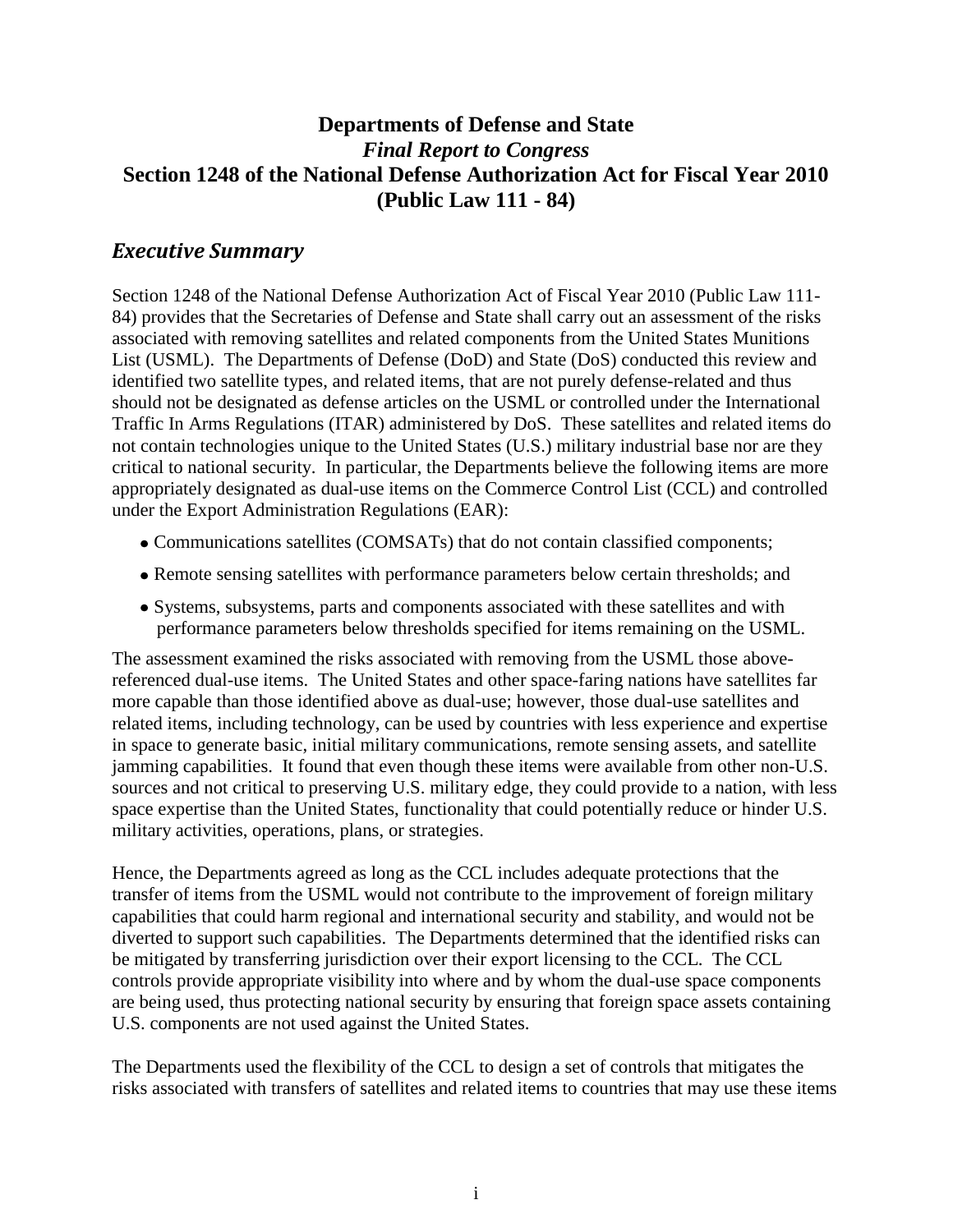counter to U.S. interests. The agreed-upon set also relaxes controls on our allies and partners while maintaining controls as agreed upon in multilateral trade control arrangements. However, Public Law (P.L.) 105-261, the Strom Thurmond National Defense Authorization Act (NDAA) for Fiscal Year 1999, Section 1513, removed the President's authority to change the jurisdictional status of satellites and related items. Rather, the law *requires* that the United States treat space-related items differently than other controlled technologies.

Space-related items, even if they have civilian applications, are the only dual-use items that are *required by law* to be controlled as defense articles. For all other items that warrant export controls, the President has, consistent with Arms Export Control Act, the authority to determine whether the controls of the ITAR, administered by the State Department, or of the EAR, administered by the Commerce Department, should govern. Moreover, for all items other than satellite-related items, the President has the authority to authorize the easing of controls on items and related technologies that transition to predominately civil uses or that become widely available. Other countries apply strict controls on export of space-related items for military applications and apply fewer controls to items supporting commercial space ventures. Current law forces the U.S. Government to continue to protect commonly available satellites and related items on the USML, thus impeding the U.S. ability to work with partners and putting U.S. manufacturers at a disadvantage, but providing no noticeable benefit to national security.

The Departments' review also confirmed the continued need for other space-related items to remain on the USML because they and related services contain critical components and technologies – along with the implicit expertise to create and use them – that provide the United States with a military or intelligence advantage in space. These items include:

- Satellites that perform a purely military or intelligence mission;
- Remote sensing satellites with high performance parameters;
- Systems, subsystems, parts and components unique to the above satellite types and not common to dual-use satellites; and
- Services in support of foreign launch operations for USML and CCL designated satellites.

P.L. 105-261, Section 1514, requires that the U.S. Government monitor and review technical exchanges between U.S. and foreign engineers that involve launch of a U.S. satellite by a foreign company. Such U.S. Government monitoring is referred to as "Special Export Controls" (SECs). The U.S. Government must perform, and U.S. industry must fund, SECs for all activities related to the export of a satellite for launch in a foreign country, unless it is a member of the North Atlantic Treaty Organization (NATO) or a major non-NATO ally of the United States.

Some of the launch activities that currently require monitoring present a very low risk to national security, such as transport of a satellite to the foreign launch site, return of test equipment to the United States, and review of technical documents whose content and format are contractually required and previously approved by the U.S. Government, but P.L. 105-261 does not cover higher risk activities, including launch vehicle development conducted in partnership with a foreign company or launch from NATO countries that use Russian launch vehicles and technical personnel. However, ITAR Section 124.15(c) allows the U.S. Government the discretion to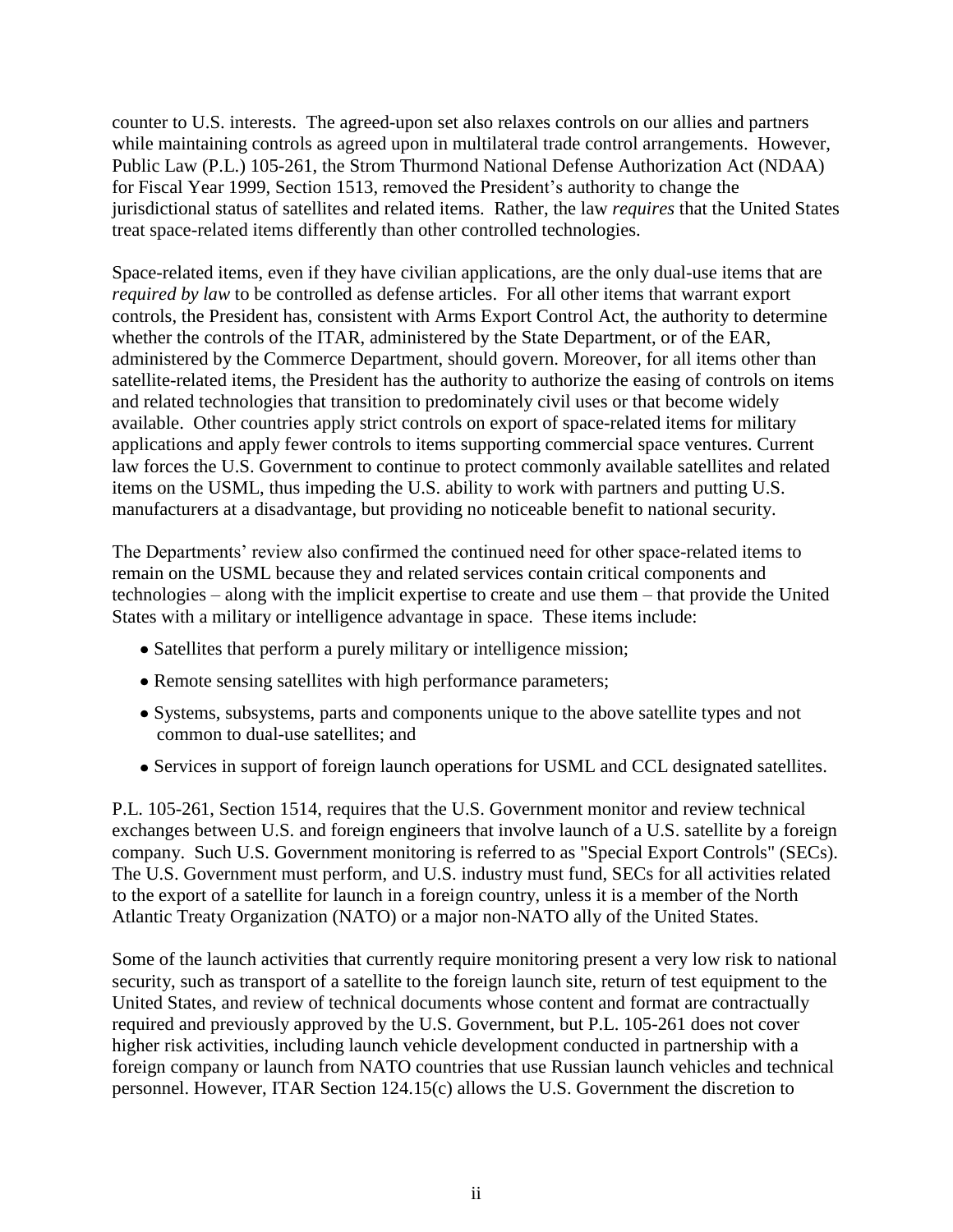apply SECs to any USML licensed activity "in furtherance of the security and foreign policy of the United States." The two authorities differ regarding whether to implement and who pays for the SECs. P.L. 105-261 requires that the U.S. Government monitor and the U.S. satellite manufacturer provide physical security in Russia for a table specially manufactured to hold the satellite *after the satellite has been moved and attached to the launch vehicle*, but does not require monitoring of technical discussions or data exchanges between U.S. and Russian launch vehicle engineers on how to modify a Russian engine for use on a new U.S. commercial launch vehicle. To apply SECs to the higher risk activities where not required by law to do so, DoD must invoke its discretionary authority and cannot seek industry reimbursement. The review thus concluded that DoD should be authorized greater flexibility to apply SECs in response to the actual risk, and be provided the authority to seek appropriate reimbursement from industry.

For the sake of national and economic security, the Departments recommend that authority to determine the appropriate export control status of satellites and space-related items be returned to the President. Specifically:

- The President should be authorized to determine the export control jurisdiction status of satellites and related items; and
- The Department of Defense should be authorized to determine the need to apply special export controls to U.S. companies providing technical services in support of foreign satellite or launch vehicle development and associated launch operations, and to be reimbursed as appropriate.

The Departments have provided as appendices to this report the Administration's current drafts of the regulatory text illustrating how the current controls would change if the President is given authority to change the export control jurisdiction of spacecraft and related items. **Appendix 1** provides a draft rewritten USML Category XV for spacecraft and related items that identifies items and services that should continue to be controlled on the USML. The methodology used to create the draft Category XV is the "Bright Line" methodology used to rewrite other USML categories, and the process would be used for future updates to Category XV if the recommended authority was returned to the President. **Appendix 2** provides a draft of the associated CCL regulations for items that could be transferred to the CCL. Changes to existing regulations could only be implemented following the enactment of legislation that removes current restrictions on Presidential authority, publication of both draft texts as proposed rules for public notice and comment, and appropriate notifications to Congress.

In summary, the Departments agree that maintaining non-critical satellites and related components on the USML and monitoring low-risk launch activities provide limited national security benefits. Moreover, this practice places the U.S. space industrial base at a distinct competitive disadvantage when bidding against companies from other advanced satelliteexporting countries that have less stringent export control policies and practices. Transferring select items from the USML to the CCL would allow for controls consistent with other technologies and would help enhance the competitiveness of the U.S. space industrial base, while continuing to protect U.S. national security needs. It would also provide the flexibility needed to apply U.S. export control personnel and resources to higher priority issues, increasing protection of those items that do provide the United States with significant military or intelligence advantages.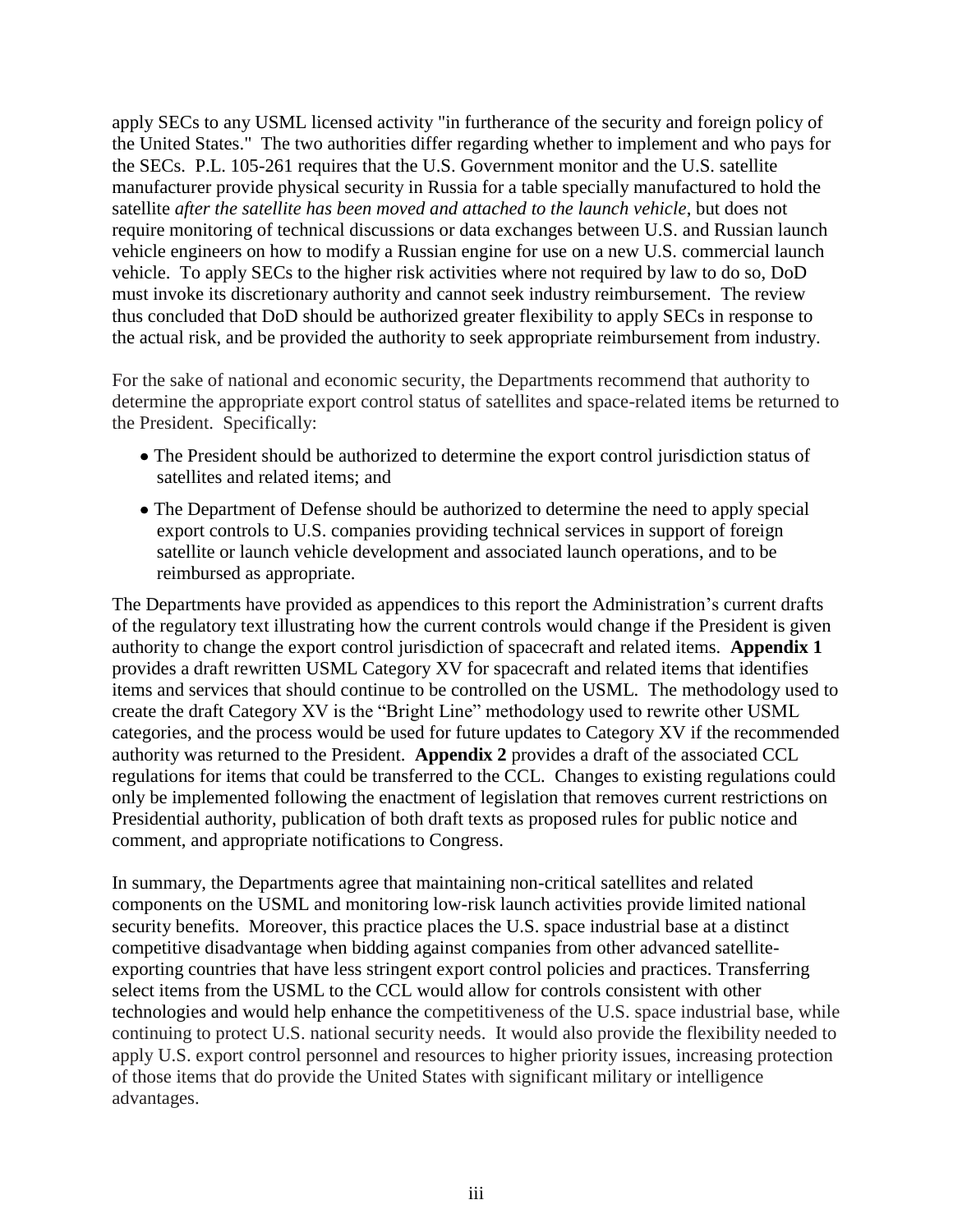## *Findings*

*1. Compared to the United States, other nations have fewer controls on commercial space and space-related items.* Currently, most other space-faring countries control the export of satellites and specific items associated with satellites, including underlying technologies. Each country controls military satellites based on the sensitivity of the technology, capability, and their own unique foreign policy and national security imperatives. But none of the other space-faring countries control all parts, components, accessories, or attachments that were in any way modified for use with a commercial satellite. The United States is the only country that controls reexport of foreign-origin satellites containing U.S.-origin satellite-related items. Some countries allow their items to be incorporated into a third party satellite and then reexported without further restrictions.

The U.S. Government, however, continues to apply strict control, even in instances when the technology is available from non-U.S. suppliers on whom no such restrictions are in place. Commercial communications and imaging satellites and related equipment, for example, are considered dual-use items by Wassenaar Arrangement (WA) Participating States and are exported with fewer restrictions than those imposed by the U.S. Government. The United States is the only space-faring nation that controls all commercial satellites and related items, including technology, as munitions items.

The U.S. Government's control of commercial satellites and related items as munitions items is not effective in protecting U.S. national security because some dual-use satellites and related technologies equivalent to those originating in the United States are available from non-U.S. providers. Countries can often times obtain similar levels of technology from other countries with export policies that differ from the United States. Allied countries and those that are not of concern to the United States can also obtain items of similar capability from non-U.S. providers – and without the significant degree of collateral, extra-territorial controls that the United States imposes on such items as a result of the current law. Applying more stringent export control policies and practices than are imposed by other advanced satellite-exporting countries places the U.S. satellite industry at a distinct, competitive disadvantage that undermines the U.S. space industrial base to the detriment of U.S. national security, while doing nothing to protect the technological advances that are critical to giving our war fighters the advantages that U.S. technology can afford them.

#### *2. Over the last 15 years, a substantial number of commercial satellite systems, subsystems, components, and related technologies have become less critical to national security. During that time, other countries have become more proficient in space technologies.* The interim

Section 1248 report of May 2011 provided an initial assessment of these exports. The results and recommendations provided herein expand upon and supersede those of the earlier interim report. The original assessment was a conservative starting point and identified a limited number of items no longer critical to national security. This final report includes a more comprehensive assessment of United States Munitions List (USML) Category XV Spacecraft Systems and Associated Equipment. The methodology used to assess Category XV is the same as that used in the Administration's Export Control Reform effort to rewrite other USML categories. The same process would be used for future updates if the authority to determine the export control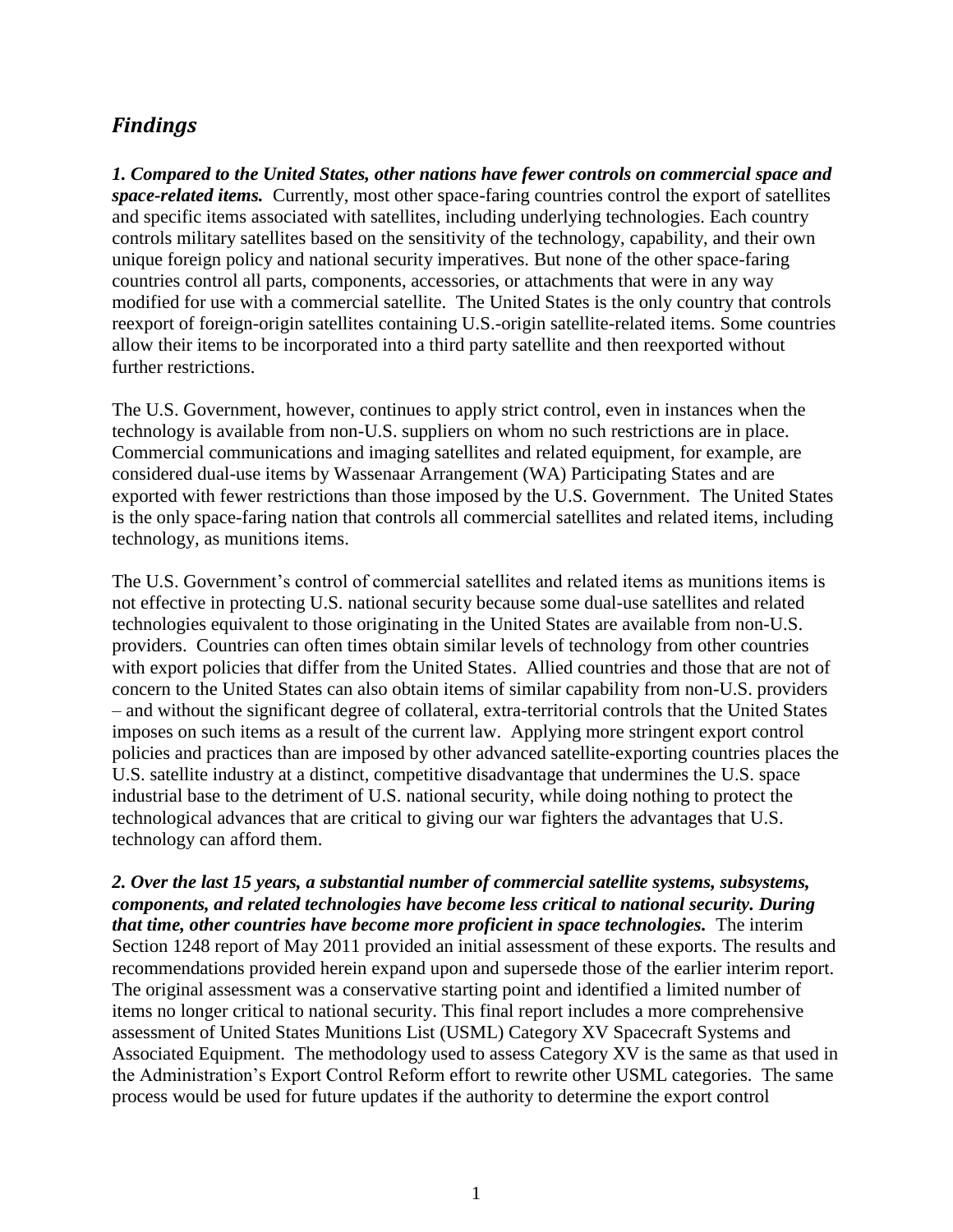jurisdictional status of satellites and related items was returned to the President. The methodology results in controls focused on critical technologies and items, the proliferation of which could pose a significant national security threat.

The USML defines the articles and services the President has identified to be specifically designed, adapted, or modified for military use, that have no predominant civil application. The identified items are designated as "defense articles" or "defense services" on the USML, and their export is controlled by the strict rules of the International Traffic in Arms Regulations (ITAR) and administered by the Department of State (DoS). Items that can be used in both military and commercial applications are, by definition, dual-use, and should not be on the USML. Nevertheless, all satellites and related items, including technology, have required since more than a decade ago by Public Law (P.L.) 105-261, the Strom Thurmond National Defense Authorization Act (NDAA) for Fiscal Year 1999, Section 1513, to be placed on the USML. Since that time, many items have moved from military use to predominantly civil uses. Direct broadcast television, satellite communications, and earth mapping are prime examples.

The review determined that the following items do not contain technologies unique to military applications or critical for maintaining a military edge:

- Communications satellites (COMSATs) that do not contain classified components;
- Remote sensing satellites with performance parameters below (worse than) thresholds identified in Appendix 1 paragraphs  $(a)(7)(i) - (iv)$ ; and
- Systems, subsystems, parts and components associated with these satellites and with performance parameters below thresholds specified for items remaining on the USML.

The above items no longer meet the definition of a defense article. However, they can provide important military functionality. Although the United States and other space-faring nations have technologies and satellites far more capable than the items identified above, those dual-use technologies can be used by countries with less experience and expertise in space to generate basic, initial military communications, remote sensing assets, and satellite jamming capabilities.

The controls typically applied to dual-use items on the Commerce Control List (CCL) are sufficient to safeguard and monitor the export of the identified items. The export control provisions of the Export Administration Regulations (EAR) are intended to serve the national security, foreign policy, non-proliferation, and short-supply interests of the United States, and, in some cases, to carry out its international obligations. The EAR contains controls to restrict access to dual-use items by countries or persons that might apply such items to uses inimical to U.S. interests, e.g., controls to stem the proliferation of weapons of mass destruction or to limit the military and anti-terrorism support capability of certain countries. The effectiveness of many of the controls under the EAR is enhanced by their being maintained as part of multilateral control arrangements, such as the Nuclear Suppliers Group, the Australia Group, and the Missile Technology Control Regime. The EAR also includes controls that protect the United States from the adverse impact of the unrestricted export of commodities in short supply.

The items identified for transfer from the USML are dual-use items. They should be designated as such, included in the CCL, and controlled under the EAR. The EAR provides for flexible controls that can be applied or removed as technology becomes readily available on the global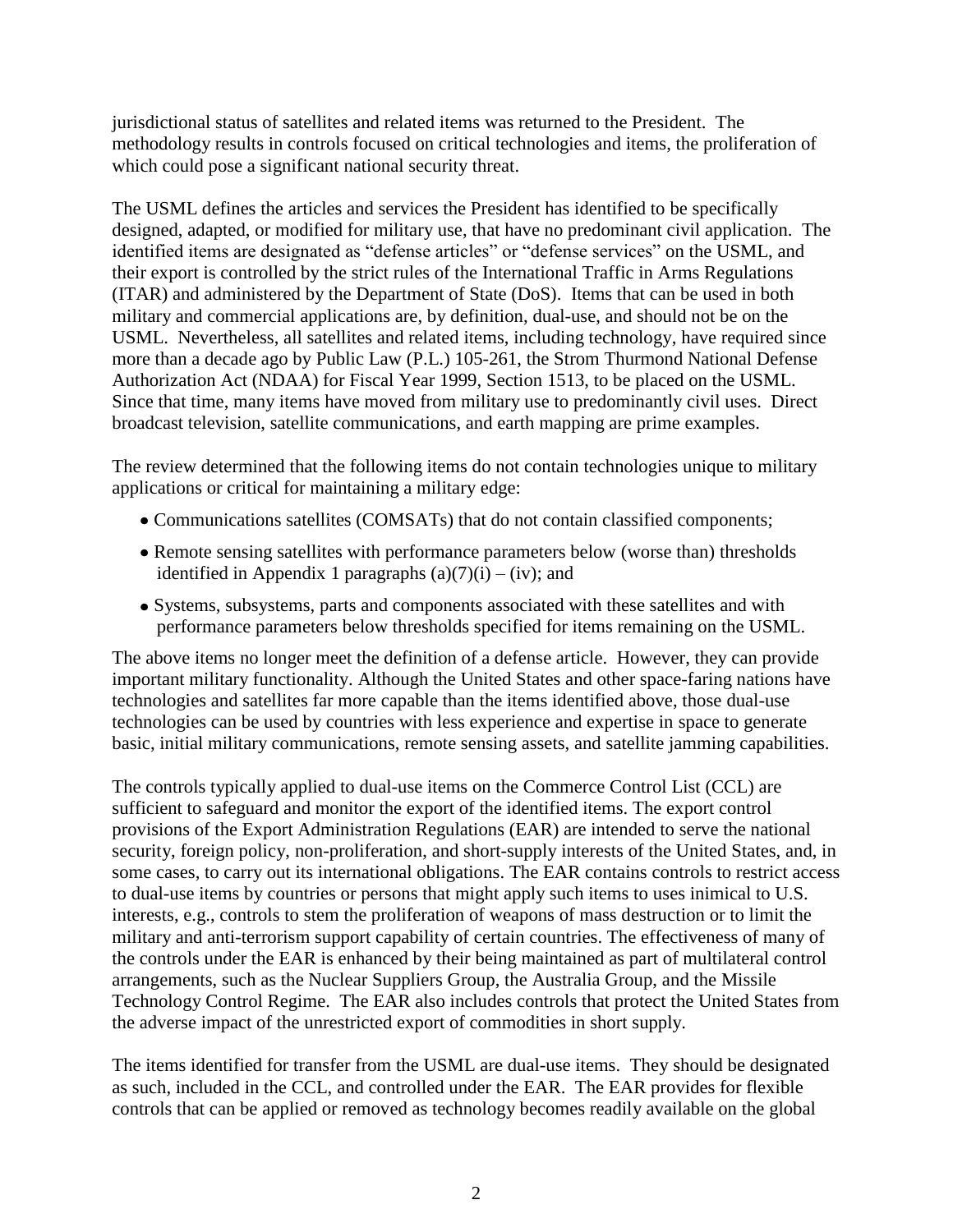market and transitions away from predominantly military uses to commercial purposes. It also can protect national security interests through licensing policies dedicated to certain countries or regions known to pursue technology for purposes that run contrary to the interests of the United States and its partners.

**Appendix 1** provides a draft USML Category XV for spacecraft and related items that identifies items and services that should continue to be controlled on the USML. **Appendix 2** provides a draft of the associated CCL regulations for items that could be transferred to the CCL. **Appendix 3** provides an abbreviated description of the Administration's "Bright Line" USML re-write process used to assess satellites and related items for this report. Changes to existing regulations could only be implemented following the enactment of legislation that removes current restrictions on Presidential authority, publication of both draft texts as proposed rules for public notice and comment, and appropriate notifications to Congress.

*3. Without appropriate export controls on the CCL, removing space-related items identified in Finding #2 from the USML could significantly improve the military potential of another country*. Space assets provide important military and intelligence capabilities ranging from strategic intelligence collection to improved tactical communications. Access to space is expensive, and nations strive to maximize access to space assets while minimizing costs. Thus, nations without established space capabilities seek to improve their indigenous assets by procuring commercial satellite services e.g., communications and imaging, operational satellite systems, or the parts and components needed to produce and launch a satellite. If they can succeed in acquiring the necessary and sufficient technology and expertise, it could translate into a significant enhancement of that nation's military.

The satellites and related items identified in Finding #2 provide the initial, basic military functionality and can serve as the stepping stones to more advanced military space assets and operations. Therefore, the United States needs to retain control over and insight into the enduser and end-use of U.S. satellites and related items removed from the USML. However, many of the items identified are available from foreign suppliers. Because of the foreign availability, there is no benefit to U.S. national security from controls more stringent than those of the global community. In fact, stringent controls on exports are harmful because they will not stop development of foreign, and possibly adversarial, space assets. In addition, the global market's reaction to strict export controls is that U.S. parts and components will not be bought, which in turn reduces U.S. insight into what space capabilities a country is pursuing. U.S. national security interests are best served by implementing controls similar to that of other nations with advanced space capabilities, and in the case of satellites and related items identified in Finding #2, "similar" controls are those of the CCL.

#### *4. Export of space-related items to our allies and closest partners presents a low risk to national security and should be subject to fewer restrictions than exports to other countries.*

Certain North Atlantic Treaty Organization (NATO) allies and other close partners are among the top-tier satellite and space-faring nations. Some western European countries have spacerelated design, manufacturing, and operational capabilities closest to that of the United States, and it is unlikely that exports of U.S.-origin satellites and related items, including technology, to these countries would result in harm to U.S. national security objectives. Moreover, there is a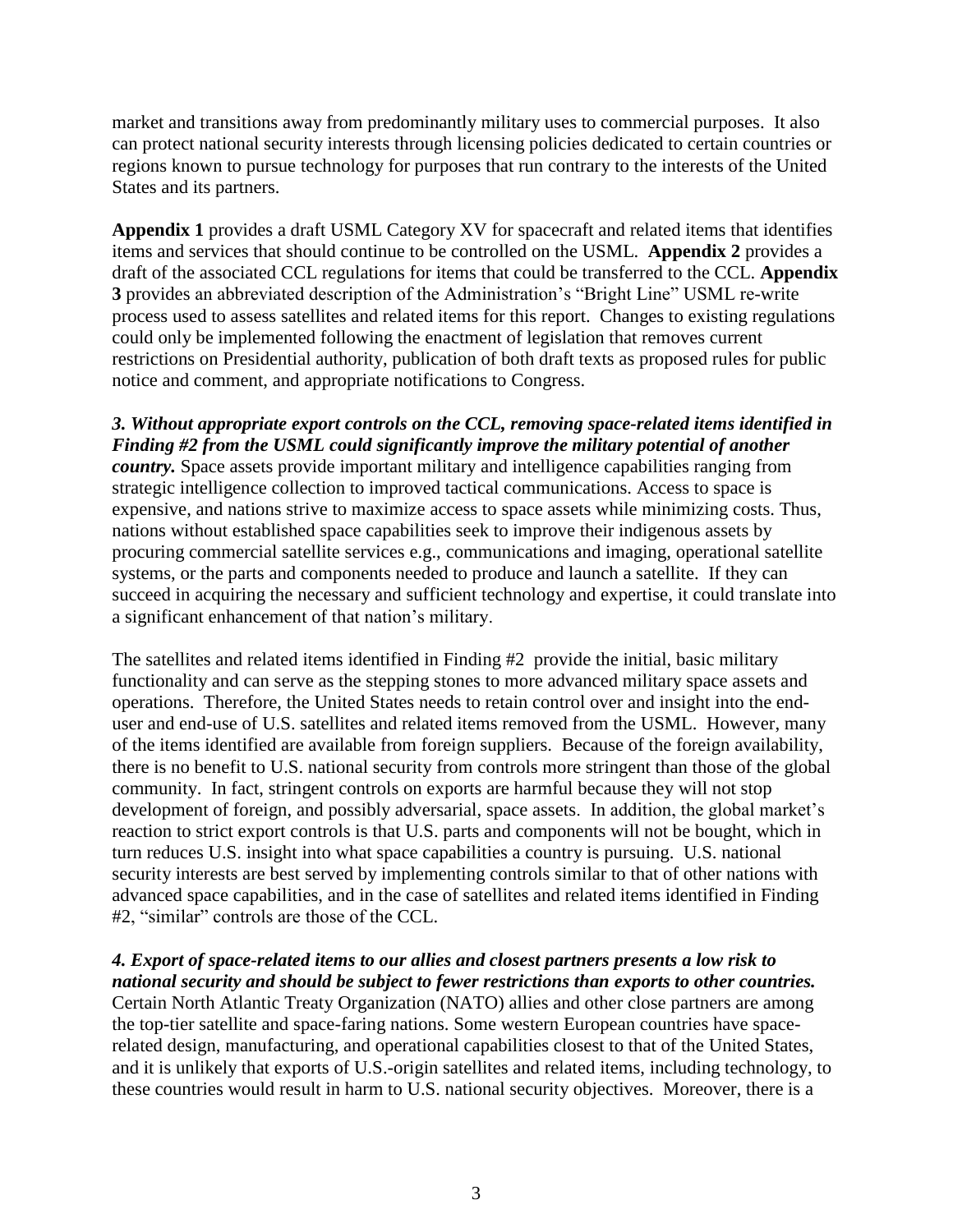likelihood that any improvement in their military capabilities would serve to enhance and strengthen our strategic partnership, and the Departments judge that these potential benefits outweigh the low risks associated with export.

NATO Allies and other partners present an unparalleled opportunity for international cooperation in space. France and Italy recently signed agreements to develop the Athena-Fidus telecommunications satellite systems that will share payloads and provide communications services for the governments of both nations as well as NATO Allies. Recently, Europe's Arianespace carried the first *commercially* hosted payload for the U.S. Air Force into geostationary transfer orbit. European nations are in discussions with the U.S. Government on possible cooperation in space exploration and space science.

Direct transfer to our allies and partners of the satellites and related items identified in Finding #2 presents low risk to national security and serves to advance U.S. interests. Continuing to enforce the current regulatory requirements associated with munitions controls on our partners for these satellites and related items places an unneeded administrative burden on transfers that the United States will ultimately approve. To give a sense of scale, considering all types of satellites and their associated parts and components, in 2011, DoD reviewed 1,935 licenses involving USML controlled satellite-related parts and components going to the 36 countries identified as "Strategic Partners" for CCL export control purposes. DoD approved 95.7% of these licenses with no additional provisos or restrictions, another 4% were approved with some additional provisos, and a mere 0.3% were denied or returned without action due to insufficient information. Under the CCL, many of these transfers could occur without obtaining a license at all. Neither U.S. regulators nor the U.S. space industrial base should expend personnel, time, or funding when there is no benefit gained or harm avoided. The more flexible controls of the CCL would promote this important cooperation while maintaining sensible controls given the level of foreign availability, trust we place in our partners, and the assessed impact of unauthorized transfer.

*5. The United States should maintain strict controls on transfers of non-critical space-related items to end-users and for end-uses that are likely to be used against the U.S. national interests.* The Departments are aware that some countries are pursuing advanced missile and space-related technologies for use against U.S. national interests. These countries aggressively seek and exploit technology from the United States and other technologically advanced nations. Uncontrolled technology transfer has the potential to benefit their military modernization, research and development (R&D), and industrial capability beyond what they could achieve if these items were controlled on the CCL and at a commensurate level for foreign suppliers. The potentially harmful outcomes of transferring the identified satellites and related items include reverse engineering and gaining knowledge that enhances the military industrial base or improves the performance of a country's entire space system. For example, China implements active and effective technology acquisition techniques that target U.S. space-related technologies and, therefore, warrants special scrutiny. A detailed discussion of the People's Republic of China's (PRC) space-related strategic goals, capabilities, and methods for acquiring technology is provided in **Appendix 4**.

Countries do not need a direct transfer of a satellite or related item to derive benefit for their military capabilities. Valuable expertise is gained through interactions with technical personnel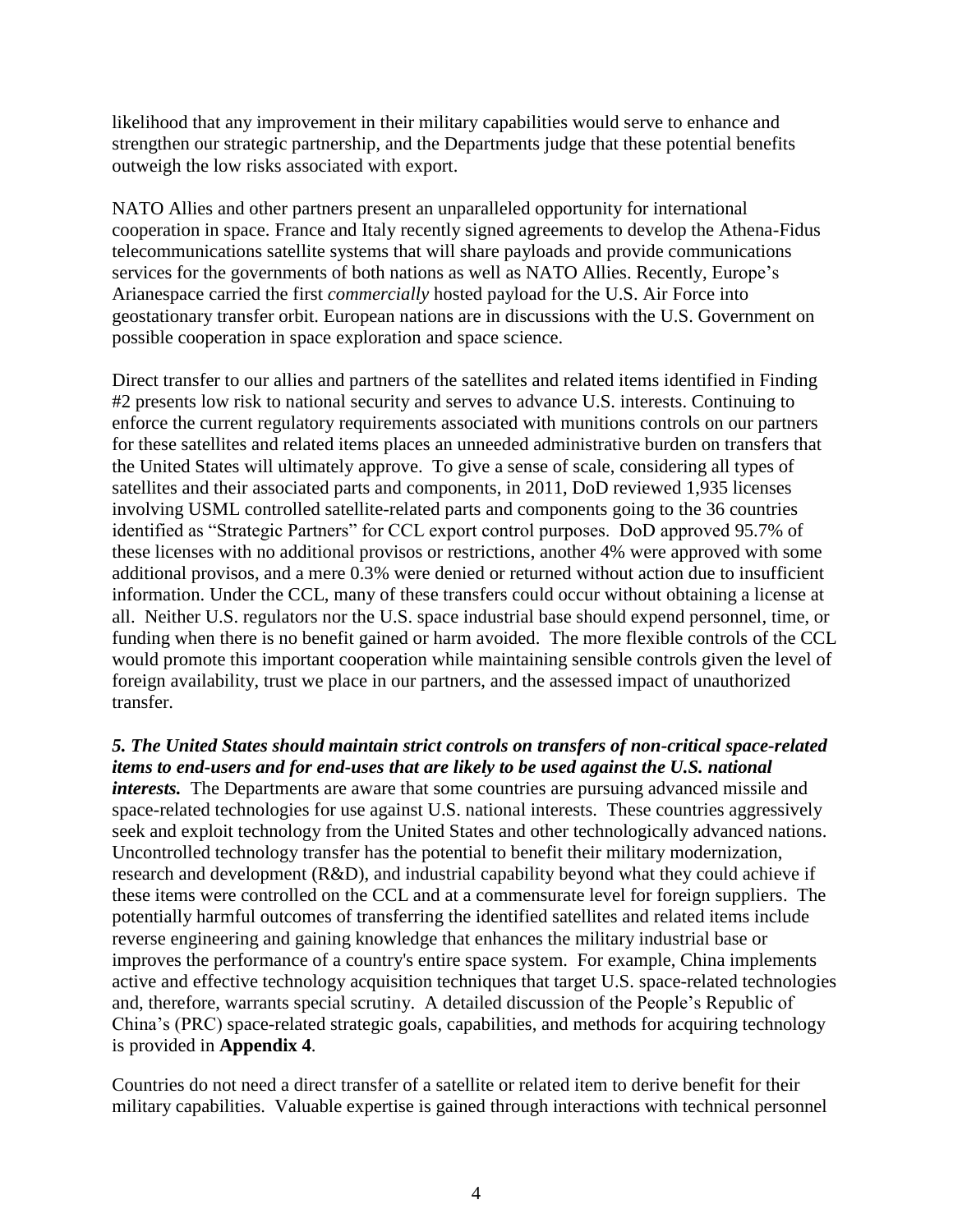supporting launch preparation, operations, or failure analyses of a U.S.-manufactured satellite or a foreign satellite containing U.S. origin items. Information on the design, manufacture, and performance of U.S. technology may be transferred during discussions or data exchanges on spacecraft-to-launch vehicle interfaces, characteristics of the spacecraft once attached to the launch vehicle and in-flight, launch failure analyses, or satellite anomaly analyses. This type of expert information or "know how" directly from U.S. or partner countries' engineers on technologies or items for which the receiving countries have not developed an indigenous capability will assist them more than reverse engineering an item that they physically control.

The Departments agree that where there is a high likelihood of diversion to military purposes, proliferation of missile technology, or a reduction in the effectiveness of U.S. foreign policies, transfers of dual-use satellites and related items, including technology and "know how," should be strictly controlled.

Transferring satellites and related items to the CCL could make these items eligible for export or re-export to embargoed countries. Section 902 of the Foreign Relations Authorization Act, Fiscal Years 1990 and 1991 (P.L.101-246; 22 U.S.C. 2151 note), commonly known as the Tiananmen Square Sanctions, currently prohibit the launch of any U.S. manufactured satellite by a launch vehicle owned by the PRC without a Presidential waiver, and prohibit transfer of any munitions item. Tiananmen Square Sanctions will prohibit CCL satellites from being launched in China. However, the sanctions do not prohibit dual-use items from being incorporated into a foreign-built satellite that is launched in the PRC or transferred directly to the PRC. For example, Tiananmen Square Sanctions would not prohibit transfer to China of a dual-use satellite already on orbit, nor could they be used to stop a transfer of a U.S. satellite to China for environmental testing so long as the launch is from some country other than China. Also, the satellite-related parts and components transferred to the CCL would no longer be considered munitions items, so they could be eligible for export to China. The same applies for any embargo that restricts the transfer of items based on their designation as munitions.

The Departments therefore recommend that the CCL adhere to broader U.S. nonproliferation policies and prohibit approval of licenses for the transfer of dual-use satellites and related items, including technology, for incorporation into satellites destined for Chinese launches until China brings its missile proliferation activities under control as it previously committed to do. It follows that for the same reasons of broader U.S. foreign policy, we recommend CCL licensing policies prohibit transfers to any embargoed country.

Some may argue that countries without embargoes or sanctions can present the same risks of diversion to military use or proliferation of missile technology and should be subject to similar prohibitions on transfers. For example, Russian commercial and military space industries are closely aligned, and likelihood of diversion from commercial to military purpose is a concern. Russia pursues space "defense" as a strategic priority. Therefore, the United States carefully reviews any export request for satellites and related items to Russia to ensure there is no harm to national security and believes it is important to continue to apply special export controls (see Finding #7) on launches of U.S. satellites by Russian launch platforms.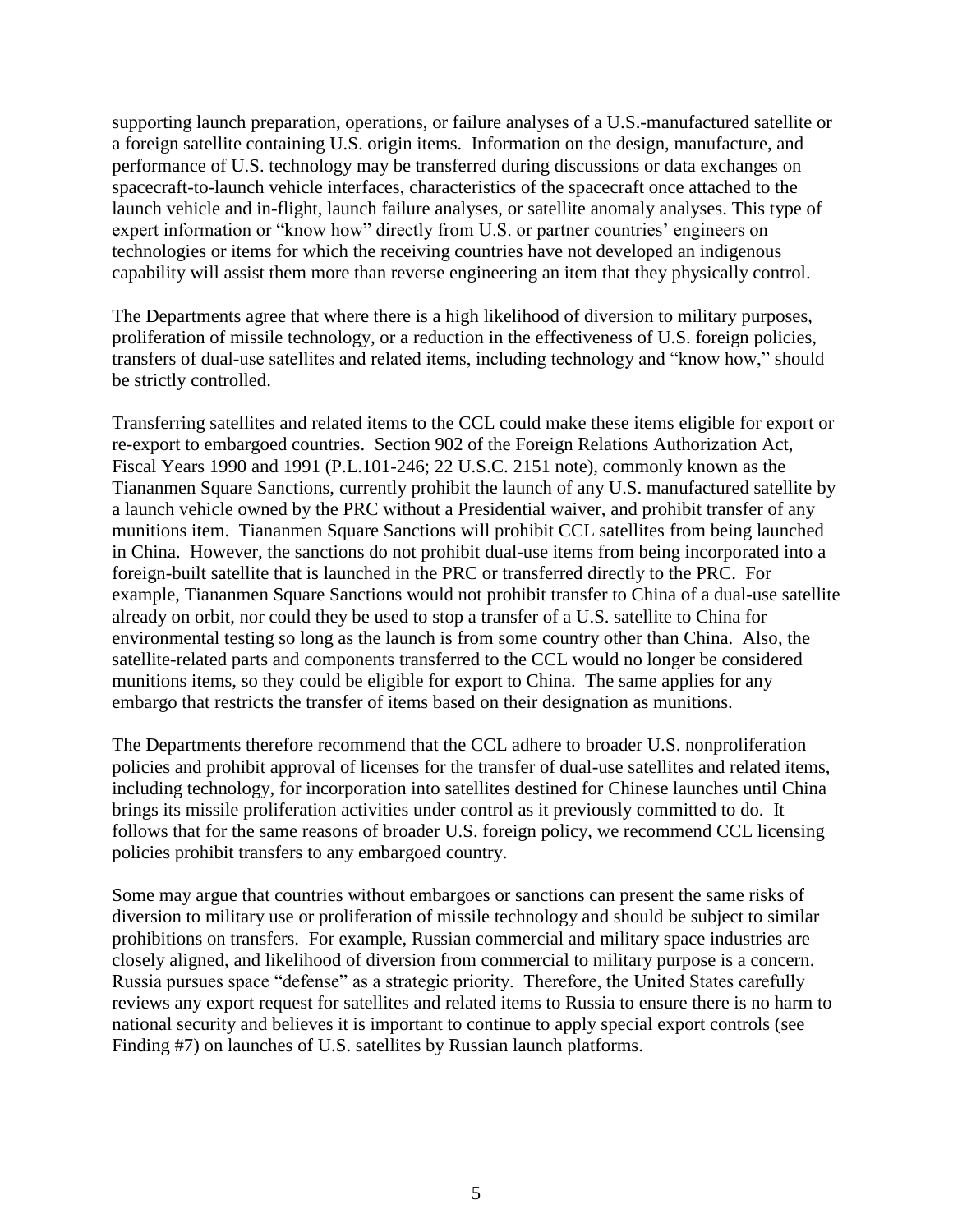Such scrutiny to be able to address national security, regional security, and missile technology proliferation issues can and should continue under the CCL. However, Russia has an established history of manned space flight, space lift operations, and intercontinental ballistic missile capabilities. The United States relies on Russian launch vehicles to provide transportation to the International Space Station. Russia operates a large network of space surveillance sensors, second only in size to the U.S. space surveillance network. For commercial launch, Russia's facilities and services are established, insurable, and on par with western commercial launch providers. A blanket prohibition on dual-use transfers to Russia would not serve U.S. national security interests better than the recommended CCL security reviews to address national security, regional security, and missile proliferation issues, but would deny potential international cooperation efforts relating to space.

Since the United States is not the sole provider of space technologies, the U.S. Government cannot successfully prevent access to space-related technologies by countries of concern. There is an increasing number of nations that produce the equivalent or near-equivalent of U.S. space technologies. Wherever possible, the United States works with multilateral regimes and partner countries to ensure adequate controls over transfers of sensitive space and missile-related technologies. The Departments support continuing stringent controls on countries with which the United States maintains an arms embargo or otherwise prohibits exports or sales under ITAR Section 126.1. We believe that the proposed revisions to the control texts in Appendices 1 and 2, and the changes in control policy that would come with their publication as final rules, accomplish both objectives.

*6. If authorized by the Congress, the risks due to removing space-related dual-use items from the USML could be acceptably managed through controls and licensing policies under the CCL.* The CCL and its associated regulations, the EAR, provide the controls needed for dual-use and other technologies. CCL controls offer the flexibility to restrict transfer for a number of reasons, such as national security or anti-terrorism, and at the same time, provide U.S. industry consistent, transparent processes and policies so it can more effectively compete in a global environment. Foreign manufacturers have been hesitant to use U.S. suppliers when the U.S. supplier cannot guarantee re-export of its item will be allowed by the U.S. Government. In fact, the uncertainty of obtaining a USML license has encouraged other countries to pursue development of "ITAR-free" satellites that remove U.S. suppliers altogether. If the dual-use satellites and related items identified above are transferred to the CCL, U.S. suppliers would be able to take advantage of CCL provisions that allow for, in certain circumstances, re-export without obtaining an additional license from the U.S. Government.

The Departments of State, Defense, and Commerce have agreed on a specific set of controls that would be used for satellite and related items transferred to the CCL. The Departments have agreed that space-related items moved from the USML would require a license for all countries, with certain exceptions. First, exports to Canada would not need a license, because it is exempt, by law, from the EAR licensing requirement for dual-use items. For our NATO Allies and multi-regime partners, the new EAR license exception, Strategic Trade Authorization (STA),  $eliminates$  the license requirement for transfers to or among the  $36<sup>1</sup>$  countries specifically

 $\overline{a}$ 

<sup>&</sup>lt;sup>1</sup> Argentina, Australia, Austria, Belgium, Bulgaria, Canada, Croatia, Czech Republic, Denmark, Estonia, Finland, France, Germany, Greece, Hungary, Iceland, Ireland, Italy, Japan, Latvia, Lithuania, Luxembourg, Netherlands,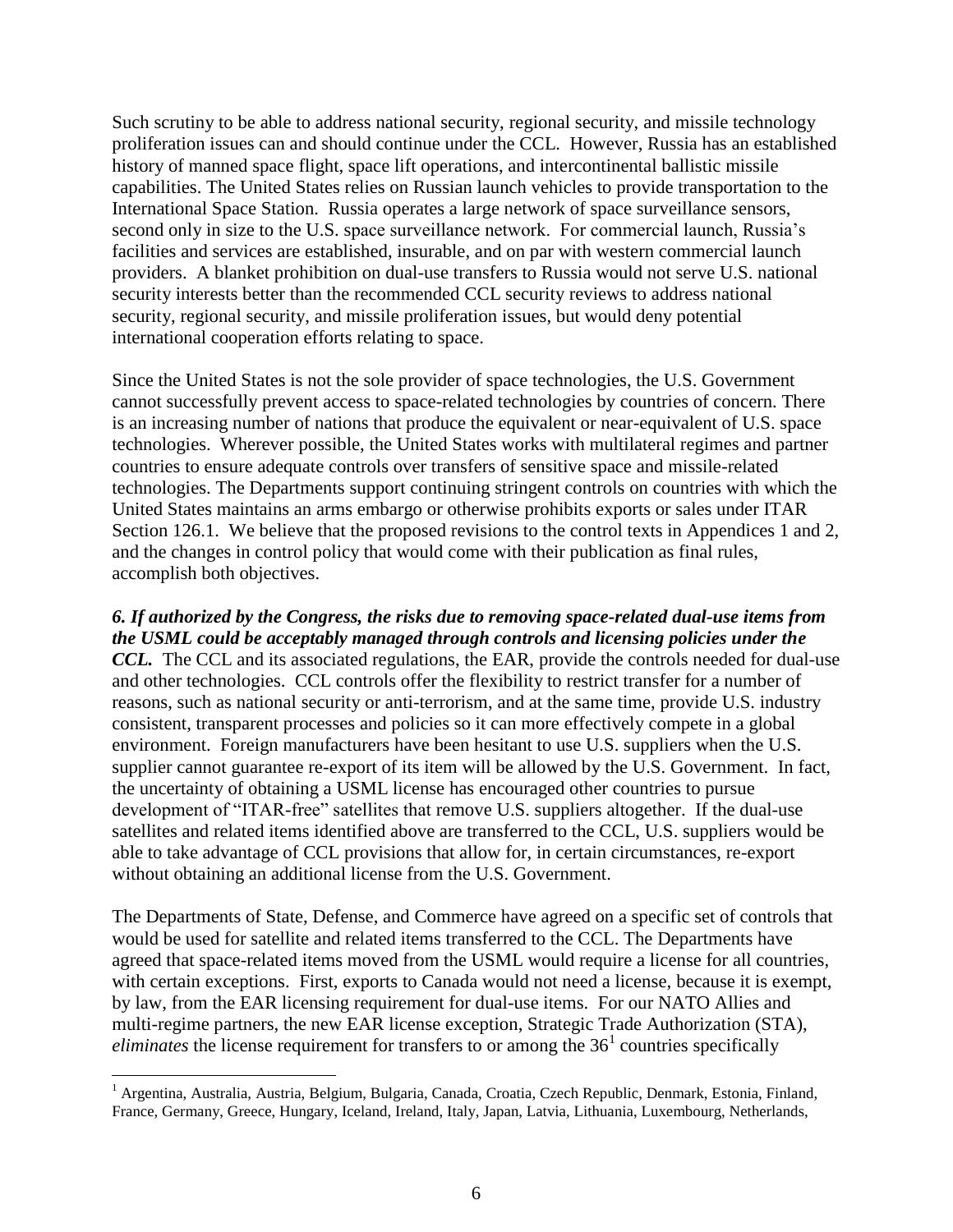designated for the exception. However, a license would be required from the U.S. Government if the item is to be retransferred outside the 36 countries. The CCL starts with a presumption of approval for transfers to all countries. However, in order to address the risks identified in Finding #5 that are associated with embargoed countries, the Departments agreed that there would be a policy of presumptive *denial* for export or re-export of space-related items to any county prohibited to receive munitions exports under the ITAR, Section 126.1, including countries such as China, Iran, North Korea, and others.

A major difference between the controls placed on USML and CCL items is that a USML item requires an additional license for re-export, even when incorporated into a foreign, dual-use, or commercial item. Under the CCL, U.S. dual-use satellite components incorporated into a foreign satellite can be re-exported without first obtaining an additional license from the U.S. Government. The CCL's "de minimis" rule normally allows re-export without a U.S. license if the foreign satellite contains less than 25% by value of controlled U.S.-origin content. The "de minimis" rule provides a substantial benefit to the U.S. space industrial base, especially second and third tier suppliers. It means that foreign companies selling foreign-origin items from outside the United States do not need to come back to the U.S. Government for a specific authorization to transfer their foreign-origin item containing a de minimis amount of U.S.-origin content. The USML retransfer obligations, even for a de minimis amount of insignificant U.S. origin content, motivate foreign companies to avoid U.S.-origin sellers or to develop production capability outside the United States that otherwise would exist in the United States.

However, the CCL "de minimis" rule, by itself, would not prevent a foreign satellite with U.S. manufactured parts from being transferred for launch or use by an end-user with interests contrary to those of the United States or its partners. In order for the United States to appropriately mitigate the risks associated with transfers to countries of concern and to retain insight into what embargoed countries are using U.S. satellite-related technology, the "de minimis" rule would not be applicable for transfers to countries with which the United States maintains an arms embargo or otherwise prohibits exports or sales under ITAR Section 126.1. Thus, for example, the export to China from Europe of a European-made satellite containing even one U.S.-origin connector that was specially designed for a satellite would require a license from the U.S. Government, which would be presumptively denied. The transfer of the European satellite with that de minimis amount of U.S.-origin content to any other country in the world not subject to an arms embargo would, however, not require an authorization from the U.S. Government, so long as the item is not ultimately destined for China or any other country subject to an arms embargo.

In summary, the Departments used the flexibility of the CCL to design a set of controls that: mitigates the risks tied to transfers of satellites and related items to countries of concern, with a presumption of denial and no application of "de minimis"; relaxes controls on our Allies and partners, using the STA exception and availability of de minimis; and maintains the controls for transfer to all other nations as agreed upon in multilateral trade control arrangements, such as the WA.

 $\overline{a}$ 

New Zealand, Norway, Poland, Portugal, Romania, Slovakia, Slovenia, South Korea, Spain, Sweden, Switzerland, Turkey, and the United Kingdom.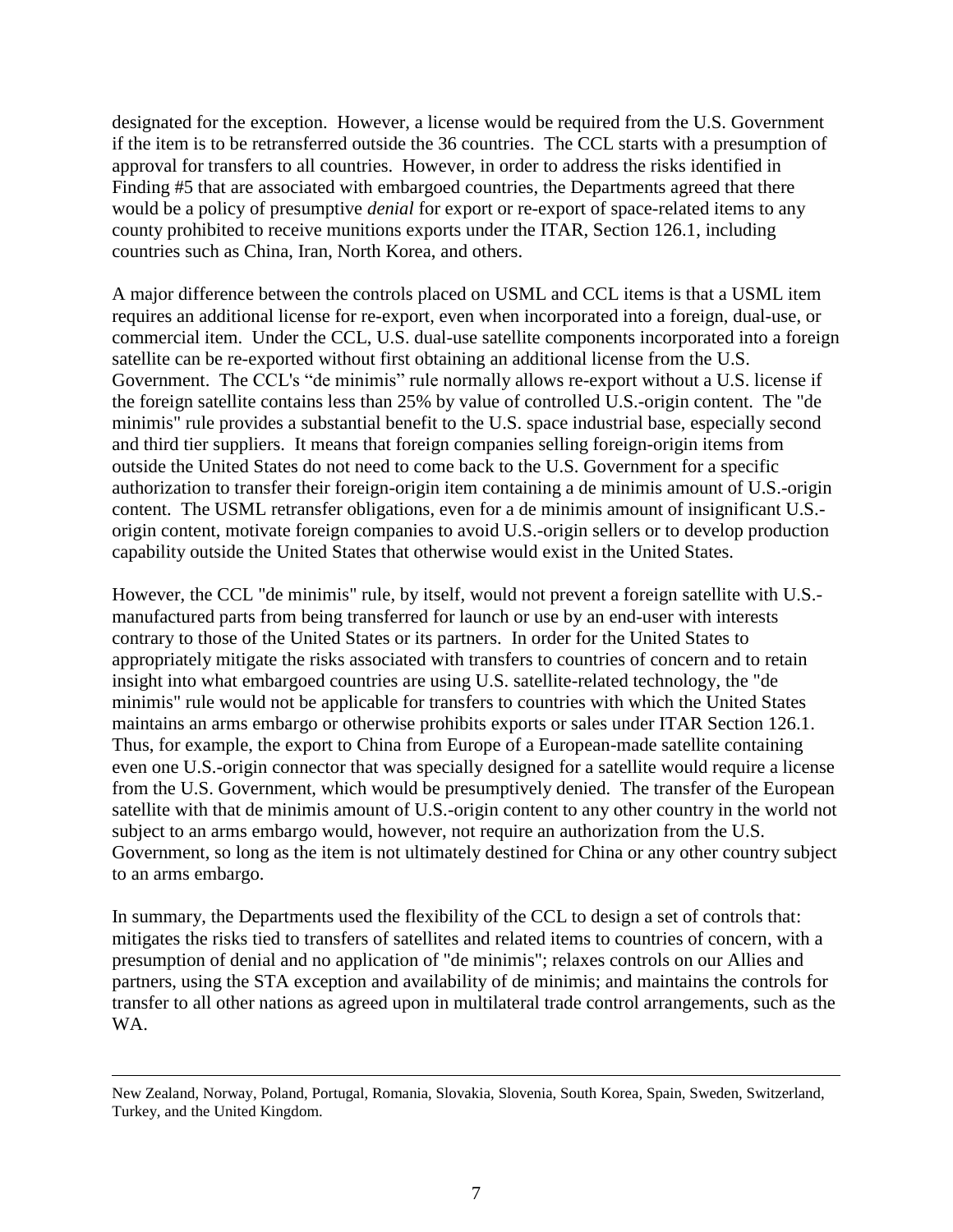*7. USML Special Export Controls (SECs) remain necessary to mitigate against the substantial risks associated with the following services that remain on the USML: satellite failures and anomaly resolution, launch know-how, launch services, and launch failure analysis. Space export control processes would also be improved if legislation allowed for flexible application of SECs and required industry to reimburse the DoD for all SECs.* Inadvertent or deliberate transfer of space-related expertise poses the most significant potential harm to U.S. national interests. SECs require U.S. Government monitoring of technical discussions, review of technical data, and approval of Technology Transfer Control Plans and Launch Campaign Security Plans, and are an effective tool available through the USML to mitigate the risk of unauthorized technology transfers of space-related expertise associated with the aforementioned defense services provided by a U.S. manufacturer to a foreign launch provider. See **Appendix 5** for information on legislation, funding, and the effectiveness of SECs.

Current law, P.L. 105-261, Section 1514, and regulations, ITAR Section 124.15(c), dictate the provision of mandatory and discretionary SECs. Legislation requires SECs for *all* activities related to export of a satellite or related items for launch in a foreign country, unless it is a member of NATO or a major non-NATO ally of the United States. SECs *must* be applied, regardless of the actual risk of unauthorized disclosure. The ITAR permits discretionary SECs to be applied to other activities licensed under the USML for reasons of national security. For example, discretionary SECs have been used successfully by the U.S. Government on U.S. launch vehicle development programs between a U.S. company and a foreign entity, such as Orbital Sciences Corporation's Taurus II launch vehicle that subcontracted engine procurement to Aerojet and its Russian partner, United Engine Corporation/SNTK. The discretionary SECs provided the risk mitigations needed to protect U.S. national security interests.

Mandatory monitoring and oversight are paid for by industry, whereas the cost of discretionary monitoring is covered by DoD appropriated funds. DoD does not have the authority to waive or exempt a given license activity from mandatory monitoring based on the actual risk of an unauthorized transfer of expertise. In addition, current law focuses on the location of launch and does not account for recent experiences in which third country launch providers may be using launch facilities in a NATO country.

DoD's inability to waive or exempt an activity from monitoring results in the unnecessary expenditure of resources by industry and the U.S. Government. Conversely, the limitations on what can be reimbursed may restrict DoD's ability to monitor a higher risk activity. SECs should be flexible and allow for application of some or all SECs to any end-user, regardless of location, depending upon the risk associated with the end-users, end-use, and technologies involved. The U.S. Government should be authorized to require the applicant to reimburse the DoD for any SECs applied in its license.

### *Recommendations*

### *(1) Congress should:*

*(a) Return to the President authority to determine the export control jurisdictional status of satellites and related items; and*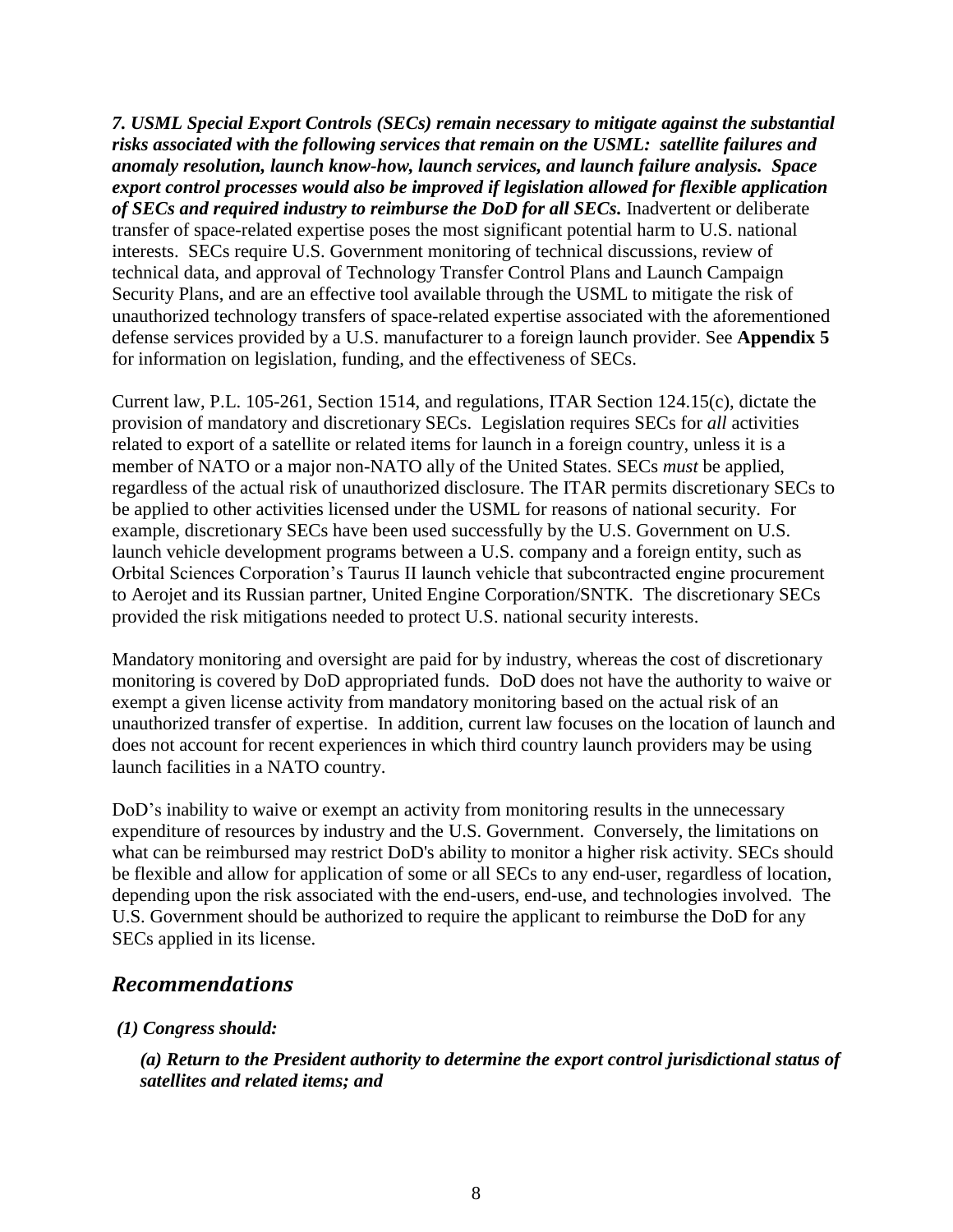*(b) Authorize DoD to determine the need for industry reimbursement for special export controls, e.g., monitoring and oversight, on satellite failures and anomaly resolutions, launch operations, launch failure analysis, and launch vehicle development programs regardless of location or parties in order to mitigate national security risks, and to require such reimbursements.* 

*(2) The Administration then would:*

*(a) Begin implementation of a revised USML Category XV and a new CCL entry for satellites and related items as described in Appendices 1 and 2; which would:*

- *(i) Move the following items from the USML to the CCL:*
	- *Communications satellites (COMSATs) that do not contain classified components;*
	- *Remote sensing satellites with performance parameters below (worse than) thresholds identified in Appendix 1 section (a)(7); and*
	- *Systems, subsystems, parts and components associated with these satellites and with performance parameters below thresholds specified for items remaining on the USML.*
- *(ii) Retain the following on the USML:*
	- *Satellites that perform a purely military or intelligence mission as defined in Appendix 1 paragraph (a);*
	- *Remote sensing satellites with performance parameters equal to or above (better than) thresholds identified in Appendix 1 section (a)(7);*
	- *Systems, subsystems, parts and components unique to these satellite types and not common to dual-use satellites; and*
	- *Services in support of foreign launch operations for USML and CCL designated satellites.*

*(b) Create new rules for satellites and related items in both USML and CCL and assign, as described in the proposed rules, appropriate controls and licensing policies as agreed upon by the Departments of State, Defense, and Commerce, including a license exception for Allies and partners, and a policy of denial for exports and re-exports to countries of concern; and*

*(c) Establish processes for:* 

*(i) Moving items to a lower level of control on the CCL only upon consensus of the Departments of State, Defense, and Commerce; and*

*(ii) Conducting periodic reviews by the relevant departments and agencies and using ECR's "Bright Line" USML review process to determine whether additional space items and related technologies on the USML should, for the sake of national and economic security, be transferred to the CCL, and vice-versa.*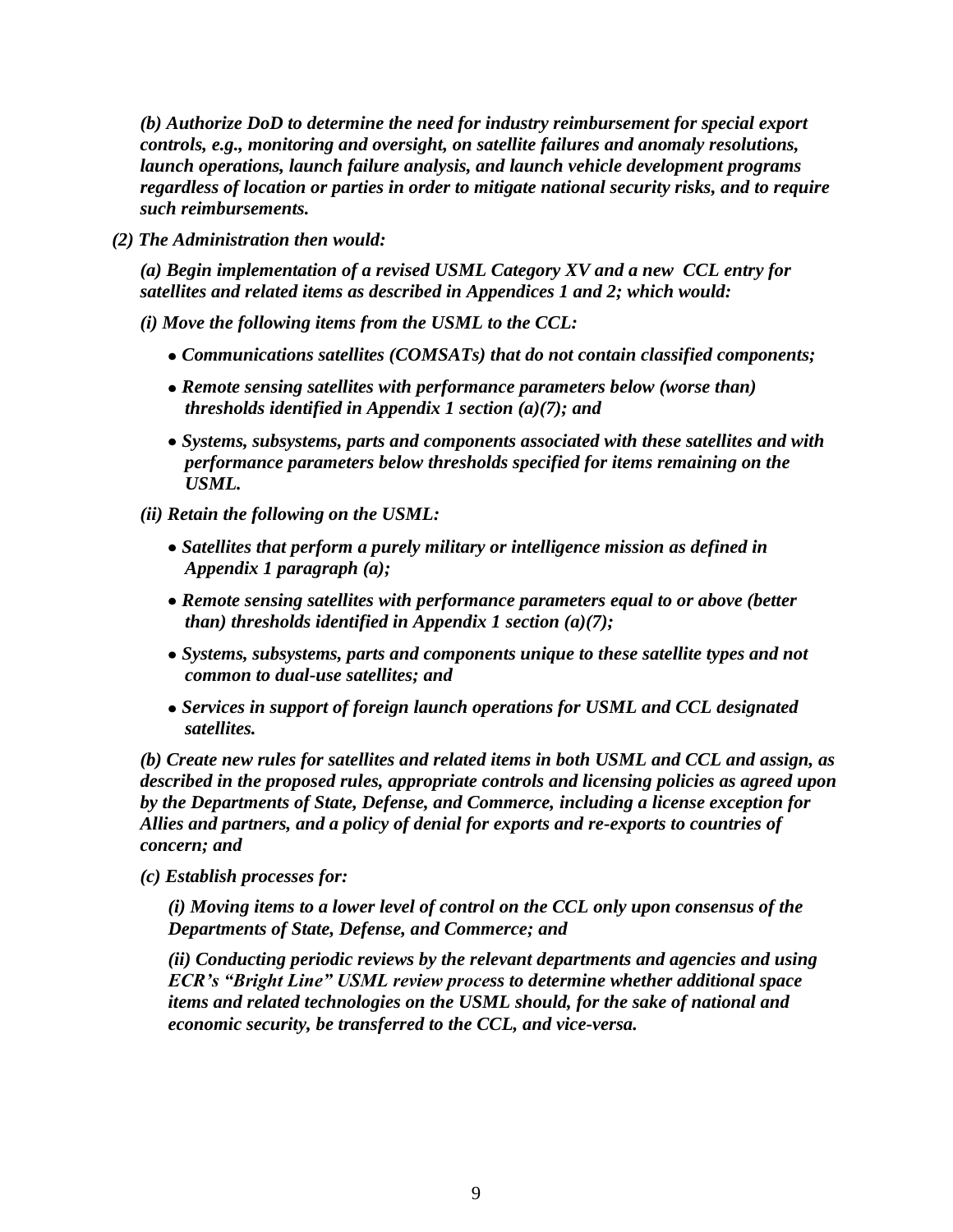## **Appendix 1** *Draft Proposed USML Category XV Satellite and Related Items*

The draft Category XV presented herein reflects the Department's review of satellites and related items. Global Positioning System (GPS) receiving equipment, currently in XV(c ), and radiationhardened microelectronic circuits, currently in XV(d), are not exclusively satellite technologies, and their final disposition is dependent upon on-going reviews of other USML categories and interagency discussions. They will be included when Category XV is published in the Federal Register for public review and comment.

CATEGORY XV – SPACECRAFT SYSTEMS AND RELATED ARTICLES

(a) Spacecraft, including satellites, manned or unmanned space vehicles, whether designated developmental, experimental, research or scientific, or having a commercial, civil, or military end-use, that:

\*(1) Are "specially designed" to mitigate effects (e.g., scintillation) of or detect a nuclear detonation;

\*(2) Track ground, airborne, missile or space objects using imaging, infrared, radar, or laser systems;

\*(3) Conduct signals or measurement and signatures intelligence;

(4) Provide space-based logistics, assembly or servicing of any spacecraft (e.g., refueling);

\*(5) Are anti-satellite or anti-spacecraft (e.g., kinetic, RF, laser, charged particle);

\*(6) Have space-to-ground weapons systems (e.g., kinetic or directed energy);

\*(7) Have any of the following electro-optical remote sensing capabilities or characteristics:

(i) Electro-optical visible and near infrared (VNIR) (i.e., 400nm to 1,000nm) or Infrared (i.e., greater than 1,000nm to 30,000nm) with less than 40 spectral bands having an aperture greater than 0.35 meters;

(ii) Electro-optical Hyperspectral with 40 spectral bands or more in the VNIR, short-wavelength infrared (SWIR) (i.e., greater than 1,000nm to 2,500nm) or any combination of the aforementioned AND having a Ground Sample Distance (GSD) less than 30 meters;

(iii) Electro-optical Hyperspectral with 40 spectral bands or more in the midwavelength infrared (MWIR) (i.e., greater than 2,500nm to 5,500nm) having a narrow spectral bandwidth of  $\Delta\lambda$  less than or equal to 20nm full width at half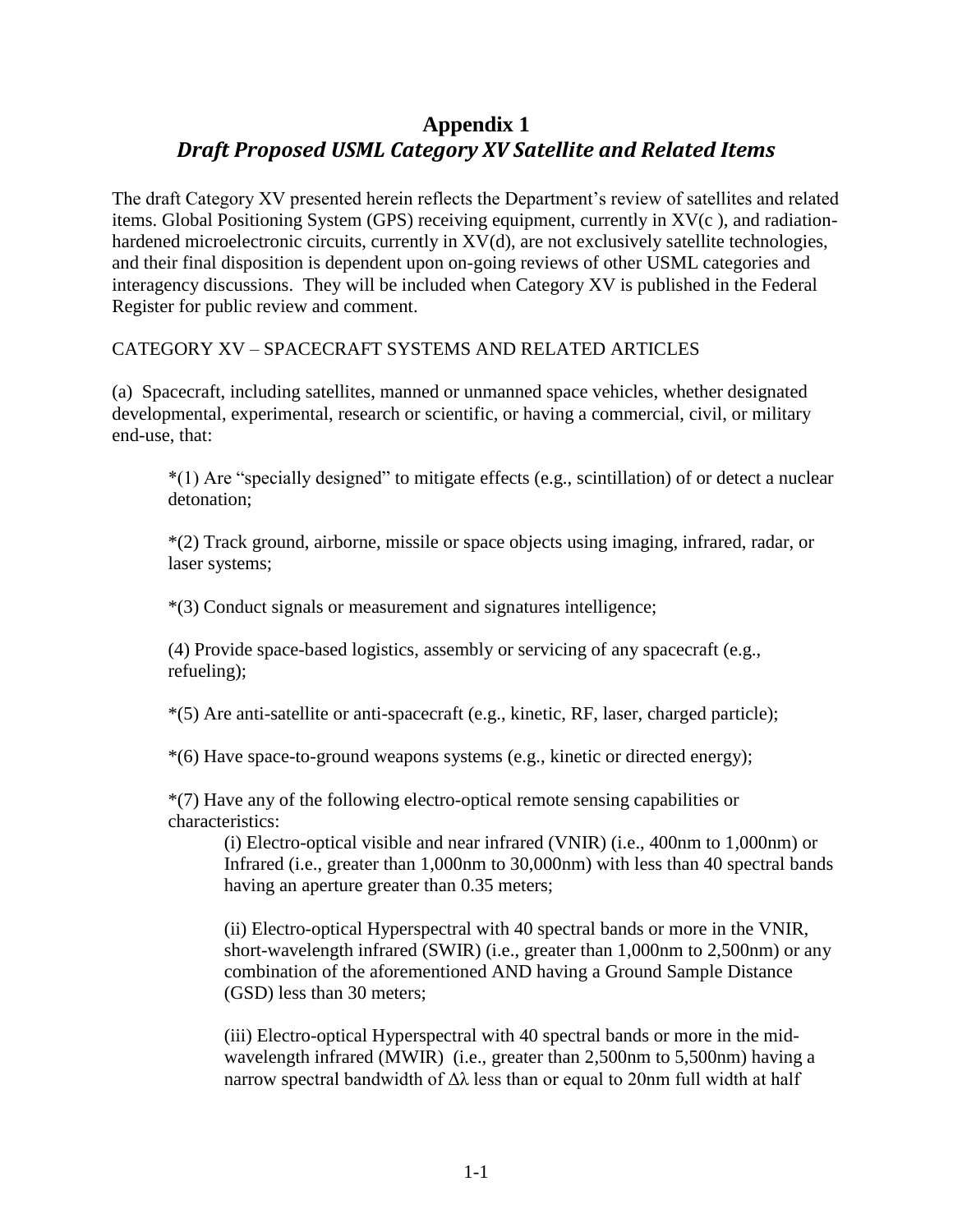maximum (FWHM or having a wide spectral bandwidth with  $\Delta\lambda$  greater than 20nm FWHM AND a GSD less than 200 meters; or

(iv). Electro-optical Hyperspectral with 40 spectral bands or more in the longwavelength infrared (LWIR) (i.e., greater than 5,500nm to 30,000nm) having a narrow spectral bandwidth of Δλ less than or equal to 50nm FWHM or having a wide spectral bandwidth with Δλ greater than 50nm FWHM AND a GSD less than 500 meters.

Note 1: Ground Sample Distance (GSD) is measured from a spacecraft's nadir (i.e., local vertical) position.

Note 2: Optical remote sensing spacecraft or satellite spectral bandwidth is the smallest difference in wavelength, (i.e.,  $\Delta\lambda$ ) that can be distinguished at full width at half maximum (FWHM) of wavelength  $λ$ .

Note 3: An optical satellite or spacecraft identified in (a)(7) is not SME if nonearth pointing.

\*(8) Have radar remote sensing capabilities or characteristics (e.g., active electronically scanned array (AESA), synthetic aperture radar (SAR), inverse synthetic aperture radar (ISAR), ultra-wideband SAR) except those having a center frequency equal to or greater than 1 GHz but less than or equal to 10 GHz AND having a bandwidth less than 300 MHz.

(9) Provide Positioning, Navigation, and Timing (PNT).

Note: This paragraph does not control a satellite or spacecraft that provides only a differential correction broadcast for the purposes of positioning, navigation, or timing.

\*(10) Are "specially designed" to be used in a constellation or formation that when operated together, in essence or effect, form a virtual satellite (e.g., functioning as if one satellite) with the characteristics of other items in paragraph (a);

(11) Are man-rated sub-orbital, orbital, lunar, interplanetary or habitat; or

\*(12) Are classified, contain classified software or hardware, are manufactured using classified production data, or are being developed using classified information (e.g., having classified requirements, specifications, functions, or operational characteristics or include classified cryptographic items controlled under Category XIII of this subchapter). "Classified" means classified pursuant to Executive Order 13526, or predecessor order, and a security classification guide developed pursuant thereto or equivalent, or to the corresponding classification rules of another government.

Note: Spacecraft that are not identified in paragraph (a) are subject to the EAR.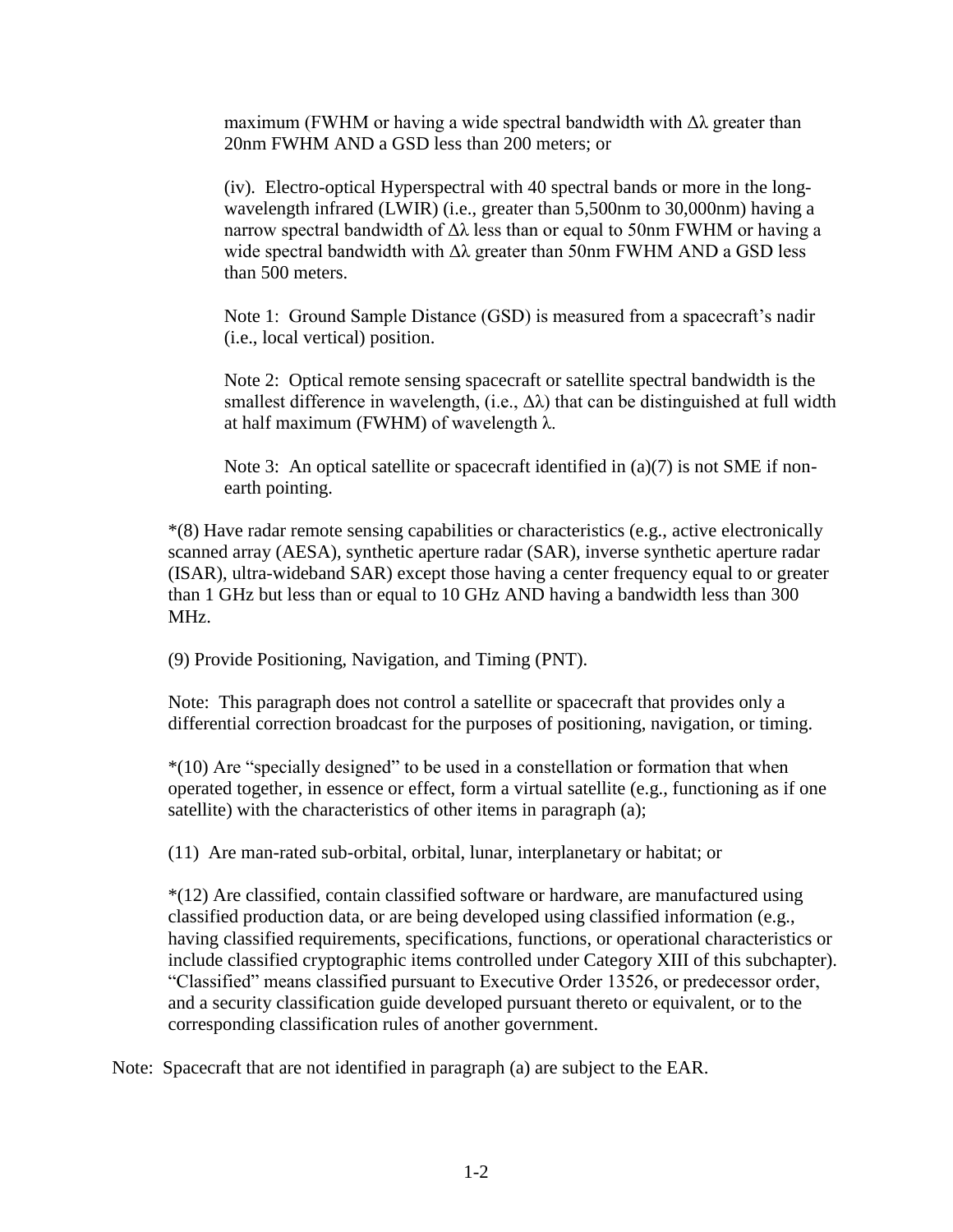(b) Ground control systems and training simulators "specially designed" for telemetry, tracking, and control of spacecraft in paragraph (a) above;

*Note*: Individual items, equipment, components, or parts that are common to satellite ground systems or simulators used to control non-USML satellites are subject to the EAR.

(c) [Reserved – Disposition of articles controlled under this paragraph, is to be determined.]

(d) [Reserved – Disposition of articles controlled under this paragraph, is to be determined.]

(e) Spacecraft systems, subsystems, components, parts, accessories, attachments, or associated equipment as follows:

(1) Antennas having a diameter greater than 25 meters or are actively scanned, adaptive beam forming, or interferometric radar antennas;

(2) Space-qualified optics (i.e., lens or mirror), including optical coating, having active properties (e.g., adaptive or deformable) or having a largest lateral dimension greater than 0.35 meters;

(3) "Space-qualified" focal plane arrays (FPA) having a peak response in the wavelength range exceeding 900nm and readout integrated circuit (ROIC) "specially designed" therefor;

(4) "Space-qualified" mechanical cryocooler, active cold finger, and associated control electronics "specially designed" therefor;

(5) "Space-qualified" active vibration suppression, including isolation and dampening, and associated control electronics therefor;

(6) Optical bench assemblies for items in (a) and the multi-aperture assemblies; fast steering mirrors (i.e., greater than 300 rad/sec<sup>2</sup> acceleration), pushbroom assemblies, flexure mounts, beam splitters, mirror folds, focus or channeling mechanisms, alignment mechanisms. inertial reference unit (IRU), black body cavities, baffles and covers, and control electronics "specially designed" therefor;

(7) Non-communications space-qualified directed energy (e.g., lasers or RF) systems and "specially designed" for a spacecraft in paragraph (a);

(8) Space-based kinetic systems or charged particle energy systems, including power conditioning and beam-handling/switching, propagation, tracking or pointing equipment, and "specially designed" parts and components therefor;

(9) "Space-qualified" Cesium, Rubidium, Hydrogen Maser, or Quantum (e.g., based upon Al, Hg, Yb, Sr, Be Ions) atomic clocks, and "specially designed" parts and components therefor;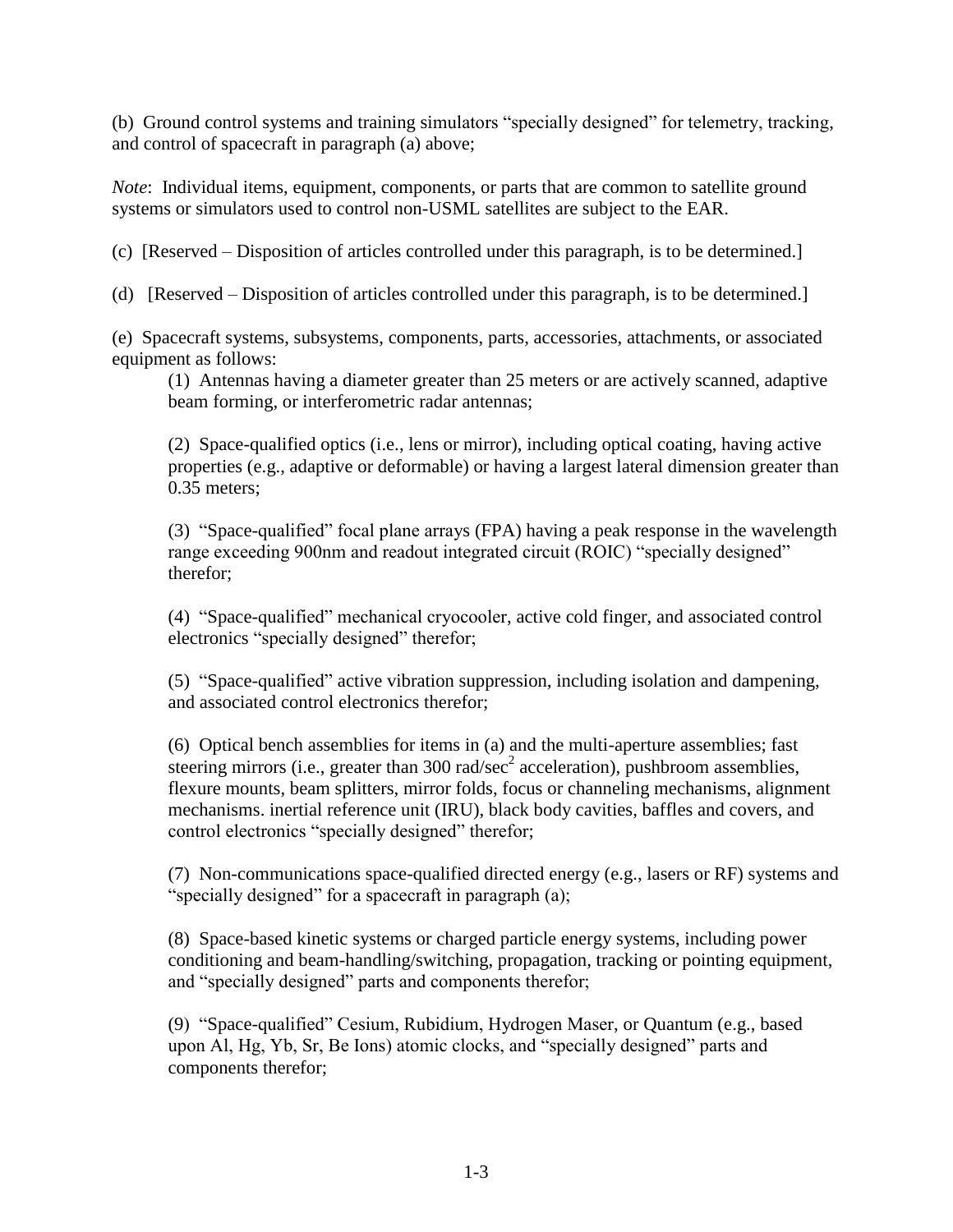(10) Attitude Determination and Control Systems, and "specially designed" parts and components therefor that provide earth location accuracy without using Ground Location Points better than or equal to:

(i) 5 meters from low earth orbit (LEO);

- (ii) 30 meters from medium earth orbit (MEO);
- (iii) 150 meters from geosynchronous orbit (GEO); or
- (iv) 225 meters from high earth orbit (HEO).

(11) Space-based nuclear thermionic or non-nuclear thermionic converters or generators; and "specially designed" parts and components therefor;

(12) Thrusters (e.g., rocket engines) that provide for orbit adjustment greater than 150 lbf (i.e., 667.23 N) vacuum thrust;

(13) Control Moment Gyroscope.

(14) "Space qualified" monolithic microwave integrated circuits (MMIC) that combine transmit and receive (T/R) functions on a single die as follows:

- (i) Having a power amplifier with maximum saturated peak output power (in watts), Psat, greater than 200 divided by the maximum operating frequency (in GHz) squared [Psat > 200 W\*GHz<sup>2</sup>/fGHz<sup>2</sup>];
- (ii) Having a common path (e.g., phase shifter-digital attenuator) circuit with greater than 3 bits phase shifting at operating frequencies 10 GHz or below, or greater than 4 bits phase shifting at operating frequencies above 10 GHz.

(15) "Space-qualified" oscillator for radar in (a) with phase noise less than  $-120$  dBc/Hz  $+$  (20 log<sub>10</sub>(RF) (in GHz)) measured at 2 KHz\*RF (in GHz) from carrier.

(16) "Space-qualified" star tracker or star sensor with angular accuracy less than or equal to 1 arcsec in all three axes AND a tracking rate equal to or greater than 3.0 deg/sec.

\*(17) Secondary or hosted payload, and "specially designed" parts and components therefor, that perform any of the functions described in paragraph (a).

\*(18) Department of Defense-funded secondary or hosted payload, and "specially designed" parts and components therefor.

\*(19) Any component, part, accessory, attachment, equipment, or system that (i) is classified, or (ii) contains classified software, or (iii) is manufactured using classified production data, or (iv) is being developed using classified information. "Classified" means classified pursuant to Executive Order 13526, or predecessor order, and a security classification guide developed pursuant thereto or equivalent, or to the corresponding classification rules of another government.

Note 1: Parts, components, accessories, and attachments "specially designed" for spacecraft enumerated in this category but not listed in paragraph (e) are subject to the EAR.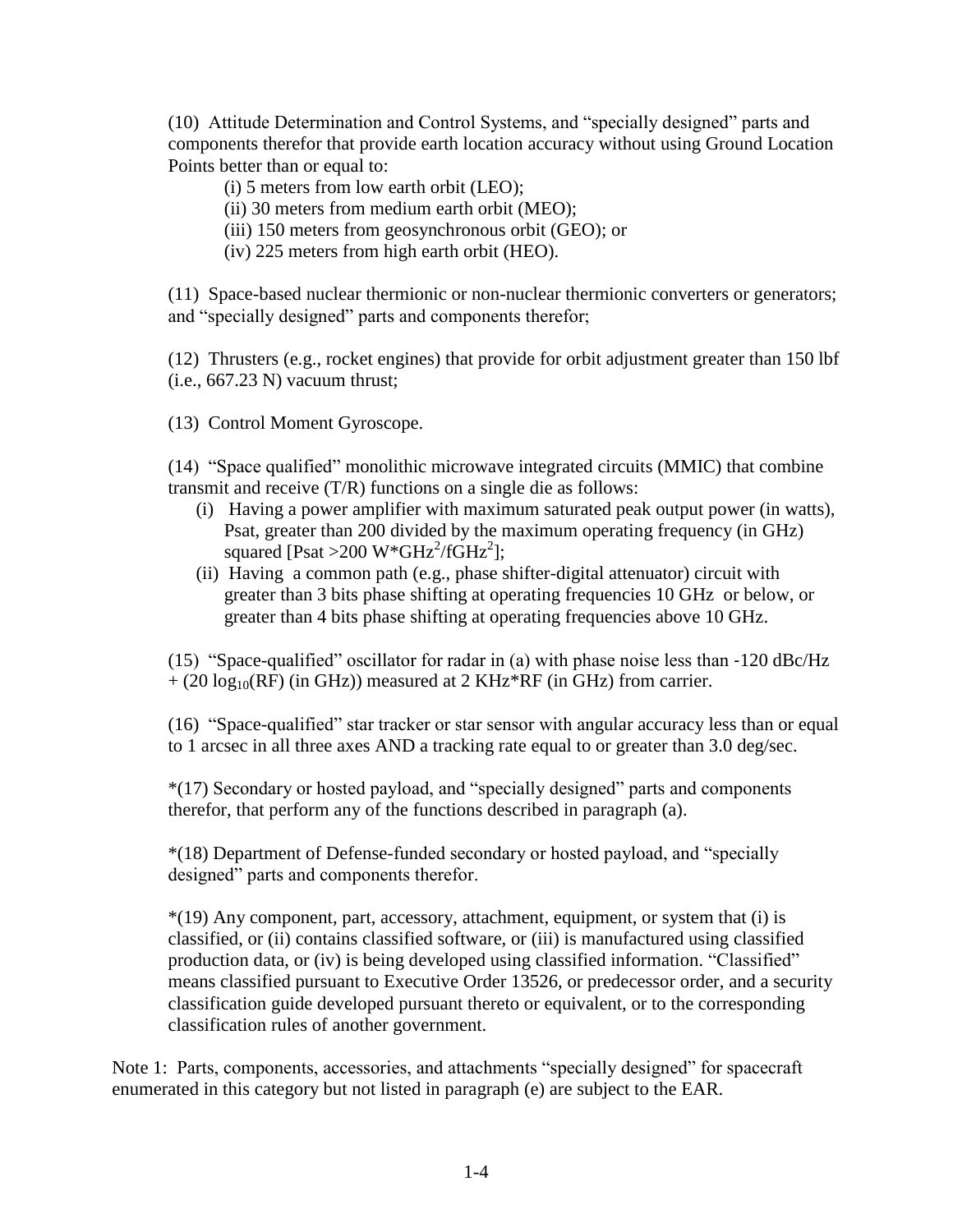Note 2: For the purposes of this paragraph, "space-qualified" means a product is "spacequalified" if it (a) is being or was designed and manufactured to meet the special electrical, mechanical, or environmental requirements required for use in the deployment of satellites or other spacecraft (i.e., systems, including equipment, capable of operating at altitudes greater than 100 km) or (b) was tested to, and met, such requirements.

Note 1: "Product" is synonymous with "commodity," as defined in EAR § 772.1.

Note 2: A determination that a specific product (or commodity) (e.g., by product serial number) is "space qualified" by virtue of "(b)" does not mean that other such products in the same production run or model series are "space qualified" if not individually tested or intended to be used in satellites or spacecraft.

Note 3: An item designed and manufactured to meet the standards in (a) is "spacequalified" even if it is not tested to meet such requirements.

Note 4: An item designed and manufacture to meet the standards in "(a)" is, however, not "space-qualified" if it is tested and fails to meet the requirements of such standards.

Note 5: Technology and technical data "required" and directly related to design and manufacture an item to meet the standards in "(a)" remain controlled in the applicable USML category or ECCN regardless of whether the items produced there from passes a test described in "(b)."

(f) Technical data (as defined in §120.10) and defense services (as defined in §120.9) directly related to the defense articles enumerated in paragraphs (a) through (e) of this category. (See §125.4 for exemptions.)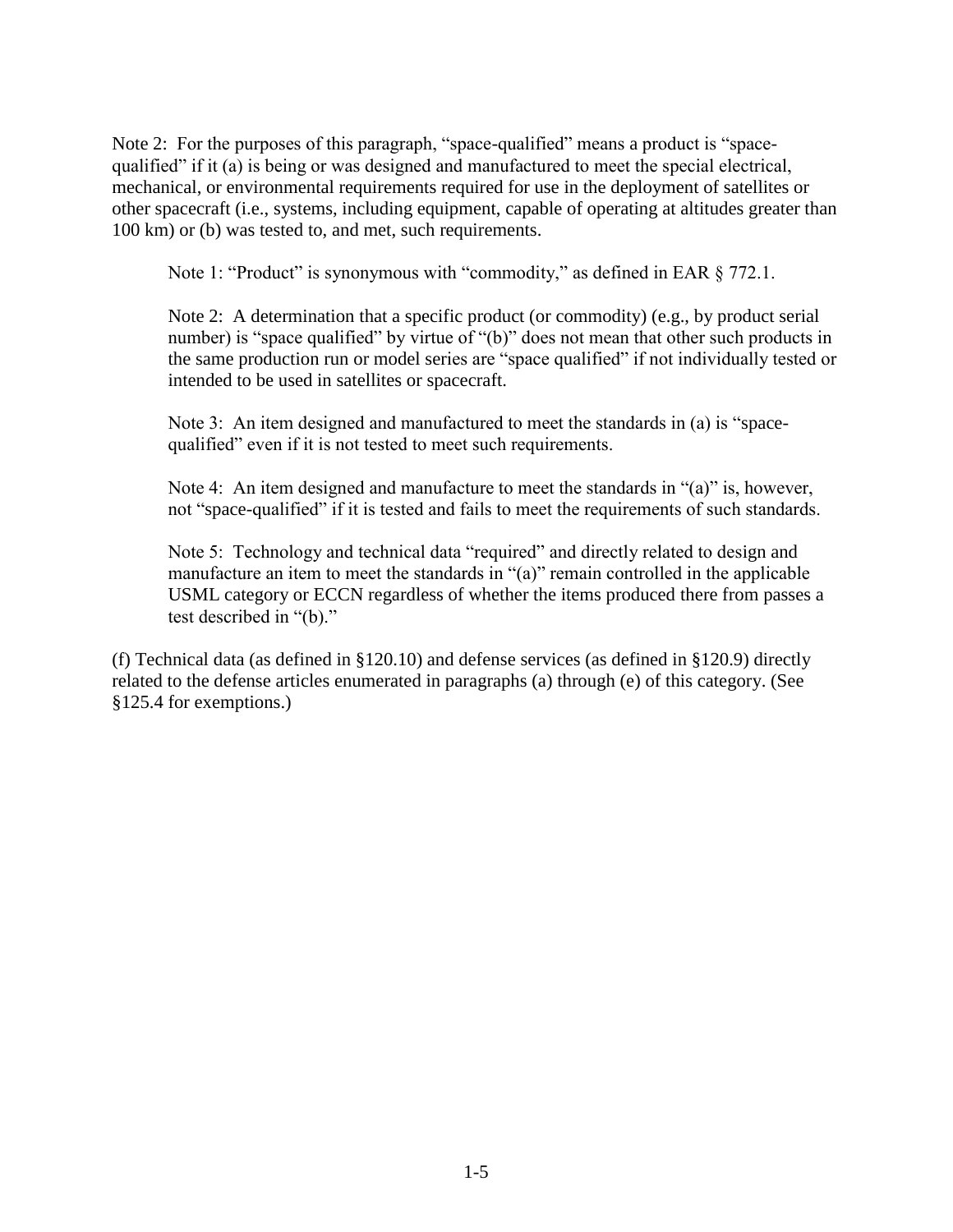#### **§120.9 Defense service**

(a) *A defense service means:*

(1) The furnishing of assistance (including training) using other than public domain data to foreign persons (see §120.16 of this subchapter), whether in the United States or abroad, in the design, development, engineering, manufacture, production, assembly, testing, intermediate or depot level repair or maintenance (see §120.38 of this subchapter), modification, demilitarization, destruction, or processing of defense articles (see §120.6 of this subchapter);

(2) The furnishing of assistance to foreign persons, whether in the United States or abroad, for the integration of any item controlled on the U.S. Munitions List (USML) (see §121.1 of this subchapter) or the Commerce Control List (see 15 CFR part 774) into an end item (see  $\S 121.8(a)$  of this subchapter) or component (see  $\S 121.8(b)$  of this subchapter) that is controlled as a defense article on the USML, regardless of the origin;

(3) Training or providing advice to foreign units and forces, regular and irregular, regardless of whether technical data is transferred to a foreign person, including formal or informal instruction of foreign persons in the United States or abroad by any means including classroom or correspondence instruction, conduct or evaluation of training and training exercises, in the employment of defense articles;

(4) Conducting direct combat operations for or providing intelligence services to a foreign person directly related to a defense article;

(5) The furnishing of assistance (including training) in the integration of a satellite or spacecraft to a launch vehicle, including both planning and onsite support, regardless of the jurisdiction of, the ownership of, or the origin of the satellite or spacecraft, or whether technical data is used; or

(6) The furnishing of assistance (including training) in the launch failure analysis of a satellite, spacecraft, or launch vehicle, regardless of the jurisdiction of, the ownership of, or the origin of the satellite, spacecraft, or launch vehicle, or whether technical data is used.

#### (b) The following is not a *defense service*:

(1) Training in the basic operation (functional level) or basic maintenance (see §120.38 of this subchapter) of a defense article;

(2) Mere employment of a U.S. citizen by a foreign person;

(3) Testing, repair, or maintenance of an item "subject to the Export Administration Regulations" (see 15 CFR §734.2) administered by the Department of Commerce, Bureau of Industry and Security, that has been incorporated or installed into a defense article;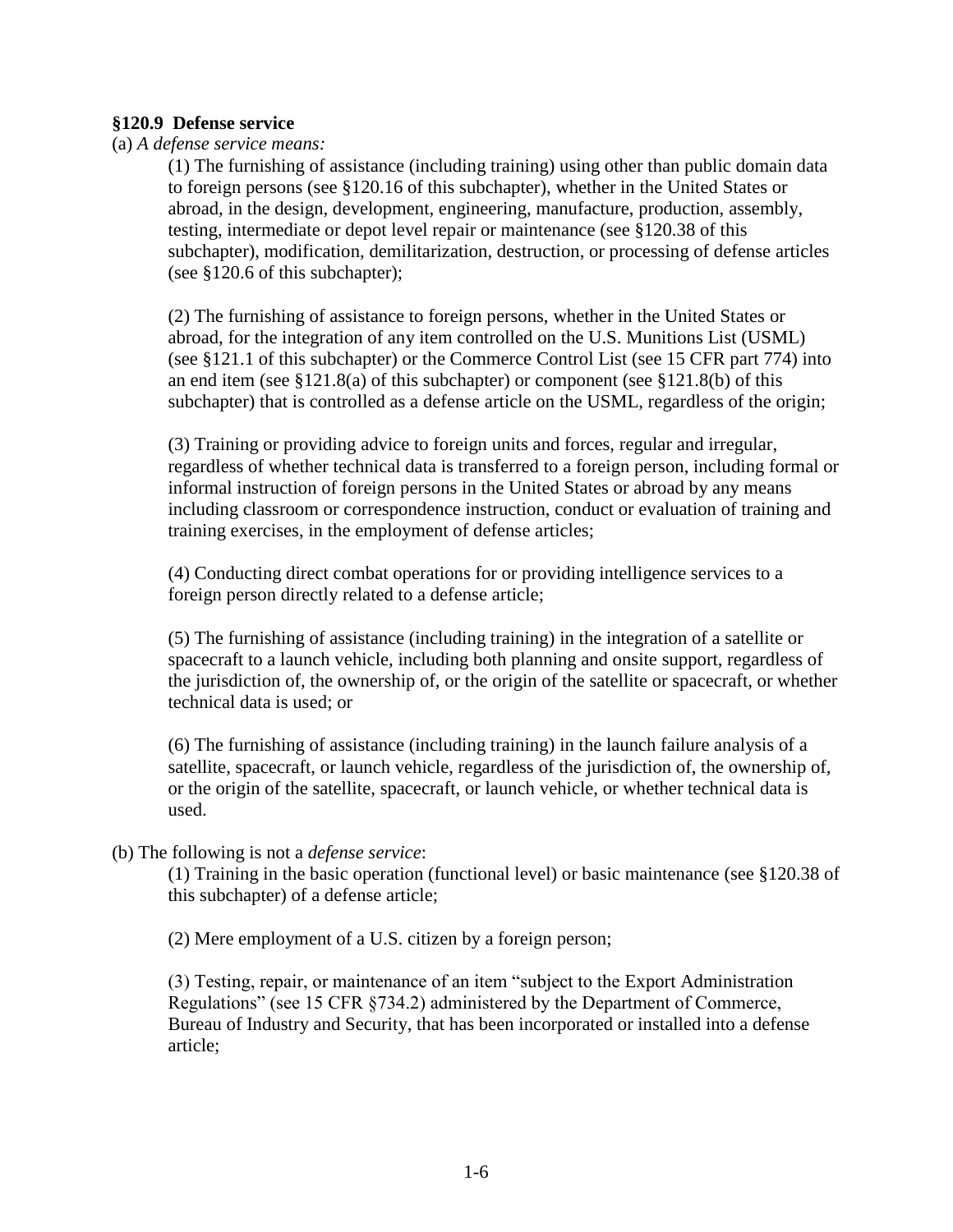(4) Providing law enforcement, physical security or personal protective training, advice, or services to or for a foreign person (see §120.16 of this subchapter), using only public domain data; or

(5) Providing assistance (including training) in medical, logistical (other than maintenance), or other administrative support services to or for a foreign person.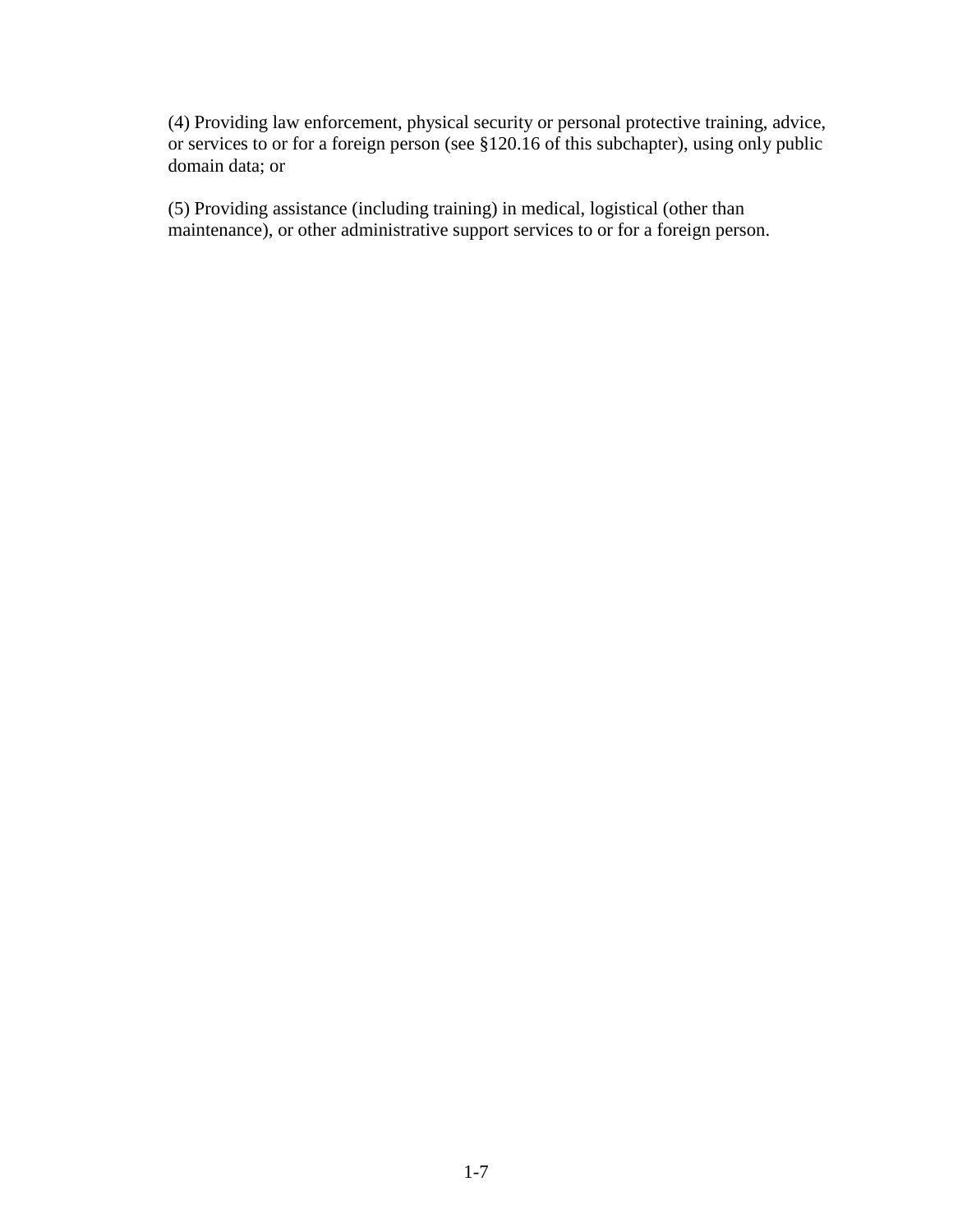## **Appendix 2** *Draft Proposed CCL ECCN 9X515 Spacecraft and Related Commodities*

**9A515** "Spacecraft" and related commodities.

| Reason for Control: NS, RS, AT |  |
|--------------------------------|--|
|--------------------------------|--|

| $\vert$ Control(s)                               | Country chart      |
|--------------------------------------------------|--------------------|
| NS applies to entire entry except 9A515.y        | <b>NS</b> Column 1 |
| <b>RS</b> applies to entire entry except 9A515.y | <b>RS</b> Column 1 |
| <b>AT</b> applies to entre entry                 | AT Column 1        |

#### **License Exceptions**

*LVS:* \$1500 *GBS:* N/A *CIV:* N/A *APR:* N/A

*STA: Paragraph (c)(2) of License Exception STA (§ 740.20(c)(2)) of the EAR may not be used for any item in 9A515.* 

#### **List of Items Controlled**

*Unit*: End items in number; parts, component, accessories and attachments in \$ value.

*Related Controls*: Spacecraft, launch vehicles and related articles that are enumerated in the USML, and technical data (including software) directly related thereto, launch services, and launch failure analysis for items in 9A515.a, are subject to the ITAR. A license is required under the ITAR for a U.S. person to provide any assistance to a foreign person for a spacecraft to be launched from outside the United States, even if that spacecraft may be exported under License Exception STA. See 22 CFR 120.9. All other "spacecraft," as enumerated below and defined in section 772.1, are subject to the controls of this ECCN. See also ECCNs 3A001, 3A002, 3A991, 3A992, 6A002, 6A004, and 6A008 for specific "space-qualified" items and 9A004 for the International Space Station.

#### *Items*:

a. Spacecraft, including satellites, manned or unmanned space vehicles, whether designated developmental, experimental, research or scientific, not enumerated in USML Category XV.

*Note: ECCN 9A515.a includes commercial communications satellites, certain remote sensing satellites, planetary rovers, and planetary and interplanetary probes.*

b. Ground control systems and training simulators "specially designed" for telemetry, tracking, and control of the spacecraft in paragraph 9A515.a.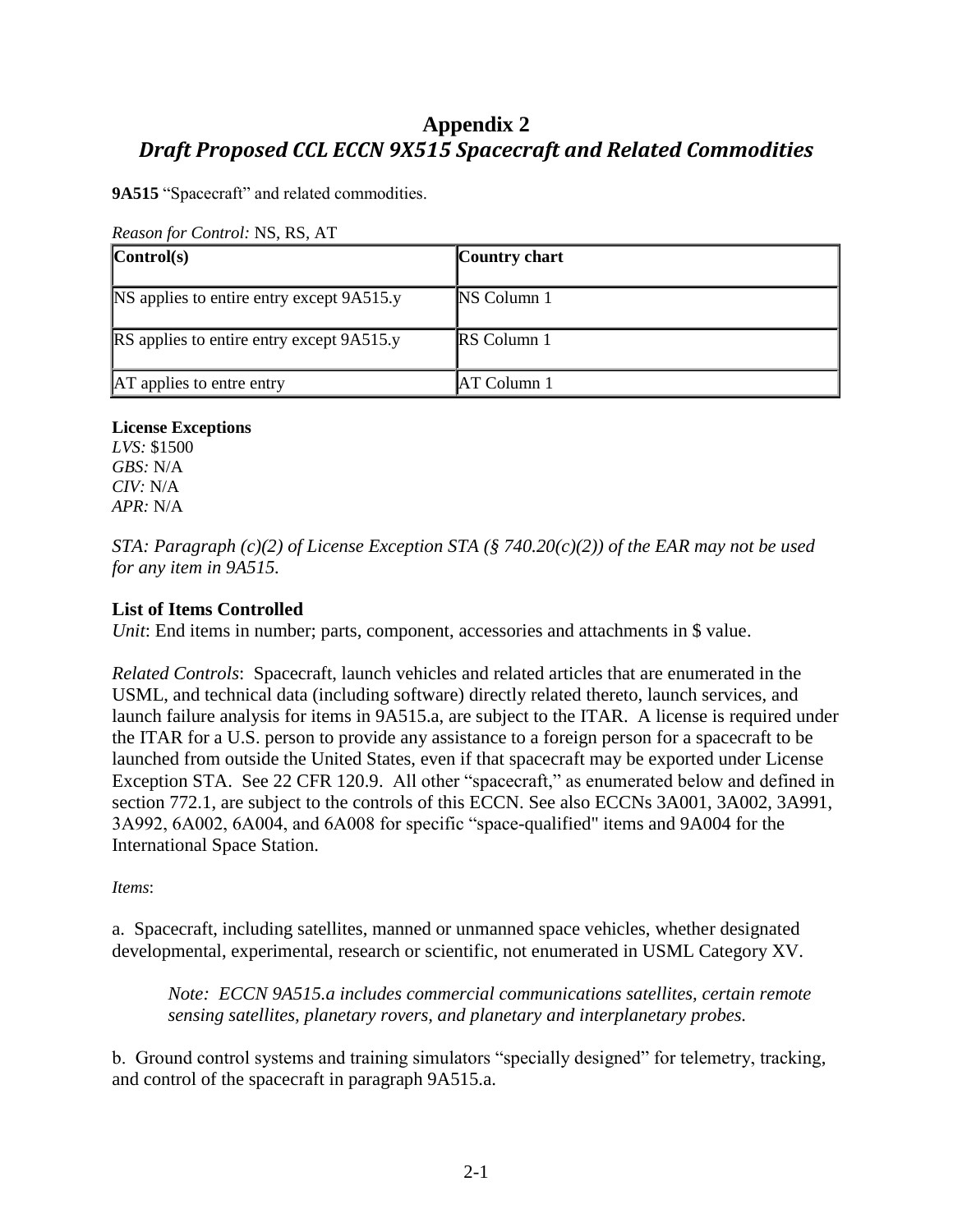c. through w. [Reserved]

x. "Parts," and "components," "accessories and attachments" that are "space qualified" and not elsewhere specified on the CCL or USML.

Note 1: ECCN 9A515.x does not include "space-qualified" items enumerated in and controlled by other ECCNs, such as 3A001.b.1, 3A001.e.4, 3A002.a.3, 3A002.g.1 and .g.3, 3A991.k, 3A992.b.3, 6A002.a.1 and .a.3, 6A002.b.2, 6A002.d.1 and .d.2, 6A002.e, 6A004.c and .d, 6A008.j.1, or 6A998.b.

*Note 2: "Parts," "components," and "accessories and attachments" specified in USML subcategory XV(e) or enumerated in other USML categories are subject to the controls of that paragraph or category.* 

y. Specific "parts," "components," and "accessories and attachments" that are "space qualified" and not elsewhere specified in the USML or the CCL as follows:

y.1. [Reserved]

y.26. to y.98. [RESERVED]

y.99. Commodities that would otherwise be controlled elsewhere in this entry but that (i) have been determined to be subject to the EAR in a commodity jurisdiction determination issued by the U.S. Department of State and (ii) are not otherwise identified elsewhere on the CCL.

#### **9B515 Test, inspection, and production "equipment" "specially designed" for the "development" or "production" of commodities enumerated in ECCN 9A515 or USML Category XV.**

#### **License Requirements**

#### *Reason for Control:* NS, RS, AT

| Control(s)                                       | <b>Country chart</b> |
|--------------------------------------------------|----------------------|
| <b>NS</b> applies to entire entry except 9B515.y | <b>NS</b> Column 1.  |
| <b>RS</b> applies to entire entry except 9B515.y | <b>RS</b> Column 1.  |
| AT applies to entire entry                       |                      |

#### **License Exceptions**

*LVS:* \$1500; \$5000 for 9B515.c *GBS:* N/A *CIV:* N/A *[APR:* N/A] *STA: Paragraph (c)(2) of License Exception STA (§ 740.20(c)(2)) of the EAR may not be used for any item in 9B515.*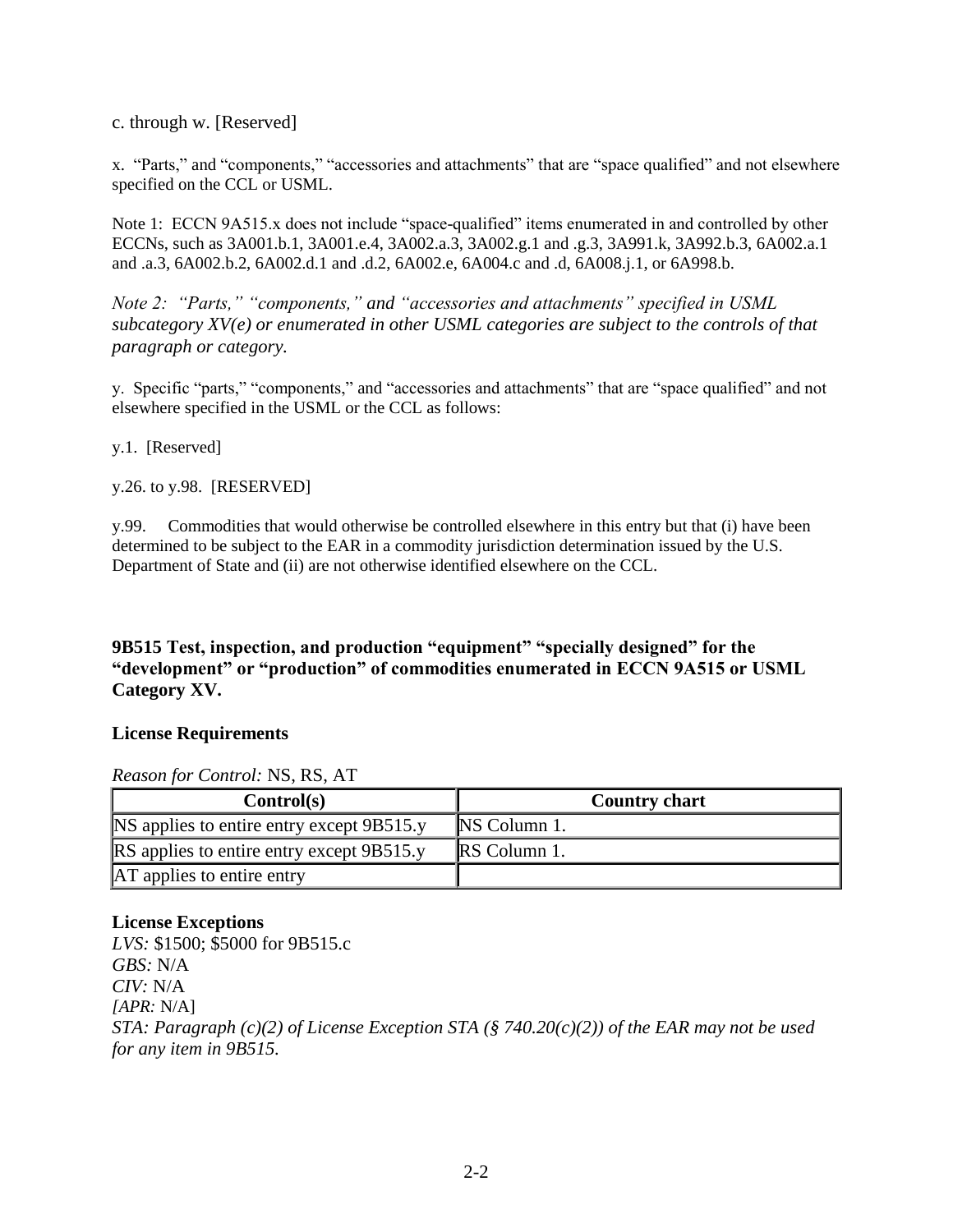*Related Definitions:* N/A

*Items:* 

- a. Test, inspection, and production "equipment" "specially designed" for the "production" or "development" of commodities enumerated in ECCN 9A515 or USML Category XV.
- b. "Equipment," cells, and stands "specially designed" for testing, analysis and fault isolation of commodities enumerated in ECCN 9A515, 9A004 or USML Category XV.
- c. Environmental chambers capable of pressures below  $(10^{-4})$  Torr, and "specially designed" components therefor.
- d. through x. [RESERVED]

### **9C515 [Reserved]**

**9D515 Software "specially designed" for the "development," "production," operation, or maintenance of commodities controlled by 9A515 or "equipment" controlled by 9B515.**

License Requirements *Reason for Control:* NS, RS, AT

| $\vert$ Control(s)                                                                                                                                                                                                      | Country chart |
|-------------------------------------------------------------------------------------------------------------------------------------------------------------------------------------------------------------------------|---------------|
| NS applies to entire entry except for "software"<br>"specially designed" for "development" or<br>"production" operation, or maintenance of<br>commodities controlled by 9A515.y, 9B515.c. or<br>$\vert$ .y, or 9C515.y. | NS Column 1.  |
| RS applies to entire entry except for "software"<br>"specially designed" for "development" or<br>"production" operation or maintenance of<br>commodities controlled by 9A515.y.                                         | RS Column 1.  |
| <b>AT</b> applies to entire entry                                                                                                                                                                                       | AT Column 1   |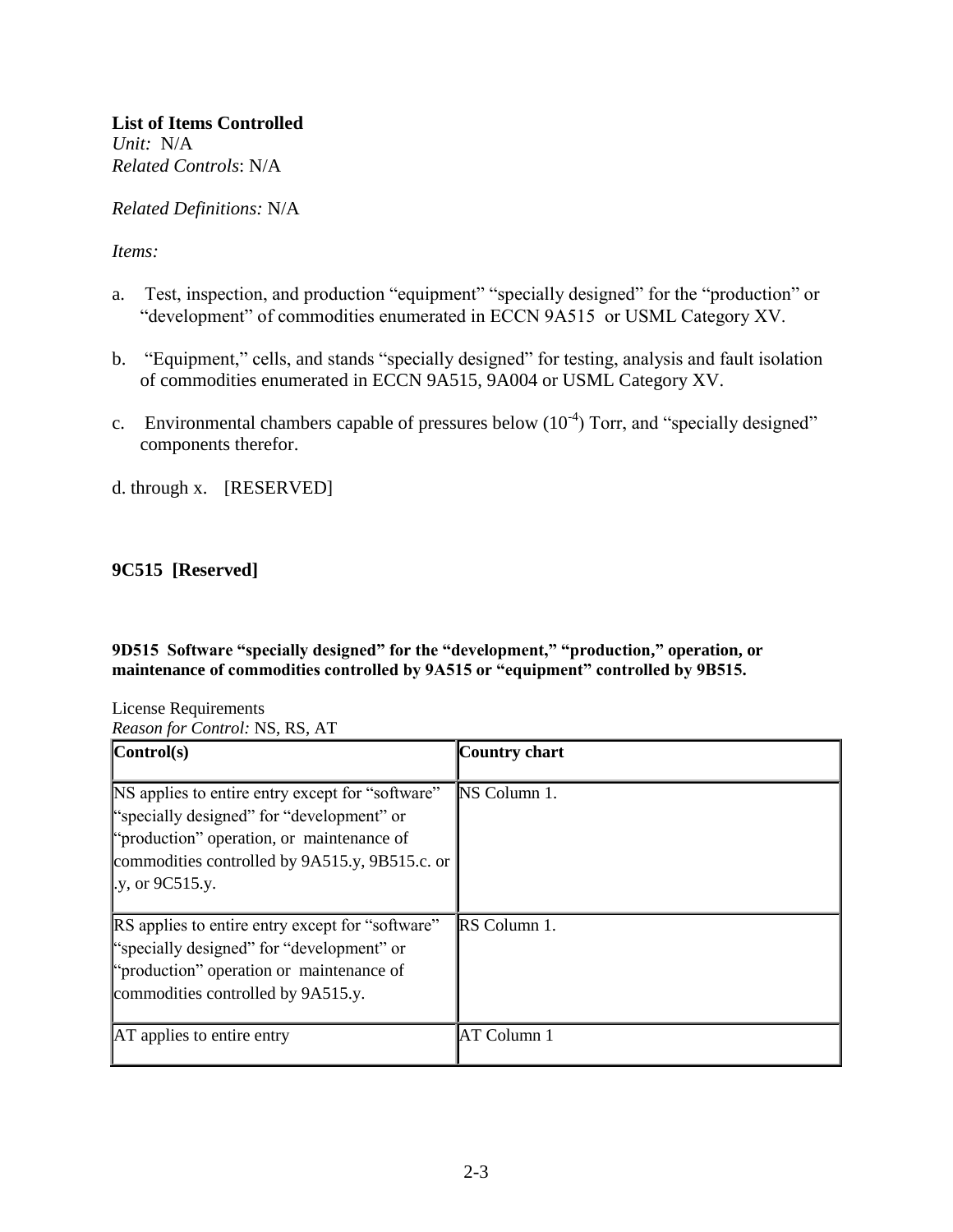#### **License Exceptions**

*CIV*: N/A *TSR*: N/A *APR:* N/A

*STA: Paragraph (c)(2) of License Exception STA (§ 740.20(c)(2)) of the EAR may not be used for any software in 9D515.*

*Note to License Exceptions Section: Supplement No. 4 to part 740 precludes use of License Exceptions GOV (other than those provisions authorizing exports and reexports to personnel and agencies for the U.S. government) and STA with respect to "source code" for specific types of items controlled by ECCN 9A515 and identified in the supplement.* 

#### **List of Items Controlled**

*Unit:* \$ value

*Related Controls:* Software directly related to articles enumerated in USML Category XV is subject to the control of USML paragraph XV(f). See also ECCNs 3D001, 6D001, and 6D002 for controls specific "space-qualified" items."

#### *Related Definitions:* N/A

*Items:* 

a. "Software" "specially designed" for the "development," "production," operation, installation, maintenance, repair, overhaul, or refurbishing of commodities controlled by ECCN 9A515.b. to x. [RESERVED]

y. Specific "software" "specially designed" for the "production," "development," or operation or maintenance of commodities enumerated in ECCN 9A515, as follows:

y.1. Specific "software" "specially designed" for the "production," "development," operation or maintenance of commodities enumerated in ECCN 9A515.y.

y.2 through y.98 [RESERVED]

y.99. Software that would otherwise be controlled elsewhere in this entry but that (i) has been determined to be subject to the EAR in a commodity jurisdiction determination issued by the U.S. Department of State and (ii) is not otherwise identified elsewhere on the CCL.

**9E515 Technology "required" for the "development," "production," operation, installation, maintenance, repair, refurbishment, or overhaul of commodities controlled by 9A515, equipment controlled by 9B515, or software controlled by 9D515.**

License Requirements *Reason for Control:* NS, RS, AT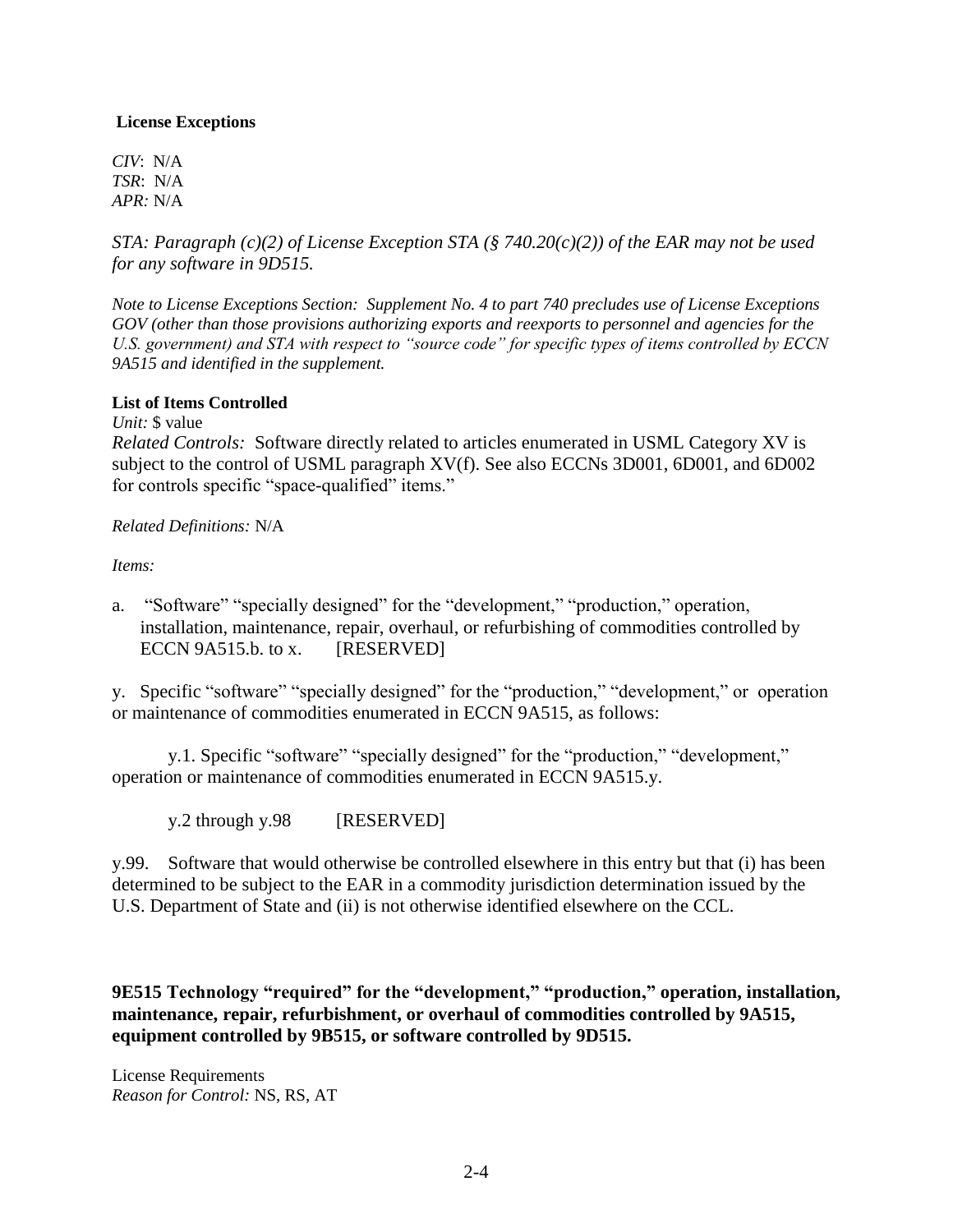| $\mathbf{Control}(\mathbf{s})$                                                                                                                                                                                        | Country chart       |
|-----------------------------------------------------------------------------------------------------------------------------------------------------------------------------------------------------------------------|---------------------|
| NS applies to entire entry except "technology"<br>"required" for the "development," "production,"<br>operation, installation, maintenance, repair or<br>overhaul of commodities controlled by ECCN<br>9A515.y         | <b>NS Column 1.</b> |
| <b>RS</b> applies to entire entry except "technology"<br>"required" for the "development," "production,"<br>operation, installation, maintenance, repair, or<br>overhaul of commodities controlled by ECCN<br>9A515.y | RS Column 1.        |
| <b>AT</b> applies to entire entry                                                                                                                                                                                     | AT Column 1.        |

#### **License Exceptions**

*CIV*: N/A *TSR*: N/A GBS: Eligible for 9E515.b

*STA: Paragraph (c)(2) of License Exception STA (§ 740.20(c)(2)) of the EAR may not be used for any technology in 9E515.* 

*Note to License Exceptions Section: Supplement No. 4 to part 740 limits use of License Exceptions GOV (other than those provisions authorizing exports and reexports to personnel and agencies for the U.S. Government) and STA with respect to "development" and "production" "technology" for specific types of items controlled by ECCN 9A515 and identified in the supplement other than "build-to-print technology."* 

### **List of Items Controlled**

*Unit:* \$ value

*Related Controls*:Technical data directly related to articles enumerated in USML Category XV are subject to the control of USML paragraph XV(f). See also ECCNs 3E001, 3E003, 6E001, and 6E002 for specific "space-qualified" items.

### *Related Definitions*: N/A

*Items:* 

a. "Technology" "required" for the "development," "production," operation, installation, maintenance, repair, or overhaul of commodities controlled by ECCN 9A515, 9B515, or 9D515.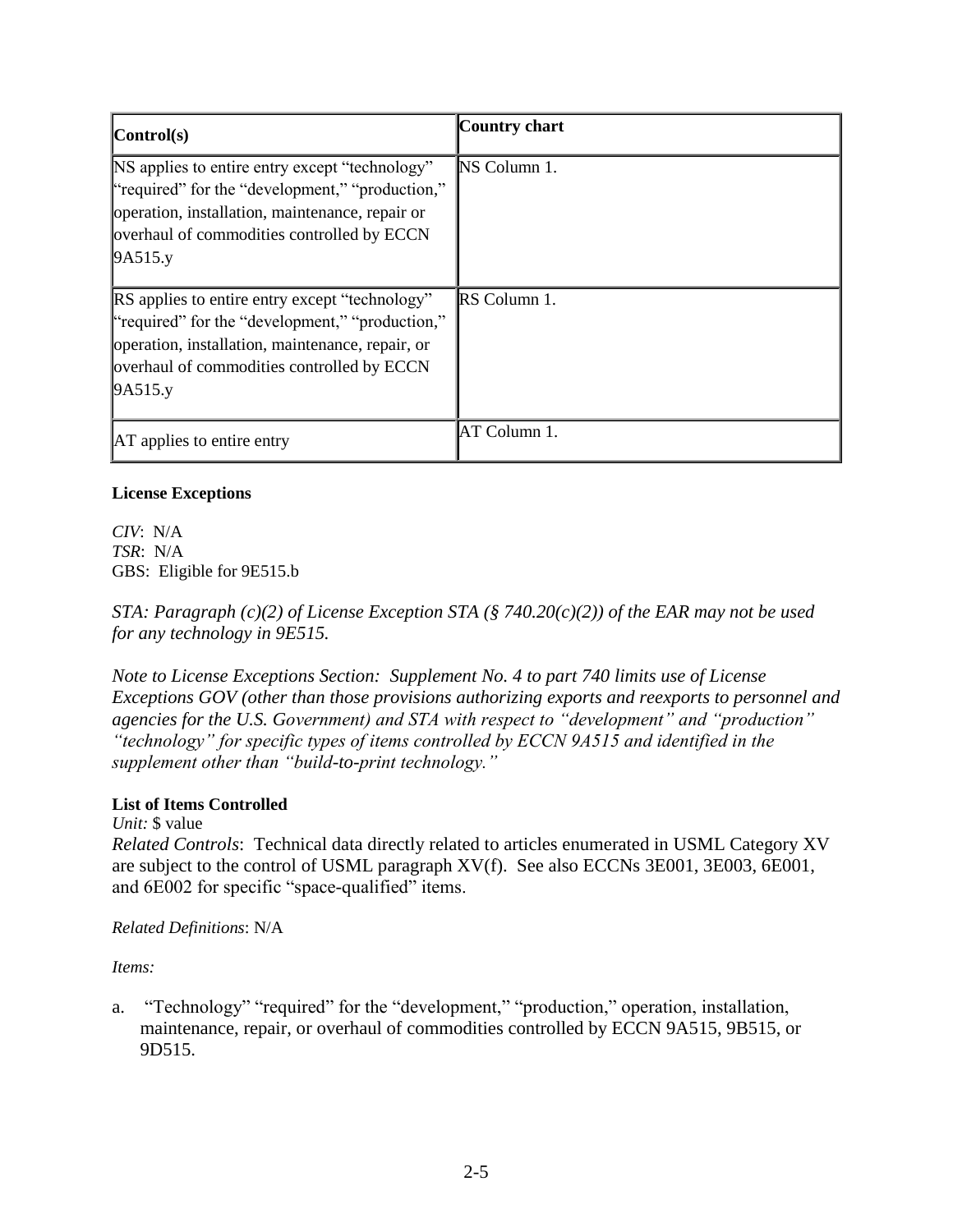b. "Technology" "required" for passenger participation in space travel (e.g., sub-orbital, orbital, lunar, interplanetary or habitat) for space tourism, research or scientific endeavors, or transportation from one point to another for commercial purposes.

Note 1: 9E515.b includes technology for activities related to the spaceflight passenger or participant experience such as:

- i. spacecraft access, ingress, and egress;
- ii. physiological training (e.g., human-rated centrifuge training or parabolic flights, pressure suit training/operation);
- iii. medical evaluation or assessment of the spaceflight passenger or participant;
- iv. training in and operation by the passenger or participant of health- and safetyrelated hardware (e.g., environmental control and life support, hygiene facilities, food preparation, fire suppression, communications equipment, safety-related clothing or headgear) or emergency procedures;
- v. viewing of the spacecraft (including pre-flight checks, landing, and in-flight status); and
- vii. non-flight hardware integration, training, use and operation with the spaceflight vehicle.

Note 2: "Non-flight hardware" is equipment used for purposes other than to fly the spaceflight vehicle. It includes (i) the passenger or participant's flight or pressure suit and personal equipment; (ii) spacecraft doors that the passenger or participant must learn to enter and exit; (iii) passenger or participant seating and related seatbelts and harnesses; (iv) passenger and participant's gear for communications, safety, environmental control and comfort, or other similar purposes.

#### c through x. [RESERVED]

y. Specific "technology" "required" for the "production," "development," operation, installation, maintenance, repair, or overhaul of commodities enumerated in ECCN 9A515, or 9D515, as follows:

y.1. Specific "technology" "required" for the "production," "development," operation, installation, maintenance, repair, or overhaul of commodities enumerated in ECCN 9A515.y or 9D515.y.

y.2. through y.98. [RESERVED]

y.99. "Technology" that would otherwise be controlled elsewhere in this entry but that (i) has been determined to be subject to the EAR in a commodity jurisdiction determination issued by the U.S. Department of State and (ii) is not otherwise identified elsewhere on the CCL.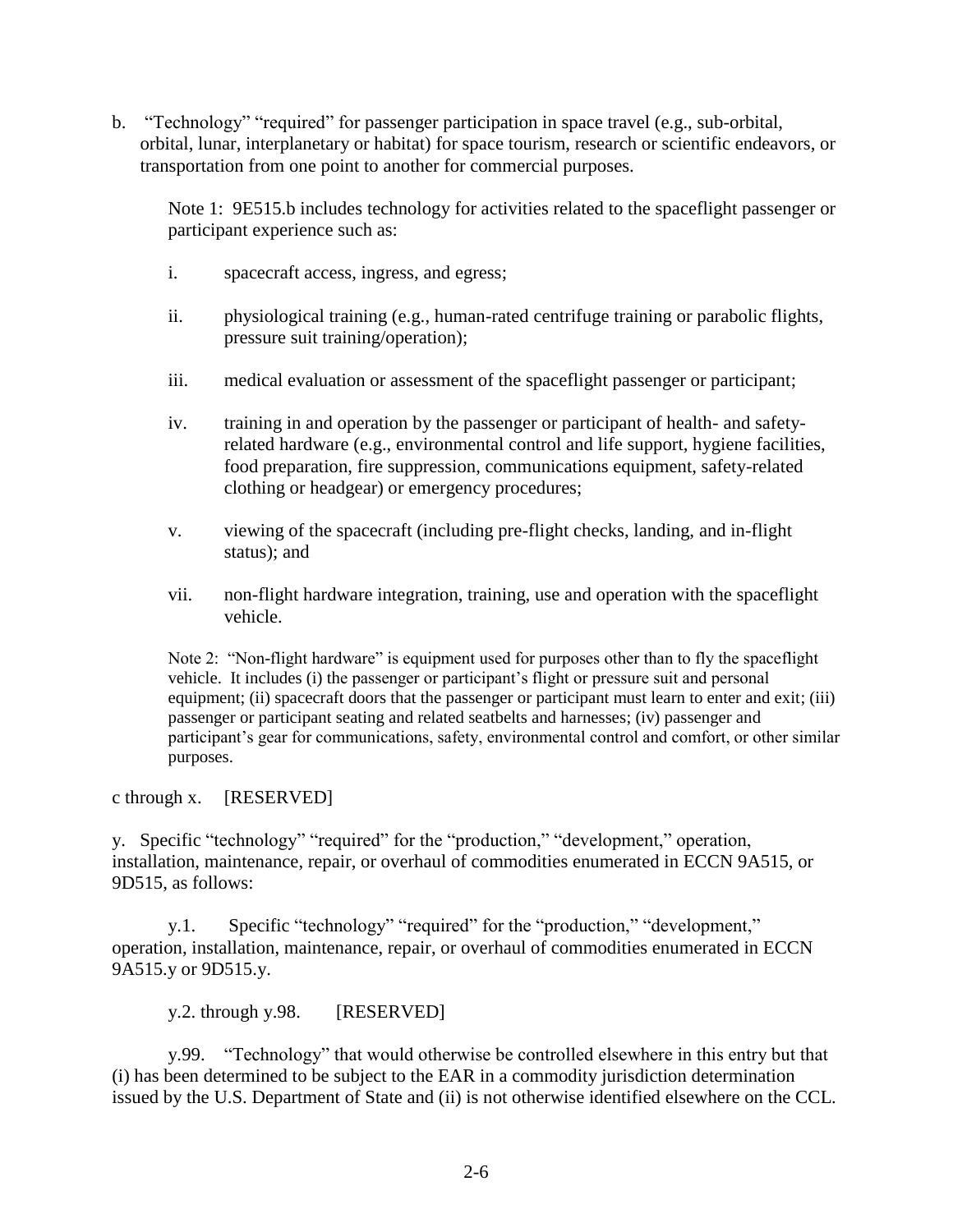Part 740 is amended by adding a Supplement No. 4 to read as follows:

#### **Supplement No. 4 to Part 740 – 9D515 and 9E515 Items Subject to Limits Regarding License Exceptions GOV and STA**

This portion of the supplement lists certain 9D515 "source code" and 9E515 "technology" and imposes limitations on the use of License Exceptions GOV (§ 740.11 of the EAR) and STA (§ 740.20 of the EAR) with respect to exports, reexports, and transfers (in-country) of such "source code" and "technology."

(a) *Restrictions applicable to Category 9*. License Exception STA may not be used to export, reexport, or transfer (in-country) ECCN 9D515 "source code" or ECCN 9E515 "technology" (other than "build-toprint technology") listed below. In addition, License Exception GOV may not be used to export or reexport ECCN 9D515 "source code" or ECCN 9E515 "technology" (other than "build-to-print technology") listed below, except with respect to exports, reexports, and transfers (in-country) to U.S. Government agencies and personnel identified in § 740.11(b)(2)(i) and (ii).

#### (1) 9D515

- a. "Source code" that contains the algorithms or control principles (e.g., clock management, precise orbit determination (e.g., ephemeris, pseudo range), signal construct (e.g., pseudo-random noise (PRN) anti-spoofing) "specially designed" for items controlled by ECCN 9A515.
- b. "Source code" "specially designed" for the integration, operation, or control (i.e., use) items controlled by ECCN 9A515.
- c. "Source code" that contains algorithms or modules "specially designed" for system, subsystem, component, part, or accessory calibration, manipulation, or control of items controlled by ECCN 9A515.
- d. "Source code" "specially designed" for data assemblage, extrapolation, or manipulation of items controlled by ECCN 9A515.
- e. "Source code" that contains the algorithms or control laws "specially designed" for attitude, position, or flight control of items controlled in ECCN 9A515.
- f. "Source code" "specially designed" for built-in test and diagnostics for items controlled by ECCN 9A515.

#### (2) 9E515

- a. "Technology" "required" for the "development" of items controlled by ECCN 9A515 (other than 9A515.b (e.g., ground control systems and simulators)).
- b. "Technology" "required" for the "production" of items controlled by ECCN 9A515(other than 9A515.b (e.g., ground control systems and simulators)).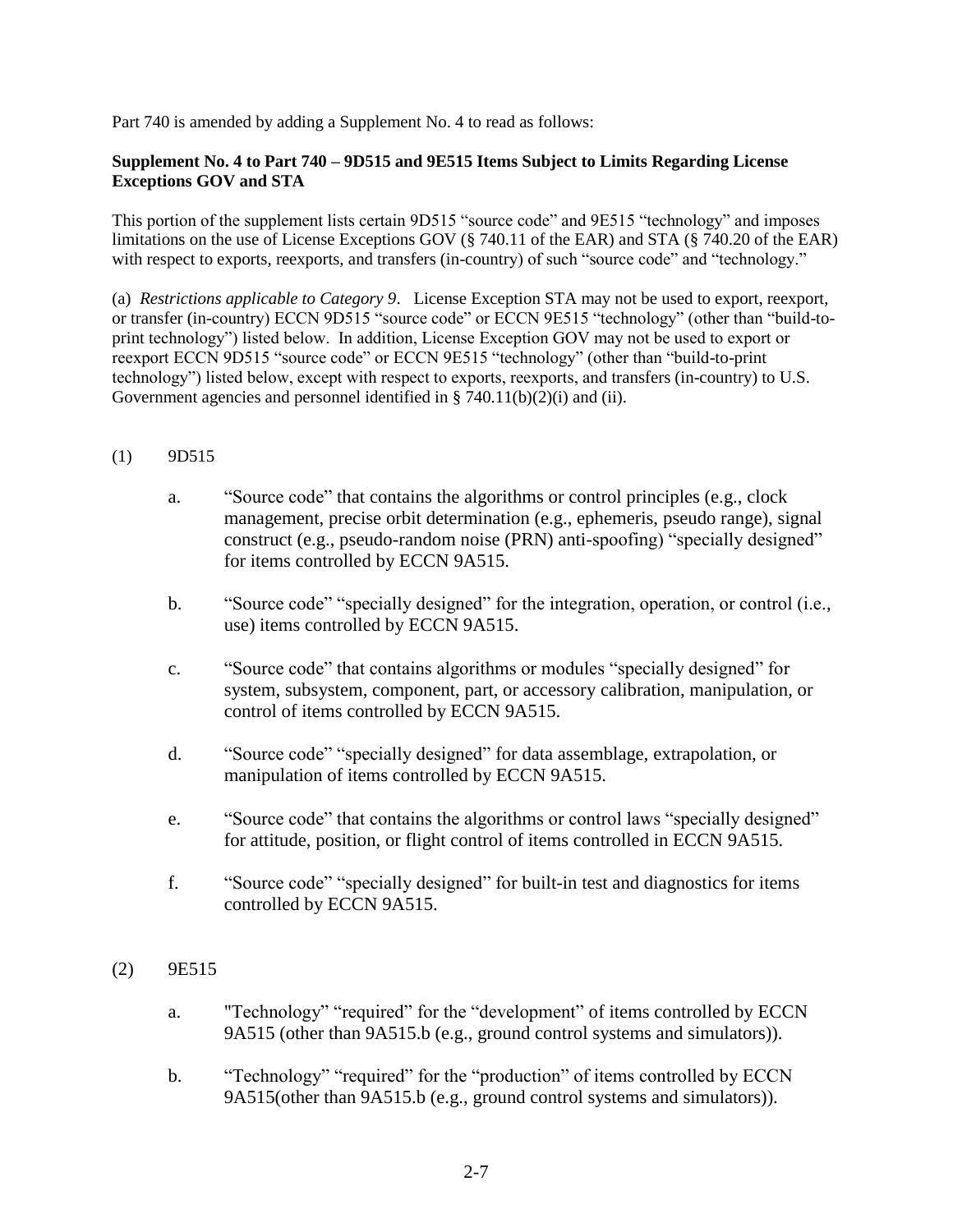- c. "Technology" "required" for design verification, manufacturability, or quality control for items in ECCN 9A515 (other than 9A515.b (e.g., ground control systems and simulators)).
- d. "Technology" associated with major anomaly or failure investigation or review for items in 9A515.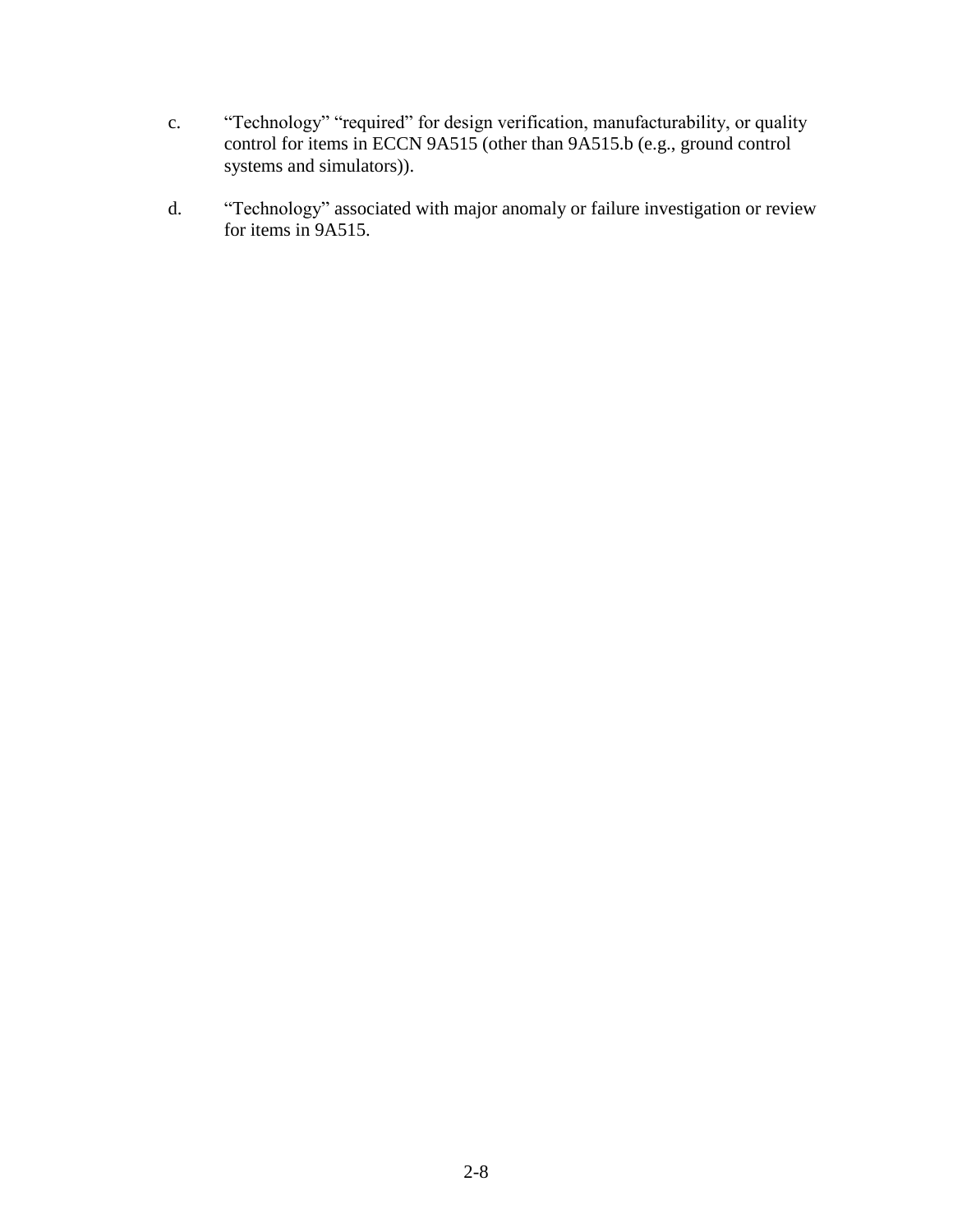## **Appendix 3** *Methodology*

This appendix describes the background to and the process by which the U.S. Government reviewed and developed the proposed United States Munitions List (USML) Category XV, Spacecraft Systems and Associated Equipment. The review methodology was the same as the USML Rewrite methodology approved by the Deputies Committee on August 16, 2010 and used in the Administration's on-going Export Control Reform (ECR) effort.

Section 1248 of Public Law 111-84, the National Defense Authorization Act (NDAA) for Fiscal Year 2010, provides that the Secretary of Defense and the Secretary of State shall carry out an assessment of the national security risks of removing satellites and related components from the United States Munitions List (USML). The assessment is to include a review of space and space-related technologies currently on the USML, and the national security risks of removing certain space and space-related technologies from the USML. The report is to provide recommendations for candidates for removal from the USML based on this national security risk assessment; propose safeguards and verification necessary to prevent proliferation and diversion of space and space-related technologies; confirm appropriateness of end-uses and end-users; minimize the risk that such space and space-related technologies could be used in foreign missile, space, or other applications that may pose a threat to the security of the United States; and propose improvements to space export control policy and processes.

The Department of Defense (DoD) and Department of State (DoS) agree that space export control policies and processes would be improved if jurisdiction of space and space-related technologies were normalized, such that the same processes that are currently available to the Administration would apply to space-related items. The Administration is pursuing review and recommendations for other USML categories through its ECR control list review effort. Therefore, the review group used the methodology for the ECR control list review to provide recommendations for the Section 1248 report concerning satellites and related components. Using the ECR USML review process, the Category XV Interagency Technical Working Group created descriptions of the items to remain on the USML and thus any items not specified would transfer to the Commerce Control List (CCL). The descriptions when viewed as a whole create a "bright line" between the two lists, i.e., an item is controlled under the USML if its function or performance parameters match a description in the list and CCL if not. The "bright line" serves to clarify jurisdictional determinations and reduce government and industry uncertainty about whether particular items are subject to the jurisdiction of the International Traffic in Arms Regulations (ITAR) or the Export Administration Regulations (EAR).

In order to accomplish the assessment, the USML and, to a lesser degree, the CCL must be revised so that they are "positive lists." A "positive list" is a list that describes controlled items using objective criteria such as horsepower, microns, wavelength, speed, accuracy, hertz, or other precise descriptions rather than broad, open-ended, subjective, catch-all, or design intentbased criteria.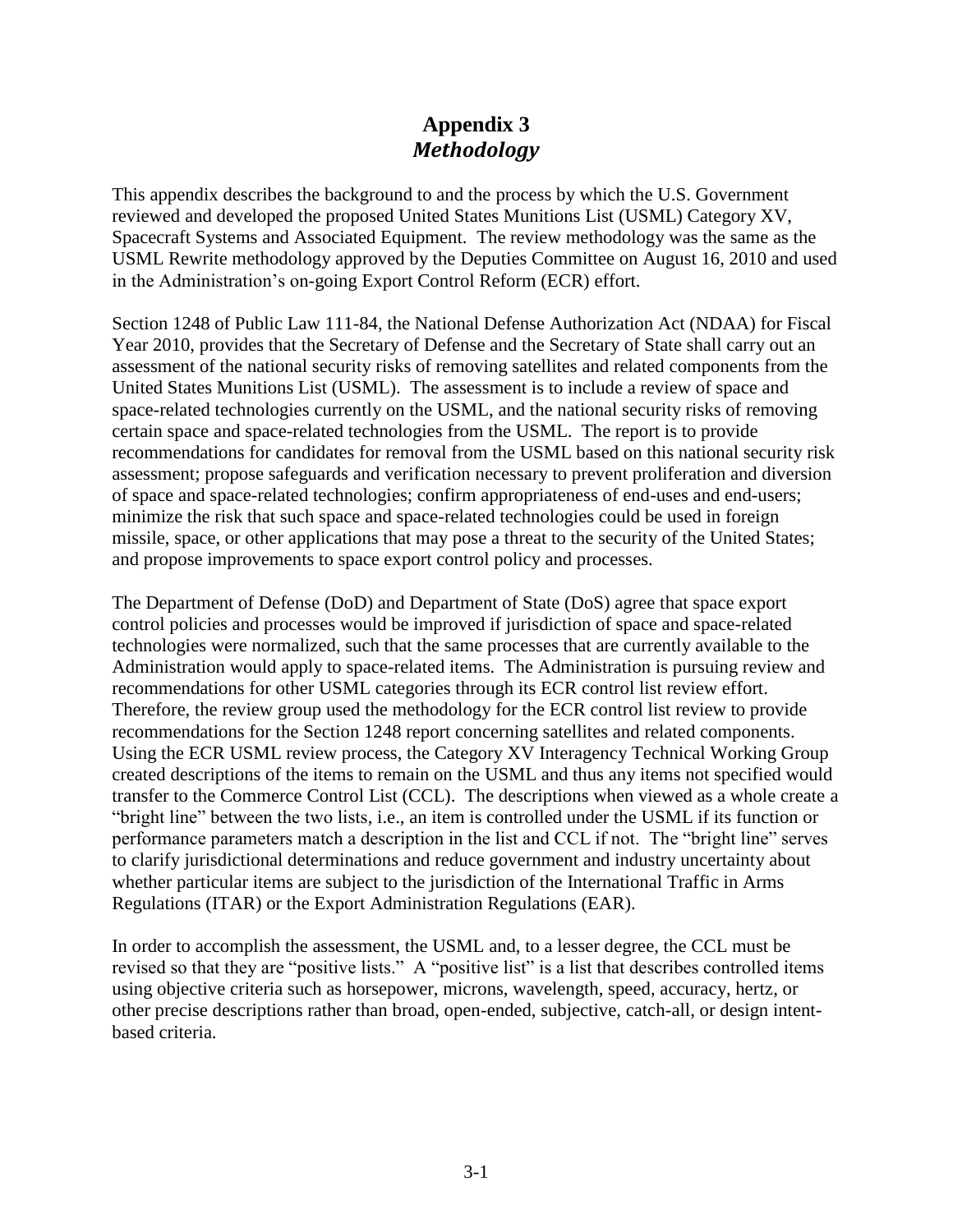### *Background to the Control List Review and Revision Effort*

A key element of ECR is that all items on the USML and the CCL must be screened against criteria the U.S. Government developed to align control levels with contemporary national security threats and other issues.

Many of the ITAR's USML controls are based on subjective or design-intent criteria. That is, regardless of an item's capability, sophistication, age, funding, lethality, end-use, or origins, it is, with some exceptions, USML-controlled if it was originally "specifically designed, modified, or adapted" for a military or space application, purpose, or use. In particular, most current USML categories contain a non-specific catch-all control over every "part" or "component" that was "specifically designed or modified" for any of the defense articles listed in that category. This means, for example, that a solar array sized to support a communications satellite, and all technical data and services directly related to that array, are controlled for almost worldwide export in a similar manner to a military imaging satellite.

Most of the EAR's CCL controls are based on the technical capabilities and specifications of items regardless of their intended end-use or the reasons for which they were designed. The CCL's controls are also more flexible in that different types of items are controlled differently to different groups of destinations and end-users depending on the significance of the item. In other words, the CCL is a more "positive" list with more flexible controls than the USML. The EAR do nonetheless have a significant number of export control classification numbers (ECCNs) with controls on items that are "specially designed" for some purpose or end-item. The issues involving the definition of this term – a term that must remain in many ECCNs to remain consistent with multilateral obligations – are addressed below.

Because the USML contains many broad, general descriptions of the types of articles controlled, the satellite USML category (Category XV) needed to be "opened" in order to assess further whether items within its scope still warranted control under the USML based on national security concerns and to screen them against the U.S. Government's criteria for creating a "positive list." "Screening" articles means determining which USML-controlled satellites and related items should remain on the USML, which items could be controlled under the CCL, and which items no longer require any control beyond EAR99 controls because they do not meet the criteria of any of the three future tiers. "Opening" the satellite category meant identifying and then creating specific, positive lists ( a "bright line") of the specific types of items the U.S. Government wanted to control rather than relying on broad, general descriptions of or subjective criteria for determining when something is controlled.

## *Steps for Category XV Spacecraft Systems and Associated Equipment Review and Recommendations*

The following are the steps and the guidelines the U.S. Government agencies involved in the review effort followed when preparing proposed amendments to the USML and the CCL so that they are, with rare exceptions, aligned "positive lists" that do not overlap and are consistent with the tiered criteria. The guidelines are set out in ordered steps.

### **1. Identify and Involve Agencies with Equities**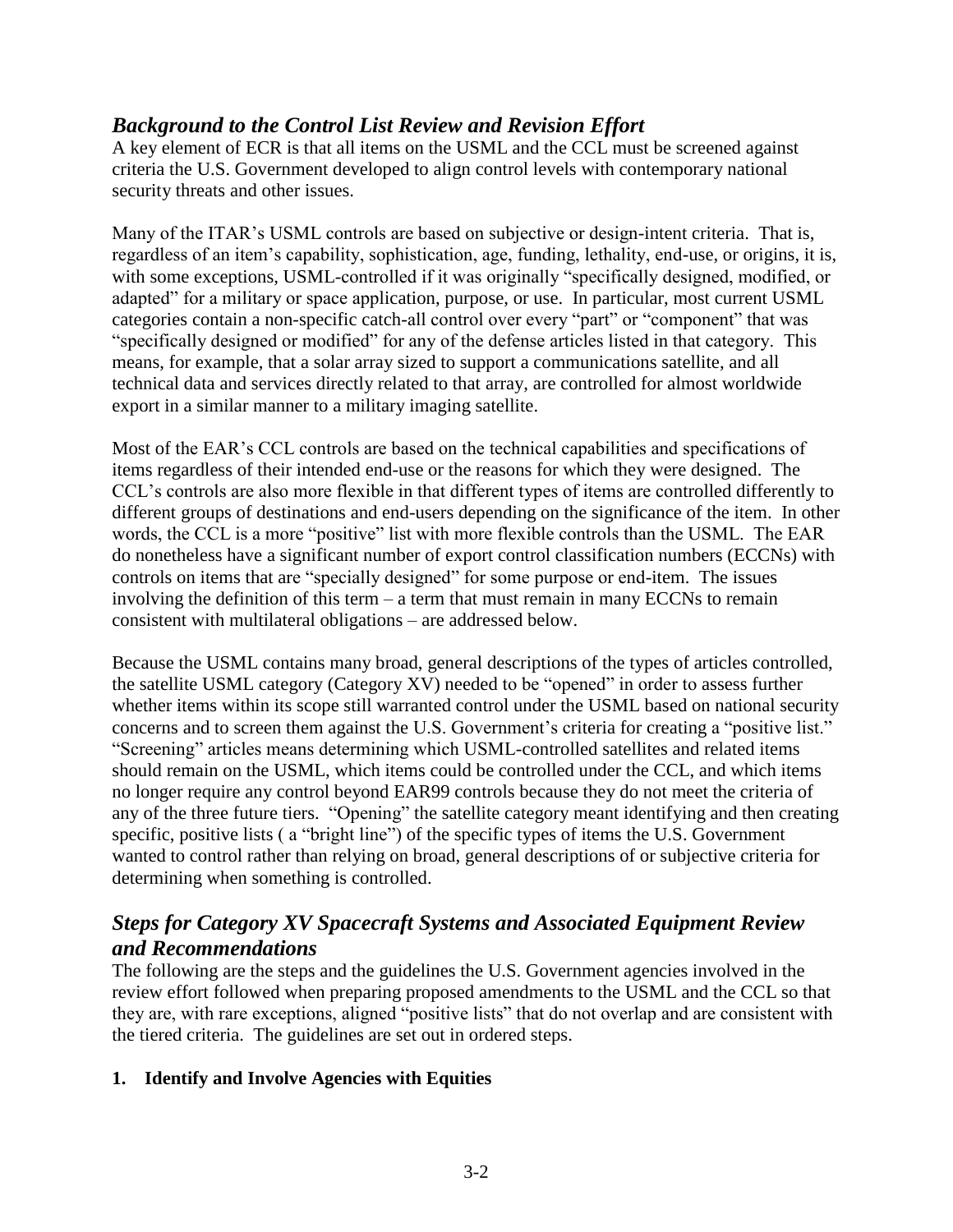Departments of Defense including National Geospatial-Intelligence Agency (NGA), National Reconnaissance Office (NRO), National Air Intelligence Center (NAIC), State, and Commerce; National Aeronautics and Space Administration (NASA); and the Director of National Intelligence (DNI) and DNI staff worked together on the review of Category XV, Satellites and Related Items. Each agency committed to the effort by making available their staff with technical expertise in the specific items.

### **2. Generally Identify the Broad Types of Satellite and Related Items that Should Remain as ITAR-Controlled**

The first task of the review team was to decide what general types of USML articles should remain ITAR-controlled and, thus, not transferred to the EAR or off the control lists altogether. The following are general types of issues the review teams had in mind when making subjective determinations about whether an item should remain USML-controlled:

- Is the item "specially designed" for a military or intelligence application?
- Are the end-users of the items predominately or exclusively governments or militaries? For example, is it equipment to be used for national security purposes that is only legal for use by governments?

None of these issues alone determined whether an item should remain or become USMLcontrolled, but they were nonetheless the general types of considerations the review teams had in mind before proceeding.

After the review team mapped out the broad scope of items that should be USML-listed defense articles, it then translated their judgments into objective, positive control lists consistent with the ECR objectives. They also, at the same time, decided what, if any, types of items should become EAR-controlled in order to (a) differentiate items that may not need the more rigid national security and foreign policy controls of the ITAR, (b) take advantage of the EAR's more flexible country group-based controls, and (c) create a bright line between the two lists. *This task of translating subjective judgments into objective criteria is the key to the success of the entire positive list review and revision effort.* 

For example, commercial communications satellites under the ITAR are for commercial (nongovernmental) end-use. The rewrite of Category XV acknowledged that these satellites could move to the CCL. Under the CCL, satellites could be controlled under the more flexible country-based controls of the EAR instead of the worldwide ITAR controls.

### **3. Identify Characteristics of the Remaining Defense Articles**

The team then described and identified characteristics of each item, such as whether the item is (1) almost exclusively available from the United States and provides a critical military or intelligence advantage; (2) is almost exclusively available from Regime Partners or Adherents and provides a substantial military or intelligence advantage; (3) makes a substantial contribution to the indigenous development, production, use, or enhancement of an item meeting  $(1)$  or  $(2)$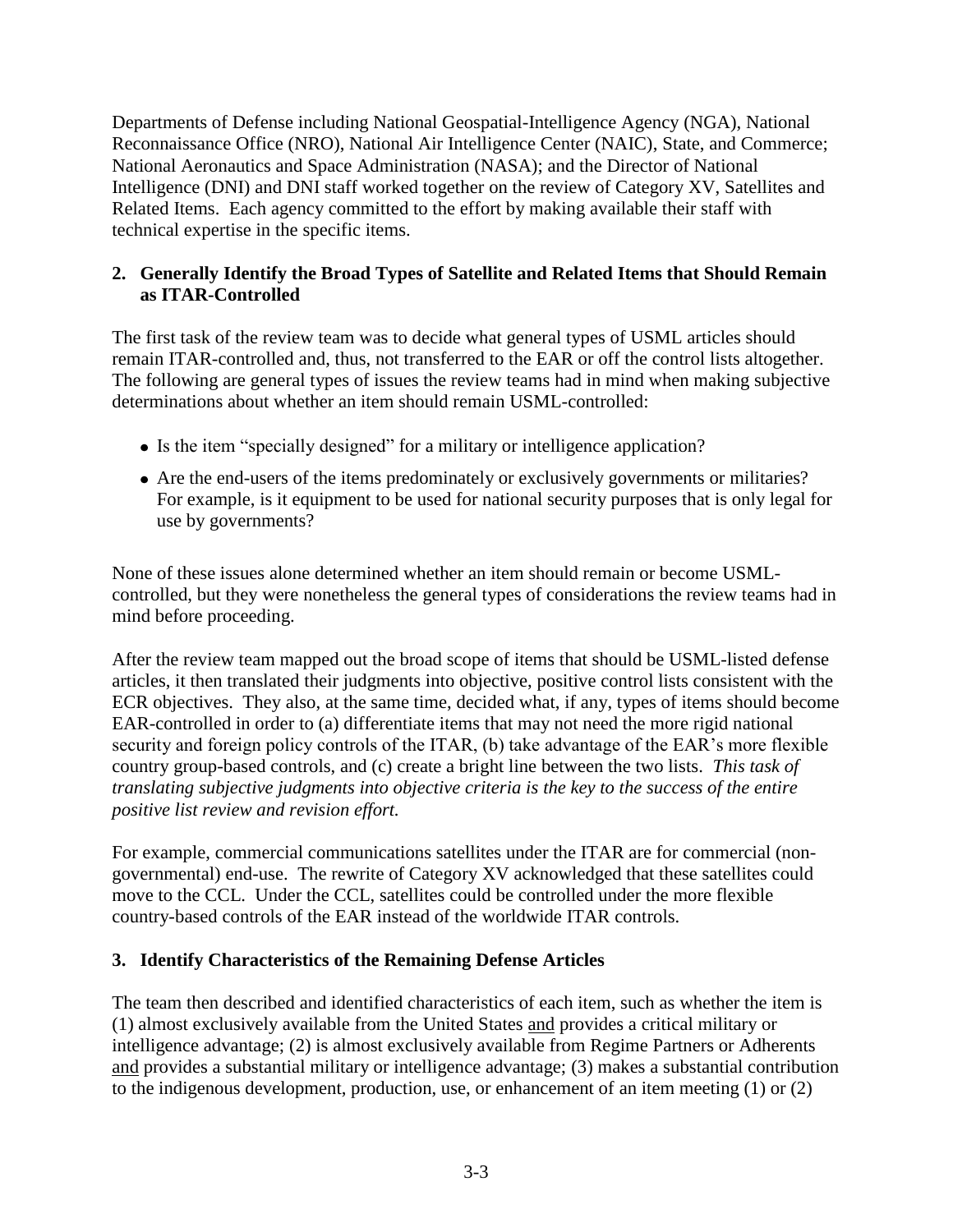above; or (4) provides a significant military or intelligence advantage, or makes a significant contribution to the indigenous development, production, use, or enhancement of an item meeting (1) or (2) above.

Items controlled pursuant to multilateral agreements – i.e., Wassenaar Arrangement, Missile Technology Control Regime (MTCR), Australia Group, Chemical Weapons Convention, and Nuclear Suppliers Group – that do not meet the availability or "military or intelligence advantage" characteristics above were identified by the teams as potential CCL items until and unless their control status is adjusted consistent with the procedures of the applicable multilateral agreement.

### **4. Describe the Remaining Controlled Defense Articles in a "Positive" Way**

When developing "positive" description for items to remain on the USML, the review team followed the guidelines established for the ECR control list review effort:

Positive List Guideline #1: The review team should, to the extent possible, use objective criteria, such as precise descriptions or technical parameters that do not lend themselves to multiple interpretations by reasonable people.

Positive List Guideline #2: Revised USML categories should not contain (i) catch-all controls for generic "parts," "components," "accessories," "attachments," or "end-items"; or (ii) other types of controls for specific types of defense articles because, for example, they were "specifically designed or modified" for a defense article.

Positive List Guideline # 3: Items are not to be listed on both the CCL and the USML unless there are specific technical or other objective criteria – regardless of the reason why any particular item was designed or modified – that distinguish between when an item is USML-controlled and when it is CCL-controlled.

Positive List Guideline #4: In cases where technical characteristics are classified and need to be protected, the objective descriptions of the products controlled should be set at an unclassified level below the classified level.

Positive List Guideline #5: Use "Specially Designed" as a control criterion only when required by multilateral obligations or when no other reasonable option exists.

### **5. Verify that USML Controls over "Parts" and "Components" Are Significantly Narrowed after the USML Is Screened Against the Criteria**

The majority of "parts" and "components" that are USML-controlled are controlled on the USML solely because their "form" or "fit" has been modified in some way specifically for a defense article even though their essential "function" is not inherently military. For example, the mechanisms that deploy an antenna of a satellite are "specially designed" for the particular satellite (size, connection points, etc.), but the function they provide – moving an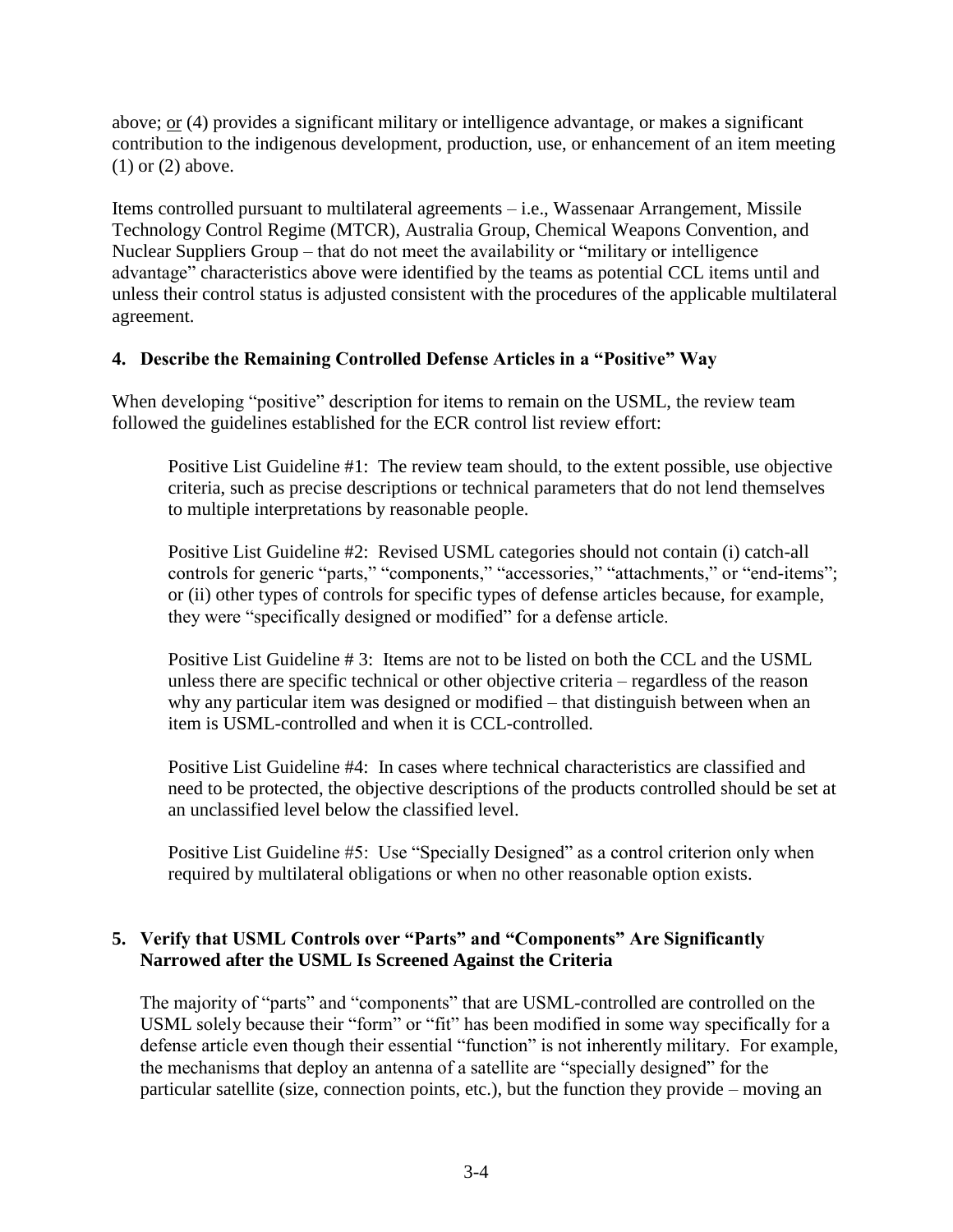object into a predetermined position -- is not uniquely military. Then-Secretary Gates specifically called out the issue of unnecessary controls on parts like nuts and bolts during his April 20, 2010 speech on export control reform as one that needs to be resolved. Moreover, the largest impact on licensing in a manner consistent with Secretary Gates' vision likely will be achieved as a result of screening the USML against the Criteria with respect to generic controls on "parts" and "components."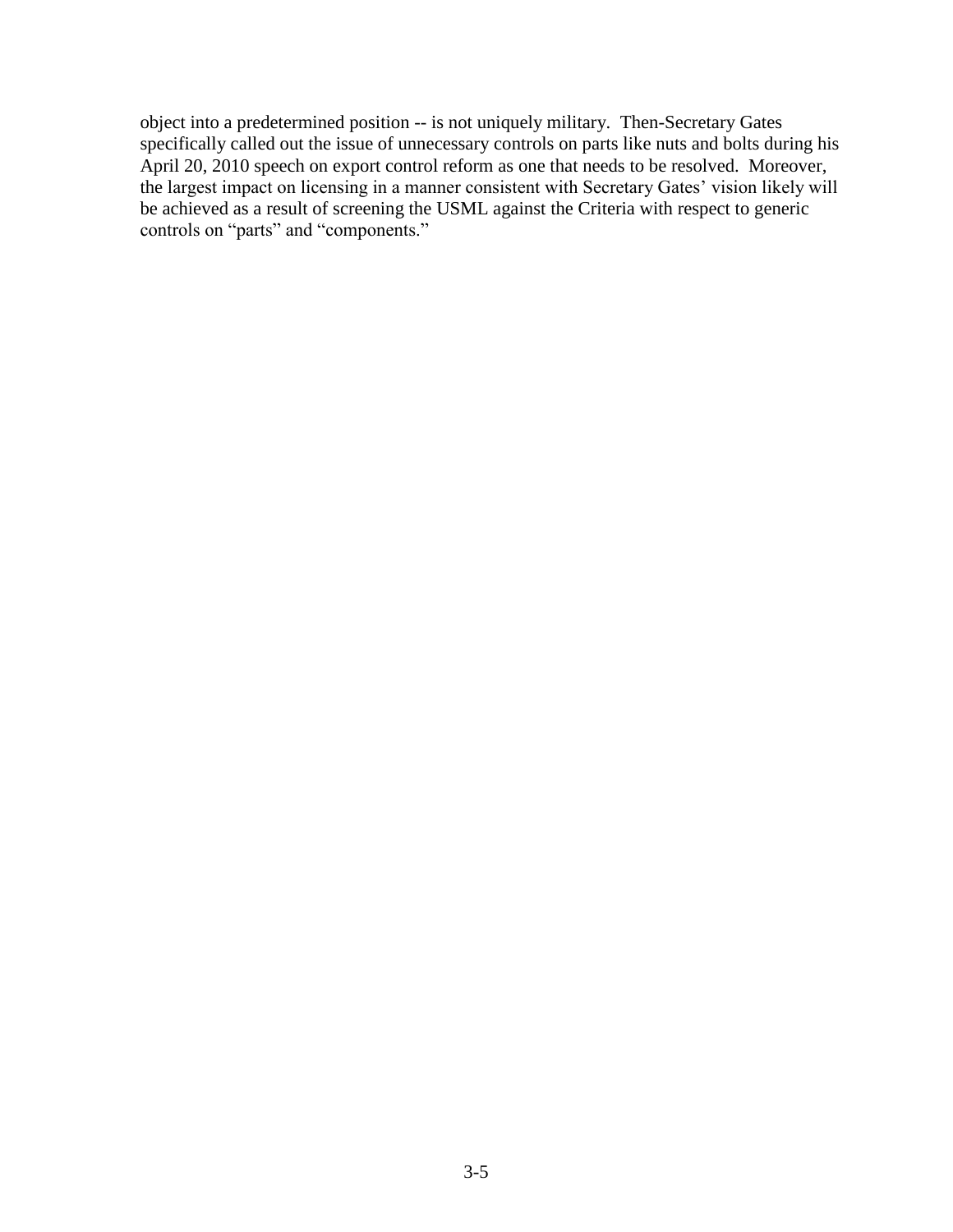## **Appendix 4** *China's Space-related Strategic Goals, Capabilities, and Methods for Acquiring Technology*.

China's rise as a major international actor is likely to stand out as a defining feature of the strategic landscape of the early 21st century. Sustained economic development has raised the standard of living for China's citizens and elevated China's international profile. This development, coupled with an expanding science and technology base, has also facilitated a comprehensive and on-going military modernization program. China's 2010 Defense White Paper asserts China's *"future and destiny have never been more closely connected with those of the international community."* Nonetheless, China's modernized military, and especially its space-related capabilities, could be put to use in ways that increase China's ability to gain diplomatic advantage or resolve disputes in its favor, and possibly against U.S. national security interests.

This appendix will address the following:

- DoD's understanding of the importance of the Chinese government efforts to acquire space capabilities;
- China's current and developing space capabilities;
- China's employment of those capabilities that could potentially run counter to U.S. national interests; and
- China's decision regarding its pursuit of space technologies.

Space assets, operational capabilities, and missile technologies are indispensible to China. *China's National Medium- and Long-Term Program for Science and Technology Development (2006-2020),* issued by the State Council in February 2006, seeks to transform China into an *"innovation-oriented society by 2020."* The plan defines China's science and technology focus in terms of *"basic research," "leading edge technologies," "key fields and priority subjects,"* and *"major special items,"* each of which contain space-related technologies and are all military-related. According to the 2010 Chinese Academy of Sciences publication *Pace of Science & Technology in China: A Roadmap to 2050*, China identified the following space-related areas: material design and preparation, manufacturing in extreme environmental conditions, and aeronautic and astronautic mechanics. China identified radar, counter-space capabilities, secure Command, Control, Communications, and Computer (C4) Intelligence, Surveillance, and Reconnaissance (C4ISR) and all defense technologies, as key fields and priority subjects due to their potential to provide technological breakthroughs, remove technical obstacles across industries, and improve international competitiveness. Under major special items, China plans to develop or expand indigenous capabilities to produce high-resolution satellites, manned spaceflight, and lunar exploration. China's most recent Defense White Paper published on March 31, 2011 included *"accelerating the modernization of national defense and the armed forces"* as one of its strategic goals. Space and satellite manufacturing capabilities directly support these stated goals.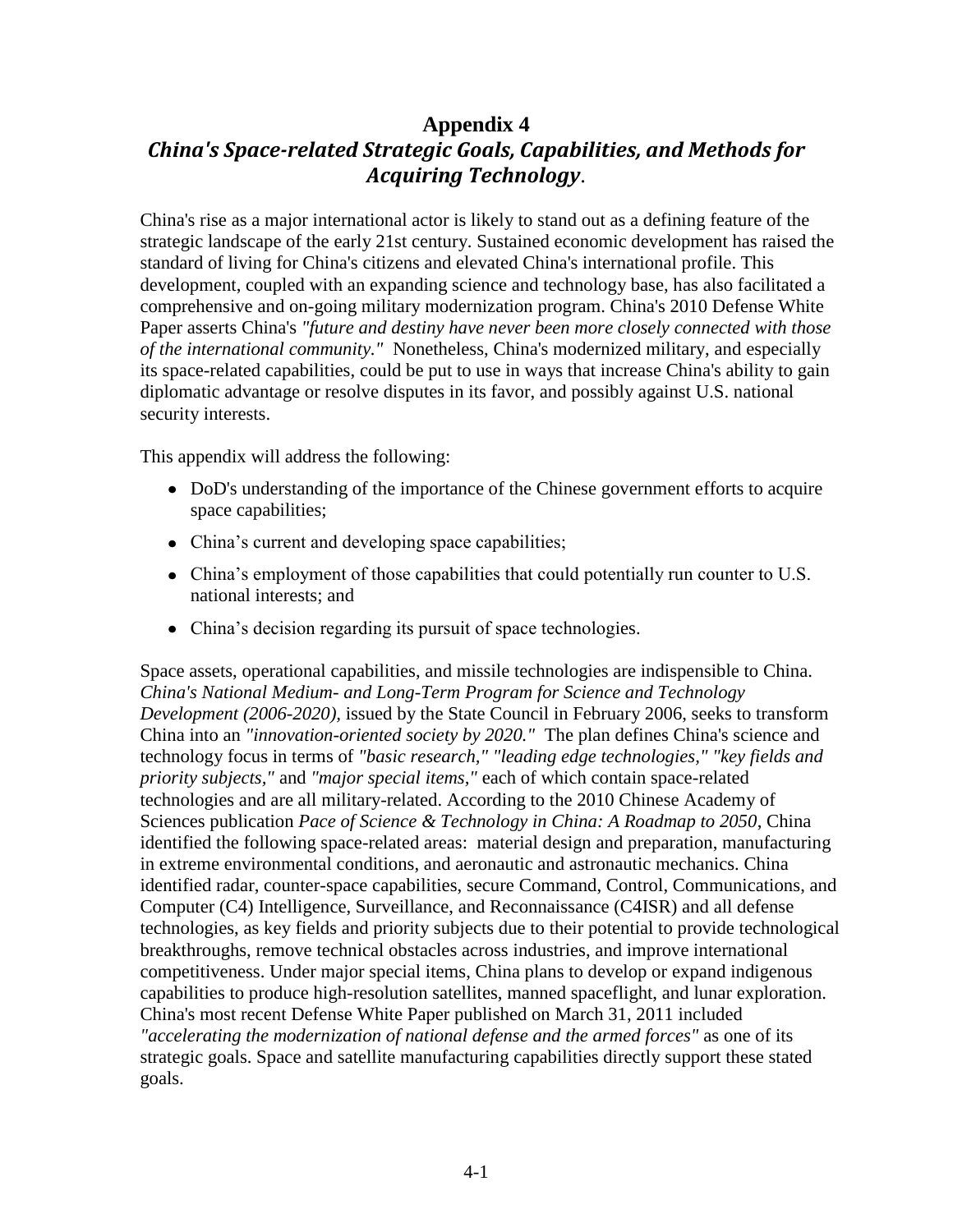In 2010, China had a national record of 15 space launches. As a comparison, the United States had 14 launches in 2010. Russia had 31, and Europe had eight. These numbers include government as well as commercial launches. All of China's launches were for domestic programs, including space-based intelligence, surveillance, reconnaissance, navigation, meteorology, and communications satellite constellations. In parallel, China is developing a multi-dimensional program to improve its capabilities to limit or prevent the use of space-based assets by adversaries during times of crisis or conflict.

- During 2010, Beijing launched five satellites for its Compass navigation constellation. China plans to complete the regional network by 2012 and a global network by 2020.
- China launched nine new remote sensing satellites in 2010, which can perform both civil and military applications.
- In 2010, Beijing also launched two communications satellites (one military and one civil), a meteorological satellite, two experimental small satellites, and a second lunar mission during the year.
- China continues to develop the Long March V (LM-V) rocket, which is intended to lift heavy payloads into space. LM-V will more than double the size of low earth orbit and geosynchronous orbit payloads China is capable of placing into orbit.
- To support these rockets, China began constructing the Wenchang Satellite Launch Center in 2008. Located on Hainan Island, the launch facility is expected to be complete by 2012, with initial LM-V launch scheduled for 2014.

China is deploying imagery, reconnaissance, and earth resource systems with military utility. Examples include Yaogan satellites, the Haiyang-1B, and the Huanjing disaster/environmental monitoring satellite constellation. China is planning eight satellites in the Huajing program that are capable of visible, infrared, multispectral, and synthetic aperture radar imaging. In the next decade, even as Beijing fields a larger and more capable array of reconnaissance satellites, it probably will continue to employ commercial satellite imagery to supplement its coverage. China currently accesses high-resolution, commercial electro-optical, and synthetic aperture radar imagery from all the major providers including Spot Image (Europe), Infoterra (Europe), MDA (Canada), Antrix (India), GeoEye (United States), and Digital Globe (United States). Recently, China attempted to acquire a fully functional, European imaging satellite constellation, but was blocked by USML re-export laws due to U.S. technology being on the satellites. As part of the Administration's recommendations in this report, this technology would remain subject to the USML.

China is developing and testing several new classes and variants of offensive missiles, upgrading older missile systems, and developing space-based methods to counter ballistic missile defenses of the United States and our allies, including anti-satellite (ASAT) weapons. China produces a broad range of sophisticated ballistic, cruise, air-to-air, and surface-to-air missiles. Many of China's final assembly and rocket motor production facilities have received upgrades over the past few years, likely increasing production capacity. In addition to supplying China's military, complete systems and missile technologies could be marketed for export. China's space launch vehicle industry is expanding to support satellite launch services and the manned space program.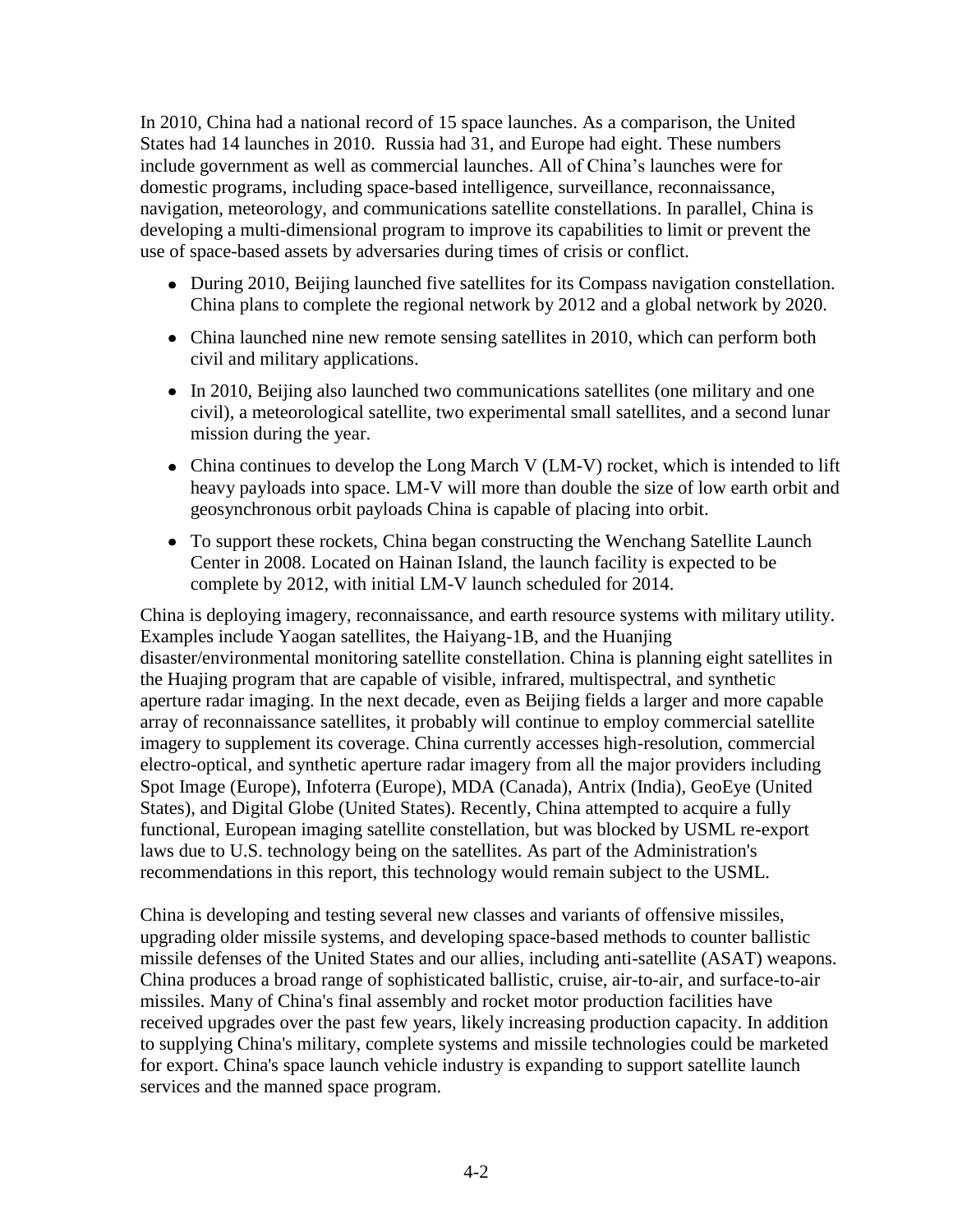China continues to develop and refine its ASAT capabilities as one component of a multidimensional program to limit or prevent the use of space-based assets by potential adversaries during times of conflict. In addition to the direct-ascent ASAT program, China is developing other technologies and concepts for kinetic and directed energy for ASAT missions. Foreign and indigenous systems give China the capability to jam common satellite communications bands and Global Positioning satellites (GPS) receivers. Specifically, the Chinese navigation constellation, Compass, has been designed so that the PLA is using the same downlink frequencies as Europe's burgeoning Galileo Global Navigation System. The United States is now investigating Compass's impact on our GPS network. Citing the requirements of its manned and lunar space programs, China is improving its ability to track and identify satellites -- a prerequisite for effective, precise counter-space operations.

The People's Liberation Army (PLA) is acquiring a range of technologies to improve China's space and counter-space capabilities. A PLA analysis of U.S. and coalition military operations reinforced the importance of operations in space to enable informationalized warfare. This analysis claimed that *"space is the commanding point for the information battlefield. Battlefield monitor and control, information communications, navigation and position guidance all rely on satellites and other sensors."*

PLA writings emphasize the necessity of *"destroying, damaging, and interfering with the enemy's reconnaissance ... and communications satellites,"* suggesting that such systems, as well as navigation and early warning satellites, could be among initial targets of attack to *"blind and deafen the enemy."* The same PLA analysis of U.S. and coalition military operations also states that *"destroying or capturing satellites and other sensors ... will deprive an opponent of initiative on the battlefield and [make it difficult] for them to bring their precision guided weapons into full play."*

One example of how China's advance in space-related capabilities could directly harm U.S. national security interests is in the Taiwan Strait. Beijing could use a variety of disruptive, punitive, or lethal space capabilities in a limited action against Taiwan. Limited Short Range Ballistic Missile attacks against, and precision strikes directed by, imaging and navigation satellites on Taiwan's radar sites, missiles, and space-assets could be designed to degrade its defenses or neutralize its leadership. The PLA builds capabilities aimed not only at Taiwan, but also to deter, delay, or deny possible U.S. or allied intervention in a cross-Strait conflict. China's ASAT programs have significant implications for anti-access/area-denial efforts against the United States in Taiwan Strait contingencies.

Operational space capabilities are a source of Chinese national pride as well as a new international engagement leverage point that may run counter to U.S. national security objectives. As an example, from Futron's 2011 Space Competitiveness Index, Yin Liming, the president of China Great Wall Industry Corporation, stated in April of 2010 that China was aiming for 20 percent of the world's space business by 2015. Public statements, like these, demonstrate its intent to expand and extend their satellite and launch services to international customers. Moreover, China's expanding space agreements are part of broader bi-lateral trade and natural resources access strategy. Many of these arrangements are with countries that are not supportive or are openly opposed to U.S. foreign policy objectives. For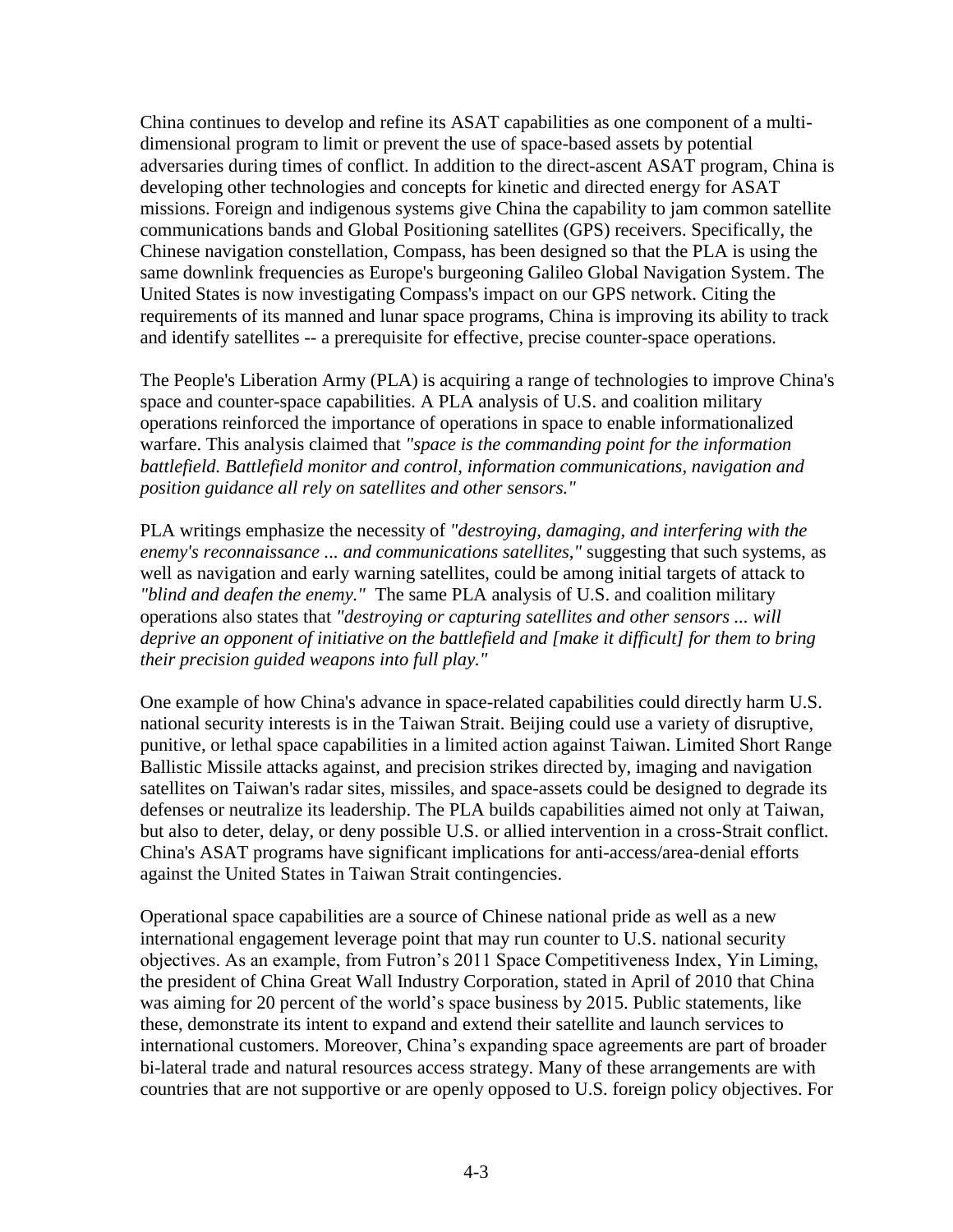example, China entered the world market by exporting satellites and infrastructure to nations throughout South America, Africa, the Middle East, and Asia. China is developing niche markets, introducing space-related technologies in systems not offered by Russian or western suppliers. These systems include GPS and GLONASS-equipped multiple rocket launcher systems and short-range ballistic missiles that have been marketed and sold to Middle East and African partners. China offers generous repayment options and technology transfer to persuade other countries to purchase from PRC firms.

The pace and scope of China's military development, combined with a relative lack of transparency, remains a point of concern in the United States and among our regional allies and partners. PRC officials continue to support publicly a reliable military-to-military relationship with the United States, but China has also suspended military-to-military relations in 2008 and 2010. PRC officials have repeatedly linked continuation of engagement to *"respect"* China's *"core interests."* As recently as October 2011, China canceled meetings with U.S. officials because of U.S. arms sales to Taiwan. The Chinese commitment to engaging with the United States military remains challenging. With regard to the reliability and fidelity of civil-only end-use of U.S. technologies with China, the United States must remain vigilant against any unauthorized end-use or diversion of U.S. satellite technologies for China's military modernization or enhancement of its military capability.

Chinese leadership's top priority is to develop innovative dual-use technology and an industrial base that serves both military and civilian needs. China's defense industry has benefited from its integration with a rapidly expanding civilian economy and science and technology sector, particularly elements that have access to foreign technology. Progress within individual defense sectors appears linked to the relative integration of each, through China's civilian economy, into the global production and research and development chain. For example, the defense electronics sectors benefitted from China's leading role in producing information technologies over the last decade. China's continued integration of civil and military sectors is evident in the field of information technology. Several wellknown national level civil information technology companies maintain close ties to the PLA.

China's capability for overall space systems design and integration relies heavily on foreign designs obtained through reverse engineering. It is widely known that China pursues foreign technologies, in part, for the purpose of reverse engineering or to supplement indigenous military modernization efforts. China's continuing efforts to acquire U.S. military and dualuse technologies are enabling China's science and technology base to advance its defense industrial capability and to improve its technological acumen in areas critical to the development of military weapons and communications systems. China utilizes a large, wellorganized network of enterprises, defense factories, affiliated research institutes, and computer network operations to facilitate the collection of sensitive information and exportcontrolled technology, as well as basic research and science that support U.S. defense system modernization.

Many of the organizations comprising China's military-industrial complex have both military and civilian research and development functions. This network of government-affiliated companies and research institutes enables the PLA to access sensitive and dual-use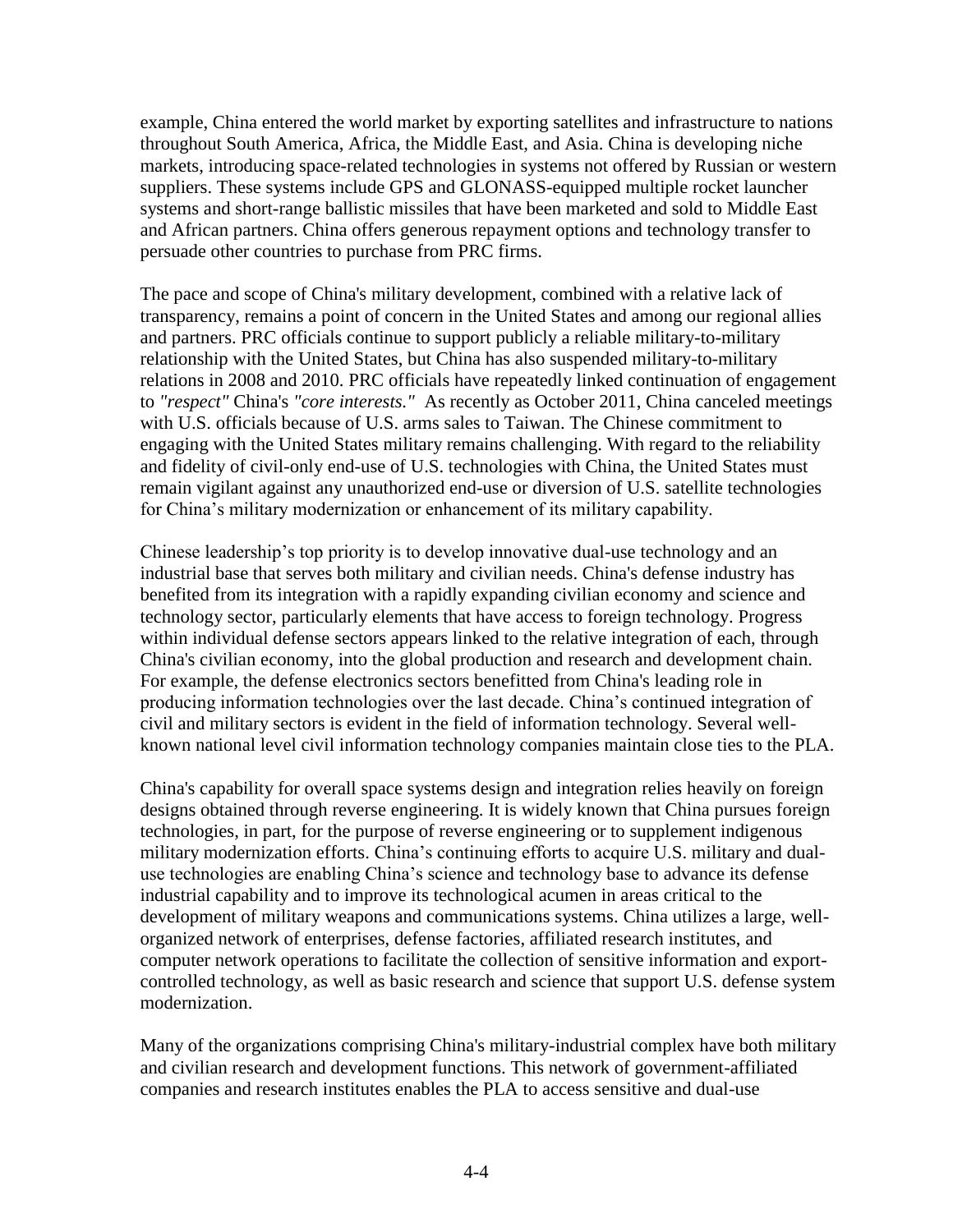technologies under the guise of civilian research and development. The enterprises accomplish this through technology conferences and symposia, legitimate contracts and joint commercial ventures, partnerships with foreign firms, and joint development of specific technologies.

In the case of key national security technologies, controlled equipment, and other materials not readily obtainable through commercial means or academic exchange, China has utilized its intelligence services and employed other illicit approaches that circumvent or outright violate U.S. laws and export control regulations. For example, in September 2010, Chi Tong Kuok was convicted for conspiracy to export U.S. military encryption technology illegally to China via Hong Kong. The relevant technology included encryption, communications equipment, and GPS equipment used by U.S. and NATO forces.

Economic espionage, supported by extensive open-source research, computer network exploitation, and targeted intelligence operations also enables China to obtain technologies to supplement indigenous military modernization efforts. According to Defense Security Service, collection activity associated to countries from the East Asia and Pacific region focused their efforts on "information systems" technology, specifically targeting various components of military command, control, communications, computers, Intelligence, Surveillance and Reconnaissance (C4ISR) applications. Other technologies targeted included Aeronautics, Armaments and Energetic Materials and Biological. DSS attributes the targeting of Information systems to research and development shortcomings and ongoing efforts to modernize aging military and C4ISR capabilities.

The DoC's Bureau of Industry Security and the Department of Justice identified at least 26 major cases since 2006 linking China to the acquisition of controlled power amplifiers with military applications, space launch technical data and services, Delta IV rockets, information related to cruise missile design, and military grade accelerometers. Additional space related items included satellite/missile thermal insulation blankets, controlled electronic components, traveling wave tubes used with satellite and radar systems, microwave amplifiers with radar applications, and carbon fiber material for aircraft, rockets, and spacecraft.

China's continuing efforts to acquire U.S. military and dual-use technologies are enabling China's science and technology base to diminish the U.S. technological edge in areas critical to the development of weapons and communications systems. Additionally, the technologies China has acquired could be used to develop more advanced technologies by shortening Chinese R&D cycles.

In summary, China has the political/governmental will and resources to modernize its military, and it has chosen to focus specifically on space-related capabilities as one of its highest priorities. China is progressing at a steady pace in its indigenous space capabilities. Unfortunately, it was often able to accomplish this progress by exploiting foreign technologies and items, especially those from the United States. China's civilian and military space industry are fused together such that reasonable regulators must consider the high likelihood that space-related items and technology will be diverted from a civil use and applied to military programs. As China advances in operational space capabilities, it is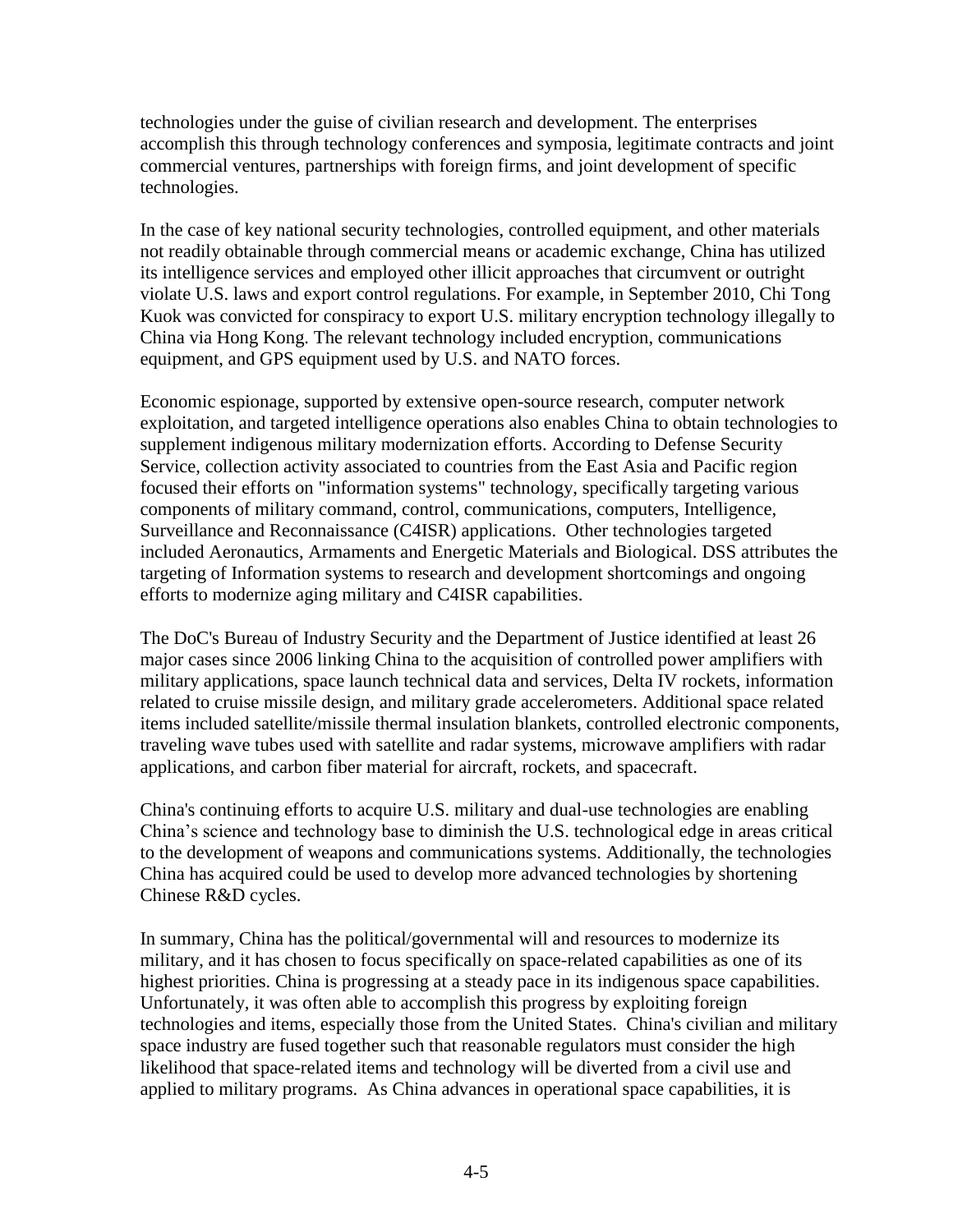actively focusing on how to destroy, disrupt, or deny U.S. access to our own space assets. The United States cannot ignore the significant advances in space operational capability achieved while China has been under munitions sanctions and denied legal access to U.S. space-related technology. The logical assumption to be drawn is that if the United States were to relax controls on satellite and related items, China would purchase and acquire more of these items, and in turn, further reduce the technological edge of the United States' and its allies' space assets. The United States must walk a fine line and limit its transfers to China to only those non-sensitive items that are readily available from non-U.S. sources.

NOTE: Source for the information provided in this appendix, unless otherwise stated, is from the Office of the Secretary of Defense's Annual Report to Congress for 2011 on Military and Security Developments Involving the People's Republic of China.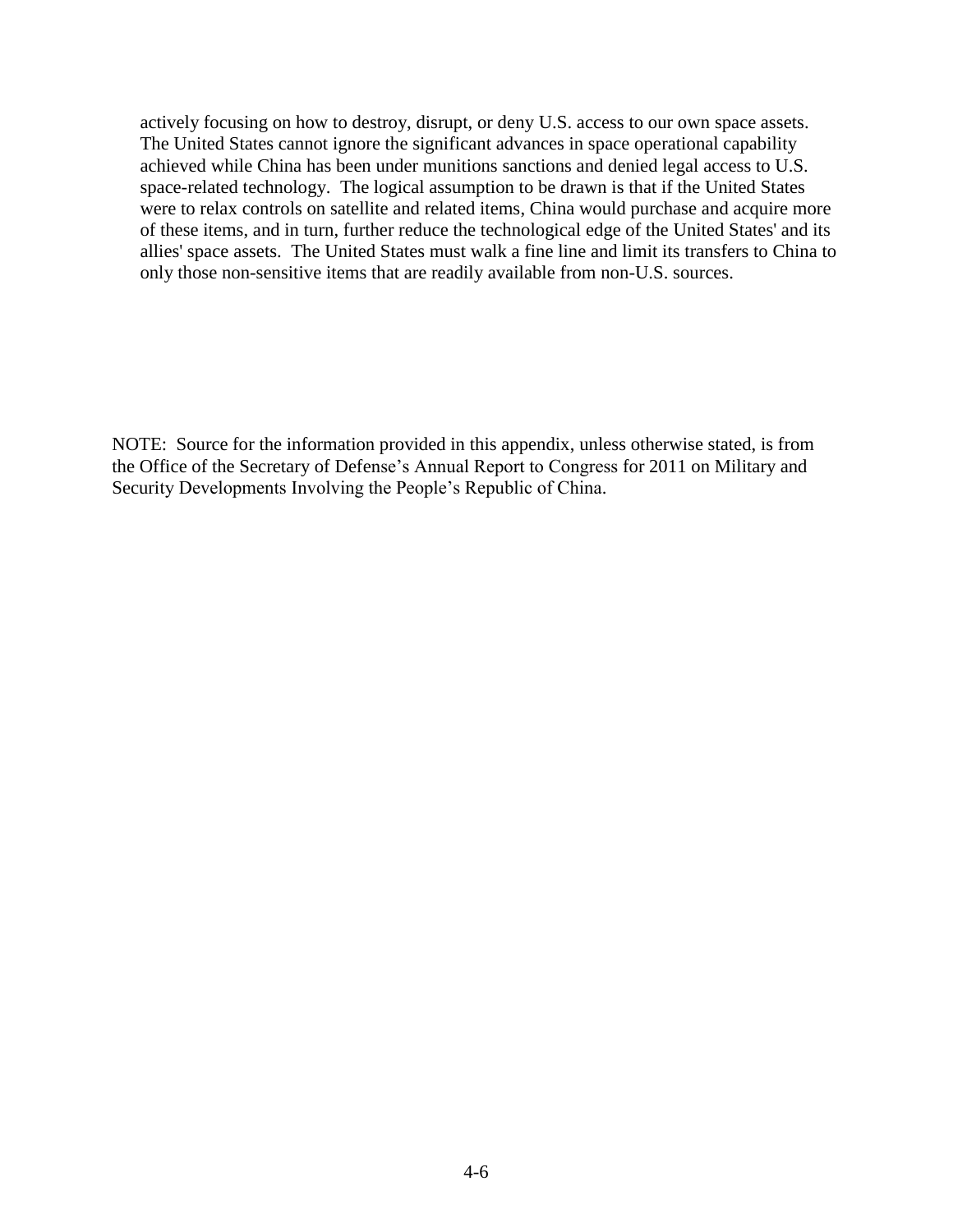## **Appendix 5** *Special Export Controls (Monitoring)*

Public Law (PL) 105-261, the Strom Thurmond National Defense Authorization Act (NDAA) for Fiscal Year (FY) 1999, Section 1513, reversed the 1996 decision concerning the export jurisdiction of commercial communications satellites (COMSATs) by placing them back on the United States Munitions List (USML). This action resulted from the findings and concerns expressed in the Cox Committee investigation. The law also requires that Special Export Controls (SECs) be used in conjunction with USML licenses for the launch of satellites by certain foreign launch providers. To implement the law, the ITAR (22 C.F.R. §§120-130) articulates the use of SECs in §124.15. SECs are applied by the Department of State (DoS) through export licenses, and implemented by the Department of Defense (DoD). SECs are intended to minimize the risk of unauthorized technology transfers from U.S. satellite manufacturers to the foreign launch service providers. The SECs consist of risk mitigation measures, namely: mandatory Technology Transfer Control Plans (TTCPs) developed by the exporter and approved by DoD; the DoD review and approval of technical data prior to export; and the monitoring of technical assistance and defense services (for example, technical interchange meetings (TIMs) and factory/launch operations). PL 106-65, the NDAA for FY 2000, Section 1409, further defined and expanded upon PL 105-261 with respect to the implementation of SECs by DoD.

DoD is required by law to monitor all activities related to export of a satellite or related items for launch in a foreign country, unless it is a member of the North Atlantic Treaty Organization (NATO) or a major non-NATO ally of the United States. To ensure that unauthorized transfers do not take place, all aspects of the launch are monitored including technical assistance, defense services, and reviews of technical data. Since PL 105-261 was enacted, the DoD has created a dedicated cadre of engineers with significant experience and expertise in satellite and launch vehicle technologies. From FY 2000 through the first quarter of FY 2010, DoD monitoring of more than 100 launches has contributed to the prevention of any known unauthorized technology transfers. DoD oversight and monitoring have created a cooperative export control awareness and compliance culture in U.S. industry. The review and approval of TTCPs and technical data, and the scheduling of monitoring activities are conducted using a near real-time, web-based tool that maximizes responsiveness to industry. This risk mitigation approach has been proven effective since the enactment of P.L. 105-261.

Current law requires SECs regardless of the assessed risk of unauthorized disclosure. The law does not permit DoD discretion to waive or exempt a given license activity from mandatory monitoring. By statute, the costs associated with mandatory monitoring are fully reimbursed by industry to DoD. PL 105-261, Section 1514, states that "the costs of such monitoring services shall be fully reimbursed to the DoD by the person or entity receiving such services." Reimbursed costs include employee, administrative, and direct travel costs. Discretionary monitoring, not reimbursed under the statute, is employed to mitigate risks for launch programs not addressed by the law. Authority for discretionary monitoring resides in ITAR §124.15(c), which states: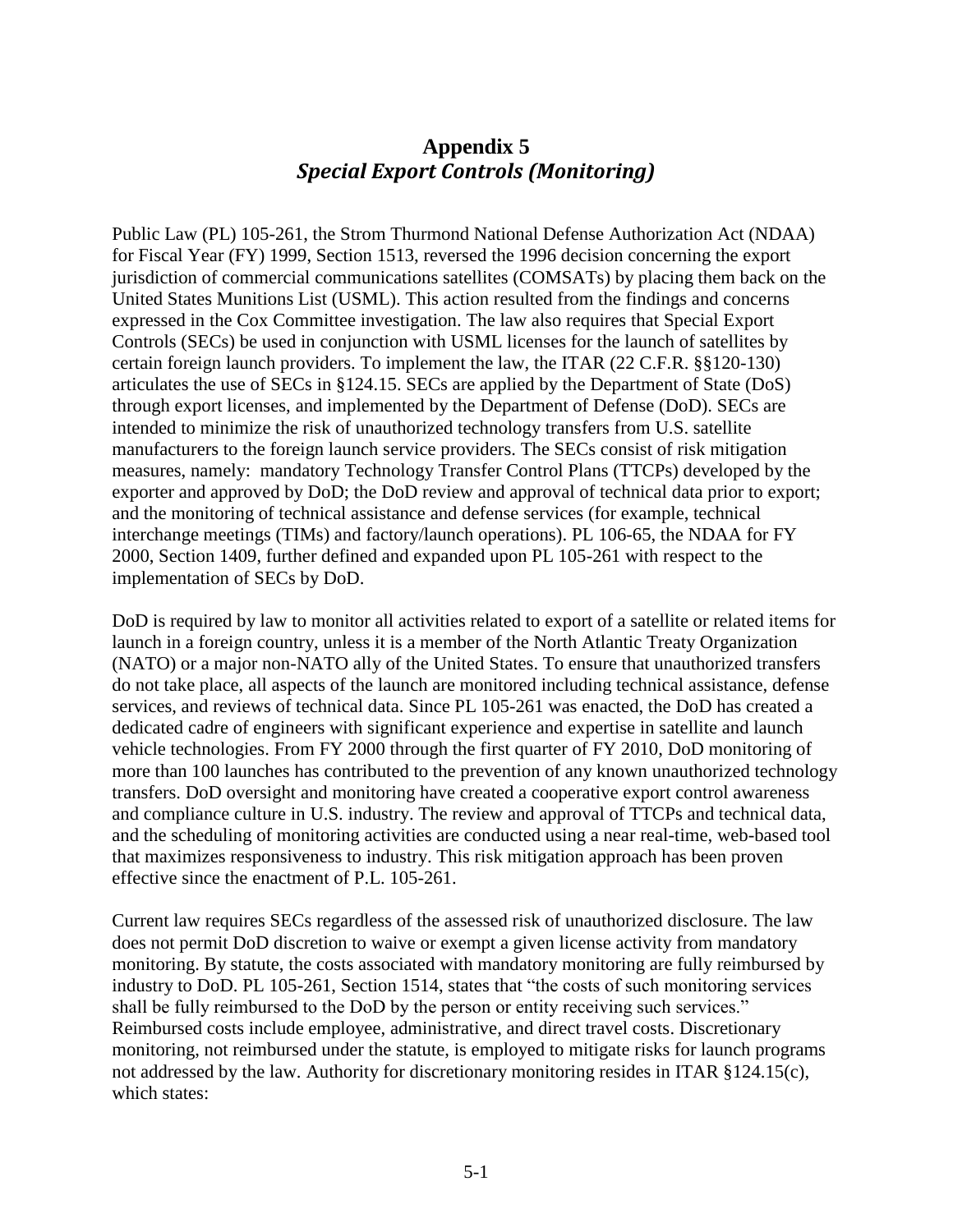*although PL 105-261 does not require the application of SECs for the launch of U.S.-origin satellites and components from or by nationals of countries that are members of NATO or major non-NATO allies, such export controls may nonetheless be applied. Further, the export of any article or defense service controlled under this subchapter to any destination may also require that the special export controls identified in paragraphs (a) (1) and (a) (2) of this category be applied in furtherance of the security and foreign policy of the United States."* 

Discretionary SECs are implemented at various levels, commensurate with the assessed risks of the activity. For example, activities associated with launch vehicle and rocket engine design and development represent a much higher level of risk of diversion than activities for marketing or insurance placement. SECs can range from technical data reviews to physical on-site monitoring depending on the level of risk involved in the program. Although the law does not require monitoring for some of the highest risk scenarios, DoD implements discretionary SECs to mitigate such risks. Mandatory monitoring and oversight is paid for by industry, whereas the cost of discretionary monitoring is covered by DoD appropriated funds. Furthermore, in the event of a launch failure, a separate license requiring SECs is mandatory in accordance with PL 105-261 and ITAR §124.15.

The primary launch service providers for commercial COMSATs are France (Ariane and Soyuz launched from French Guiana), Russia (Proton and Soyuz), and Ukraine/Russia (Zenit – Sea Launch/Land Launch). China can provide launch services with its Long March rocket. However, U.S. satellites or foreign satellites with U.S. ITAR content cannot be launched on the Long March without a Presidential waiver, due to statutory limitations, including the Tiananmen Square sanctions. Such a waiver has never been approved for satellites licensed under the USML since enactment of the NDAA for 1999. However, soon after the NDAA for 1999 was passed in October 1998, there were four U.S. satellites launched from China, two on a launch in December 1998 and two on another launch in June 1999. Presidential certifications/waivers were granted for the launch of these satellites that had previously been approved for export under the EAR. There are additional U.S. and foreign entities developing launch vehicles. These launch vehicles are at different stages of developmental maturity, with SpaceX's Falcon operational and Orbital Science's Taurus II close to being operational. Although virtually all U.S. launch capacity is committed to military and civilian government missions, these new vehicles are focused on commercial markets including providing launch services for foreign-built satellites.

The greatest risk of unauthorized transfer of technology is during satellite or launch failure analyses and investigations. The exchange of technical data and defense services for such analyses and investigation, regardless of the jurisdiction/origin of the satellite or related item, should require an ITAR license with monitoring required at the discretion of DoD and DoS and reimbursed by the license applicant. These activities should remain under USML control and continue to require strong oversight.

Regardless of jurisdiction, the risk of unauthorized technology transfers remains during the U.S. satellite build, test, and integration onto a foreign launch vehicle and subsequent launch. Such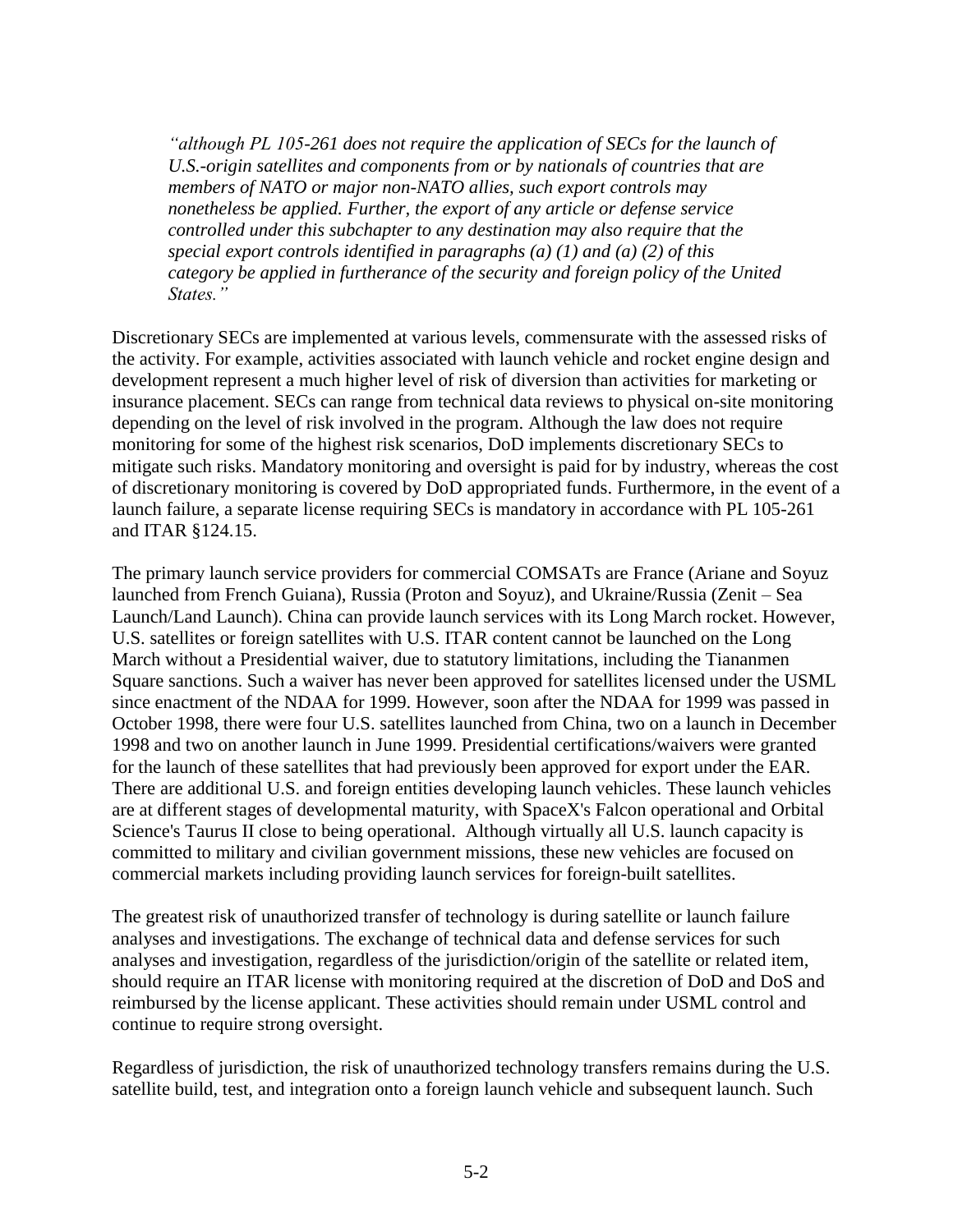risk is equally present during the same activities for a foreign satellite launched on a U.S. vehicle. This risk can best be mitigated by applying SECs on a case-by-case basis, taking into account the foreign parties (end-users) and the scope of activities (technical data and defense services). This approach implements SECs in direct relation to risk associated with the specific licensed activities. Those activities that may warrant oversight and monitoring via SECs include:

- 1) technical discussions and activities, including the design, development, operation, maintenance, modification and repair of satellites, satellite components, and associated equipment;
- 2) technical discussions and activities related to satellite processing and launch activities, including launch preparation, launch facilities, launch vehicles, satellite transportation, satellite-to-launch vehicle integration, testing and checkout prior to launch, satellite launch, launch site storage of the satellite and associated equipment, return of equipment to the United States, and post-launch reviews; and
- 3) technical discussions and activities related to satellite and launch vehicle anomalies and failures.

Currently under the ITAR, the U.S. Government has the discretion to impose SECs for satellite or launch vehicle programs or services, for which it has determined that significant risk of unauthorized technology transfer exists. The decision to apply discretionary SECs is made during the license review process based on a risk analysis of the scope of activities identified in the license application and the license participants (end-users). The level of SECs recommended by DoD and imposed on USML licenses by DoS is tailored to the given license based on feedback from a separate DoD group responsible for monitoring.

With respect to satellite-to-launch vehicle integration, the commercial COMSAT manufacturer supplies interface data to the launch service provider in order to ensure the successful integration of the satellite onto the launch vehicle and provides data necessary to enable the launch provider to define the mission parameters and events for the satellite's orbit insertion. The commercial COMSAT manufacturer's data includes form (e.g., clearance requirements), fit (e.g., interface tolerances), mass, electrical (e.g., battery charging), mechanical (e.g., lift requirements), environmental requirements (e.g., temperature, vibration, and acoustics), dynamic load limits, telemetry, fairing access, launch pad access, launch parameters, safety, transportation, and facility requirements. More specifically, the commercial COMSAT manufacturer does not assist the launch service provider in the launch vehicle configuration, mission profile design, launch vehicle checkout, actual launch preparation, and launch, including fuel loading, guidance updates, orbit targets, weather input, flight profile events such as engine shutdown, maximum aerodynamic coast, separation, etc. Conversely, the launch service provider does provide assistance with spacecraft design, configuration, or orbital analysis. The satellite manufacturer and the launch service provider exchange technical data through a document called the Interface Control Document (ICD). The ICD is based upon the data from the satellite manufacturer (delineated above) and the launch service provider. The launch service provider also provides form, fit, and function data for the launch vehicle to the satellite manufacturer. The ICD is a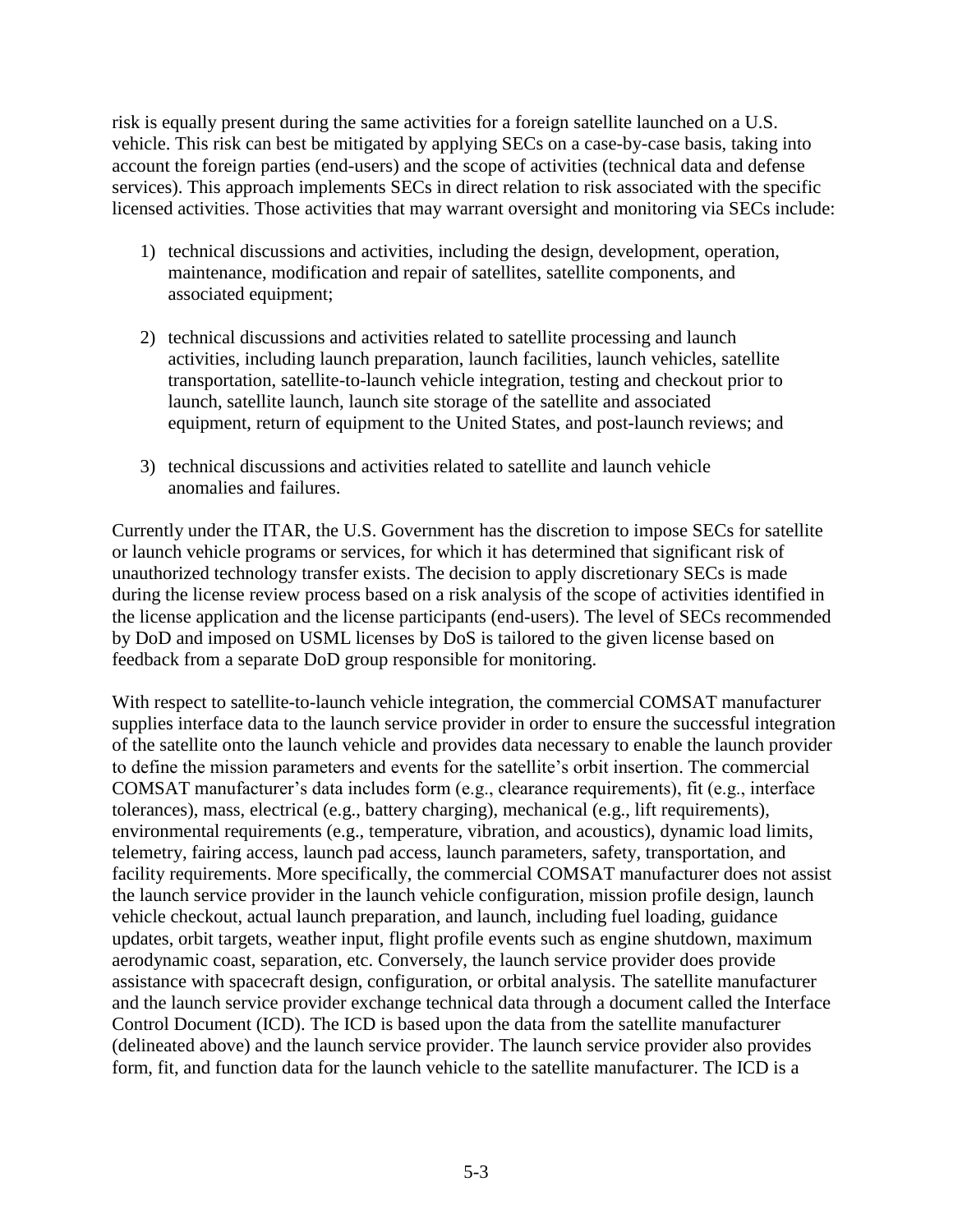contractual document that describes each party's responsibilities concerning the integration and mission requirements.

DoD oversight and monitoring ensures that the U.S. parties maintain export control discipline. It is noteworthy that the ITAR violations by U.S. commercial COMSAT manufacturers, which commenced in 1996 and drove the transfer of commercial COMSATs from the CCL back to the USML, were not caused by U.S. satellite manufacturers during launch integration activities. Instead, these violations of the law were subsequent to the failure of the launch vehicle to place the satellite in orbit and the result of U.S. satellite manufacturers' providing defense services by assisting in the failure review of a foreign launch vehicle without a license. Since these launches occurred under EAR jurisdiction, no U.S. monitors were present, and the U.S. manufacturers did not secure the necessary ITAR licenses to engage in launch failure discussions.

Subsequent to 1999, U.S. commercial COMSATs were placed under ITAR jurisdiction. Since 1999, SECs have been applied to all licenses for launch services in countries that are not a member of NATO or are not a major non-NATO ally. During the 10 years of oversight and monitoring of more than 100 satellite launch programs, there have been no known unauthorized technology transfers. DoD oversight and monitoring have thus been effective in mitigating the risks of unauthorized technology transfers.

The application of SECs will be necessary to preclude the recurrence of events that led to the enactment of P.L. 105-261, if commercial communication satellites are moved from the USML to the CCL. SEC safeguards and verifications must be maintained and applied at an appropriate level for satellite-to-launch vehicle integration export authorizations. The history of SEC implementation since 1999 validates that SECs have prevented a recurrence of the violations that occurred in 1996. Those violations occurred, in large part, because SECs on CCL items were not allowed.